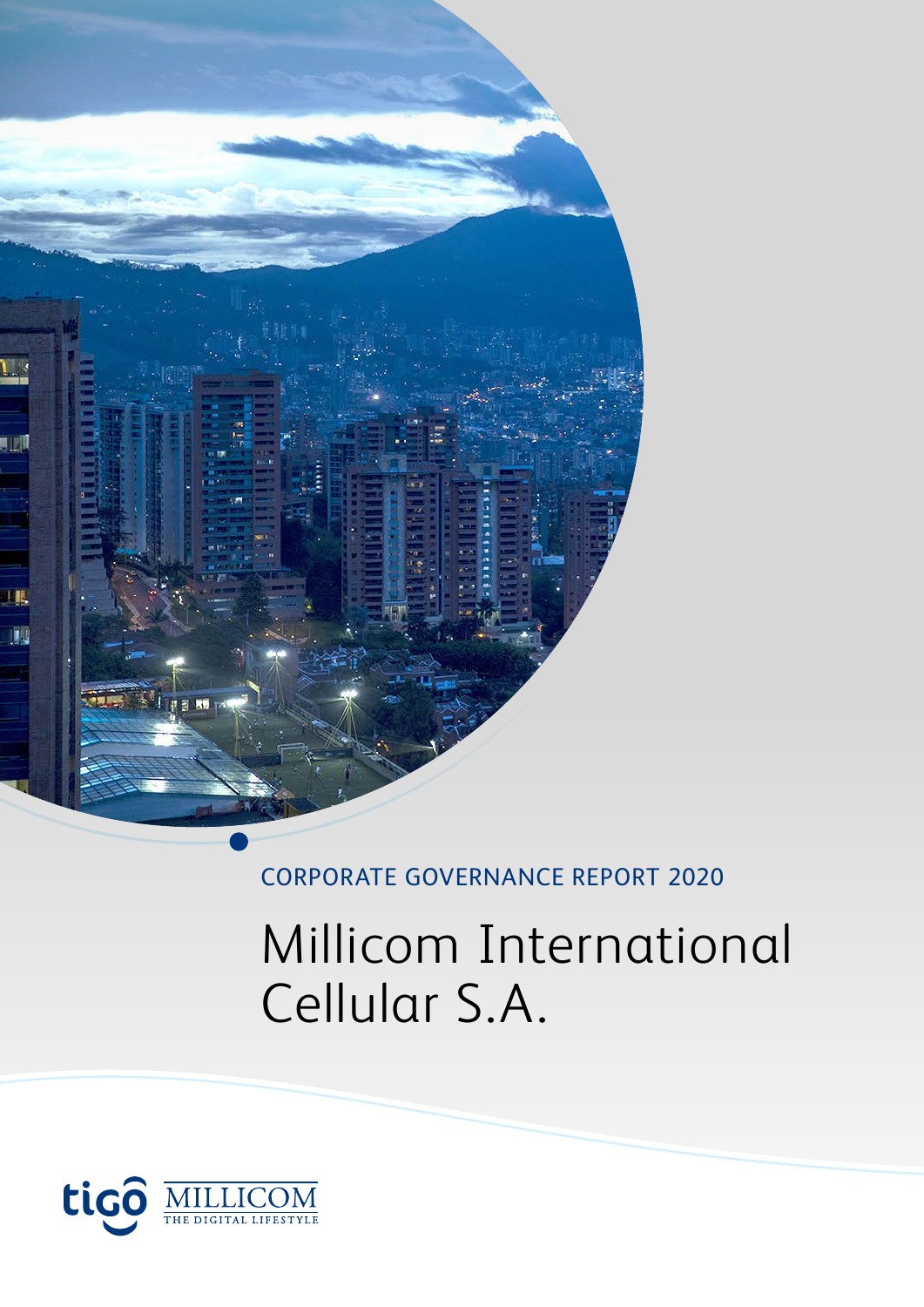# *Growing our connections and impact.*

# Chairman's Report

Millicom's Board of Directors ("the Board") and its committees dealt with many significant strategic, operational and compliance matters in 2019. These included:

- Enhancing and adapting our governance structures, and strengthening our controls and processes in connection with the listing of Millicom's shares on the Nasdaq Stock Market in the U.S.
- Acquiring and integrating mobile businesses in Central America
- Overseeing capital allocation and our strategic focus on mobile and cable businesses in Latin America

# Role of the Board

The Board is responsible for approving Millicom's strategy, financial objectives, and operating plans, as well as for overseeing risk and governance. The Board also plans for CEO succession and reviews plans for other senior management positions.

# Board Changes

In January we welcomed Ms. Pernille Erenbjerg and Mr. James Thompson to the Board. Both are also members of the Audit Committee. Ms. Erenbjerg, who is Deputy Chairman of the Board, brings years of experience from operating a converged provider of communication and entertainment services, as well as from driving transformational processes in complex organizations, both organically and through M&A. Mr. Thompson brings extensive investment management experience to the Board and will contribute significantly to discussions on Millicom's long-term strategy and capital allocation.

In May 2019 we welcomed Ms. Mercedes Johnson to the Board. Ms. Johnson brings significant experience gained at technology-oriented multinational U.S. listed companies in various capacities including Board and Committee roles and as a Chief Financial Officer.

I would like to thank the Board members who stepped down during 2019:

• Mr. Tom Boardman, who served as Chairman from May 2016 until January 2019, for his significant contributions to the Board and its Committees over this time

- Mr. Anders Jensen, who served the Board and its Compensation Committee from May 2017 to January 2019
- Mr. Roger Solé Rafols, who served the Board from May 2017 to May 2019.

# Strength through Diversity, Teamwork and Sharing

The diverse people in our operating countries, offices, and headquarters comprise a key strength for Millicom. We value different perspectives, encourage the sharing of alternate viewpoints, and promote equal opportunity. These remain core elements that contribute of Millicom's corporate culture.

We are proud of our success in fostering strong workplace environments and the accolades received in this respect.

# Compliance and Business Ethics

During 2019, we continued building and refining our compliance program and culture with support from our Executive Team and Ethics and Compliance team.

On behalf of the Board, I would like to reaffirm our commitment to a culture of doing the right things in the right way, encompassed by "Sangre Tigo", which builds our strength and success. We are proud to be a leader on ethics and compliance in our markets. We look forward to engaging with you and thank you for being part of the Millicom journey.

# José Antonio Ríos García

*Chairman of the Board of Directors*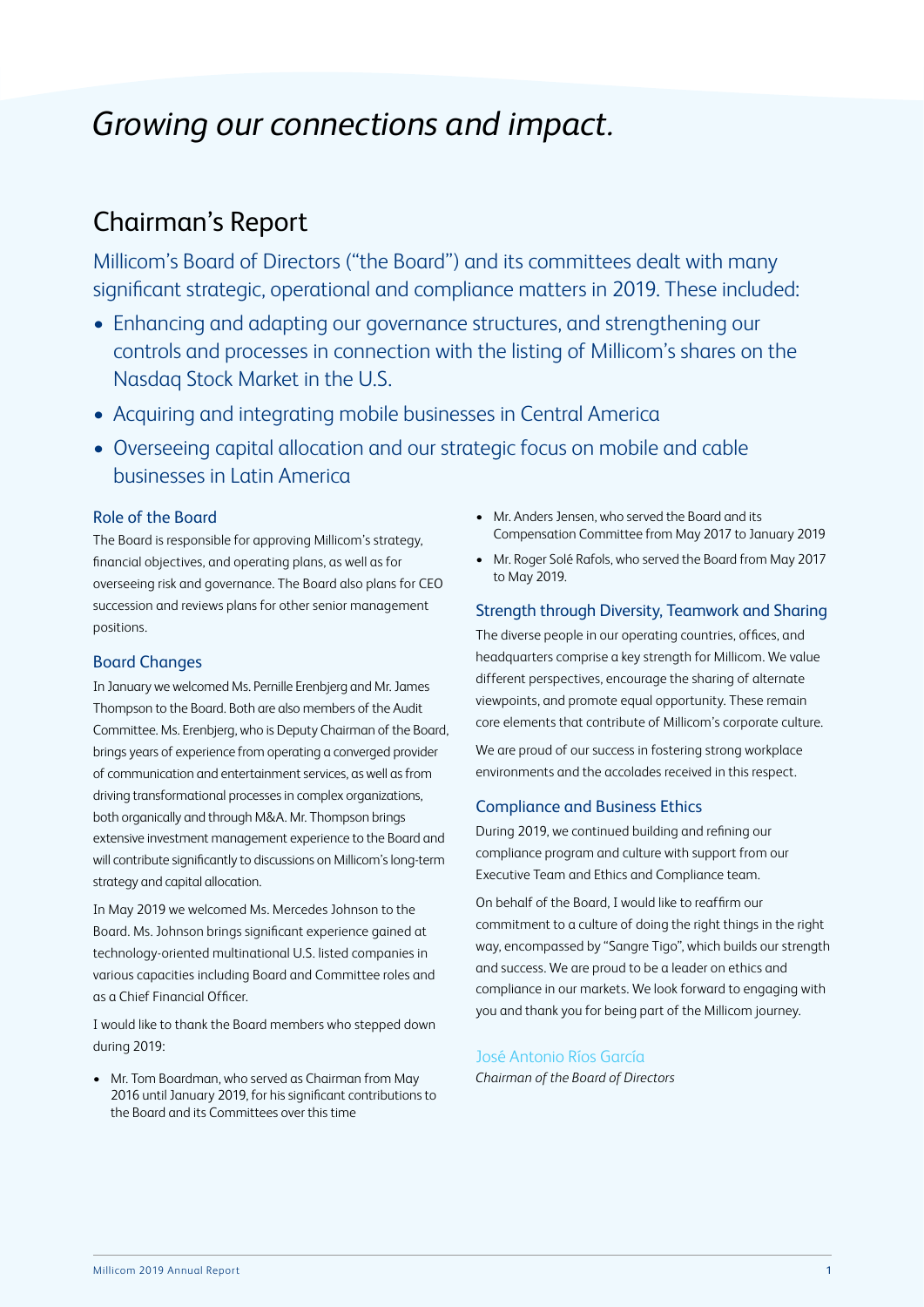# *Corporate Governance Framework*

# **Background**

Millicom International Cellular S.A. ("Millicom" or the "Company") is a public limited liability company (société anonyme) governed by the Luxembourg law of August 10, 1915 on Commercial Companies (as amended), incorporated

on June 16, 1992, and registered with the Luxembourg Trade and Companies' Register (Registre du Commerce et des Sociétés de Luxembourg) under number B 40 630. The Millicom Group comprises Millicom and its subsidiaries, joint ventures and associates.

Millicom's shares are listed on Nasdaq Stockholm, in the form of Swedish Depository Receipts and on the Nasdaq Stock Market in the U.S. since January 9, 2019, where Millicom is registered as a foreign private issuer.

Millicom's Corporate Governance Framework is primarily based on the following legislation, principles and regulations:

| <b>Publication</b>                   | Authority                 | Philosophy            |
|--------------------------------------|---------------------------|-----------------------|
| Swedish Code of Corporate Governance | <b>Guiding Principles</b> | Comply or Explain     |
| Luxembourg Law                       | Legislation               | Comply                |
| EU Directives and Regulations        | Legislation               | Comply                |
| Nasdaq Stockholm Issuer Rule Book    | Regulation                | Comply                |
| Nasdaq Stock Market Rules            | Regulation                | Comply                |
| U.S. Securities Laws                 | Regulation                | Comply                |
| <b>Good Stock Market Practice</b>    | <b>Guiding Principles</b> | Corporate Citizenship |

Millicom governance deviated in 2019 in relation to the Swedish Code in the following areas:

| Code requirement                                                                                                                                                                                                                  | <b>Millicom practice</b>                                                                                                                                                                         | <b>Explanation</b>                                                                                                                                                           |
|-----------------------------------------------------------------------------------------------------------------------------------------------------------------------------------------------------------------------------------|--------------------------------------------------------------------------------------------------------------------------------------------------------------------------------------------------|------------------------------------------------------------------------------------------------------------------------------------------------------------------------------|
| 1.5-A shareholder, or a proxy representative<br>of a shareholder, who is neither a member<br>of the board nor an employee of the<br>company is to be appointed to verify and<br>sign the minutes of the shareholders'<br>meeting. | Minutes are signed by the chairman of<br>the shareholders' meeting (who is not a<br>member of the Board or an employee<br>of the Company), the meeting<br>Secretary and an appointed Scrutineer. | While this represents a deviation from<br>the Swedish Code, Millicom follows<br>Luxembourg Law in connection with<br>procedures and rules for its<br>shareholders' meetings. |
| 9.7-Vesting of share-related incentive<br>programs to be no less than three years.                                                                                                                                                | Deferred share incentive plans contain<br>vesting of 16.5-30% of granted<br>shares after one year, 16.5-30% after<br>two years, and 40-67% after three<br>years.                                 | The Company believes that this vesting<br>schedule ensures alignment between<br>the interests of the Company's<br>shareholders and its employees.                            |

Within these frameworks, the Board develops and continuously evaluates internal guidelines and procedures, as further described below, to ensure the quality and transparency of Millicom's corporate governance practices.

# **Swedish Corporate Governance Code**

The Swedish Corporate Governance Code (the "Swedish Code") promotes positive development of corporate

governance. The Code complements laws and regulations and sets its good practice level above regulatory requirements. The Swedish Corporate Governance Board states that selfregulation is often preferable to mandatory legislation and therefore allows companies to deviate from its rules, following a "comply or explain" philosophy.

# **Compliance with Applicable Stock Exchange Rules**

Neither the Nasdaq Stockholm's disciplinary committee nor the Swedish Securities Council reported any infringement of applicable stock exchange rules or breach of good practice on the securities market by Millicom in 2019.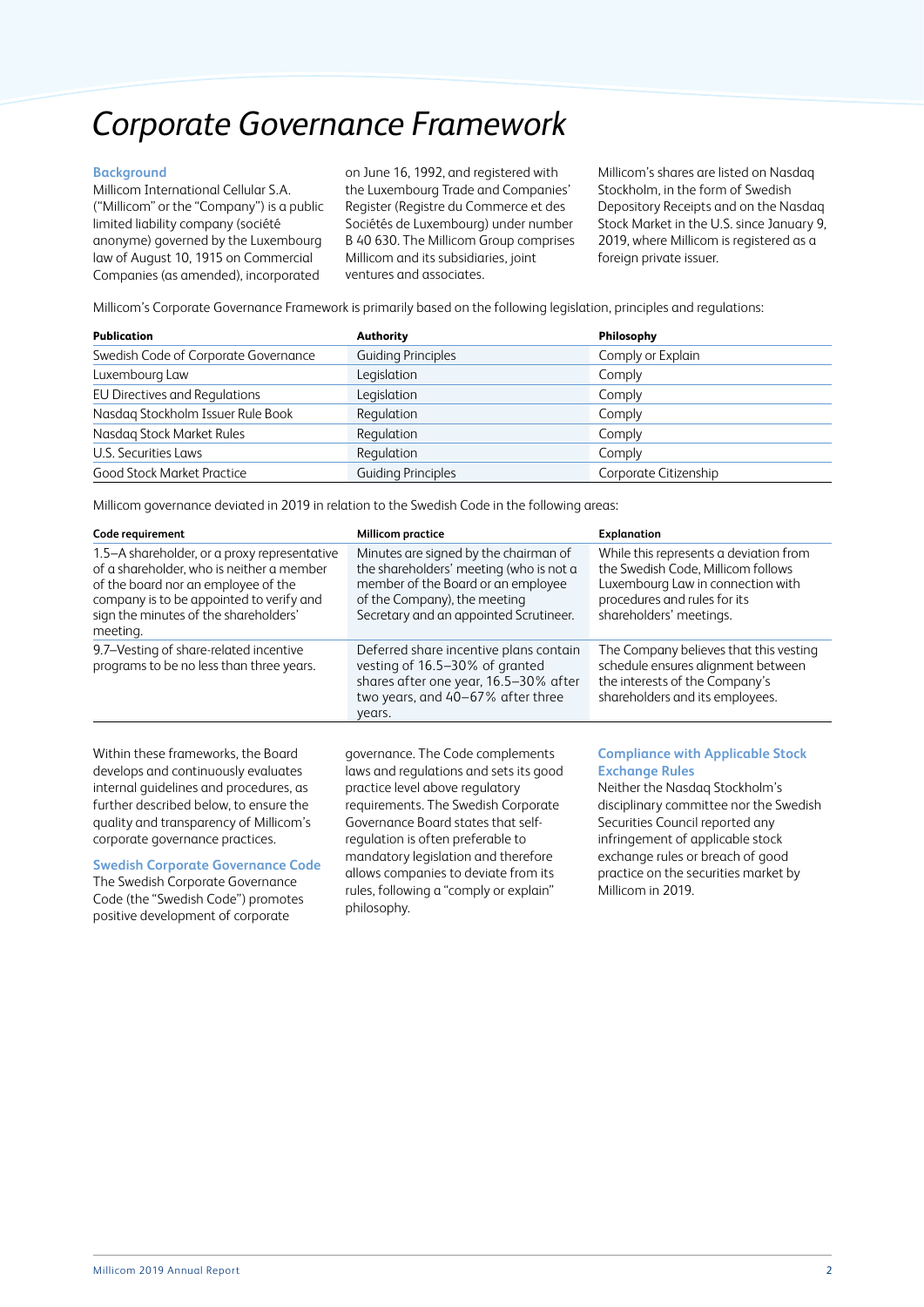

# **1. Shareholders and shareholders' meeting**

The shareholders' meeting is Millicom's highest decision-making body and a forum for shareholders to exercise influence. Each shareholder has the right to participate in the shareholders' meeting and to vote according to the number of shares owned. Shareholders unable to attend in person may exercise their rights by proxy/vote in writing.

Millicom's articles of association (consolidated as at amended on January 7, 2019) (the "Articles of Association") set the Annual General Meeting of Shareholders ("AGM") to be held in Luxembourg within six months of the close of the financial year.

Millicom's Articles of Association are available in the governance section of our website at www.millicom.com/ our-company/governance/governancereports/. Unless otherwise required

under Luxembourg law, an extraordinary general meeting ("EGM") must be convened to amend the Articles of Association.

At the 2019 AGM, held on May 2, 2019, shareholders decided the following key items:

- Approval of the 2018 Consolidated Financial Statements and the distribution of a dividend of \$2.64 per share
- Election and re-election of the Directors until the date of the 2020 AGM
- Reappointment of Ernst & Young ("EY") as the external auditor
- Approval of remuneration to the Board and auditor and procedures for the Nomination Committee
- Approval of guidelines for the remuneration of senior management
- Approval of a Share Repurchase Plan

At the EGM, held on January 7, 2019, shareholders decided the following key items:

- Resignation and election of two directors
- Amendment of the Articles of Association regarding the procedure for nomination of directors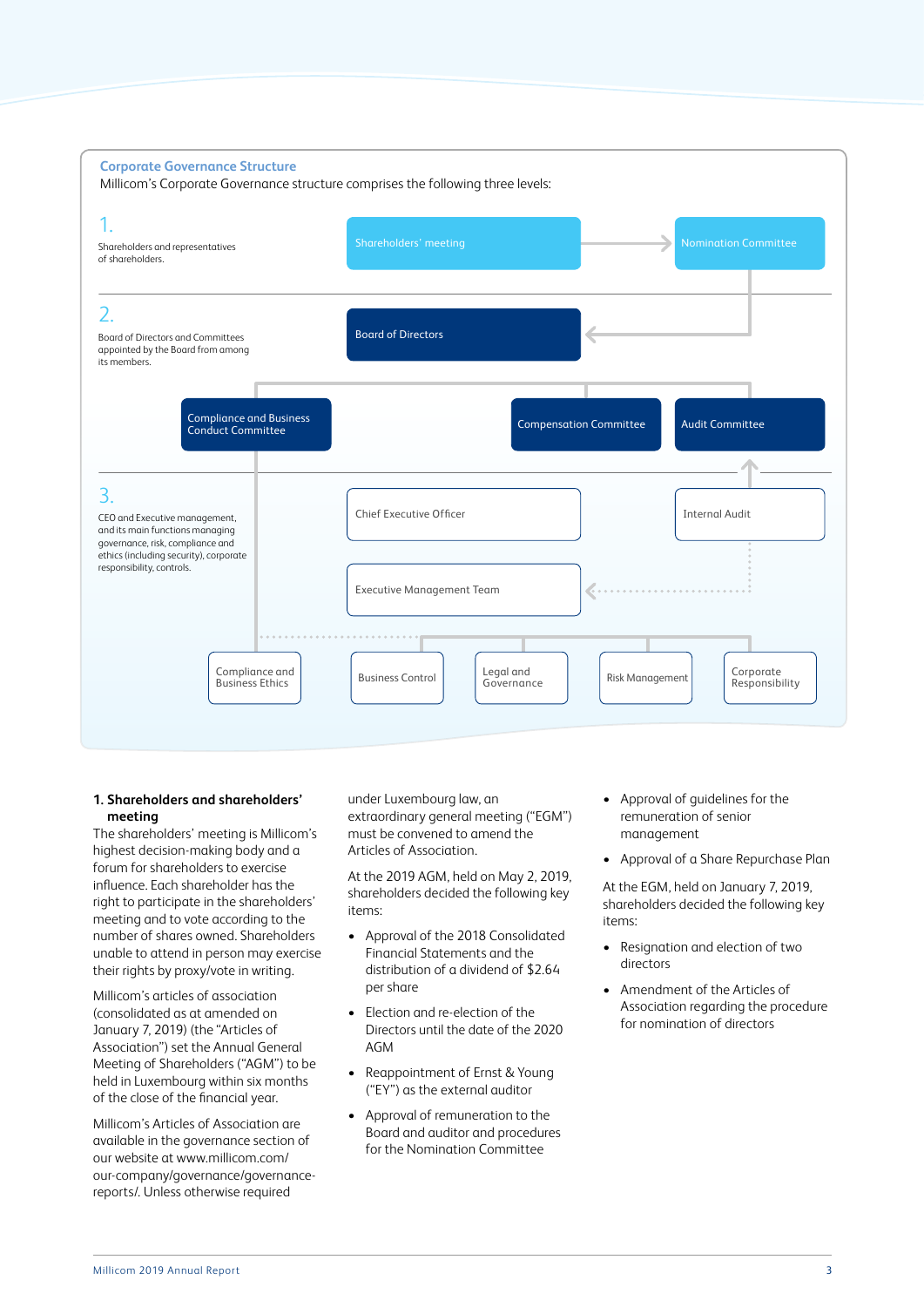### **Nomination Committee**

| Member             | On behalf of:             | <b>Position</b> |
|--------------------|---------------------------|-----------------|
| Mr. John Hernander | Nordea Investment Funds   | Chairman        |
| Mr. Dan Sievers    | Fiduciary Management Ltd  | Member          |
| Mr. Peter Guve     | AMF Pensionsförsäkring AB | Member          |
| Ms. Juanjuan Niska | Wellington Management     | Member          |

The Nomination Committee is appointed by the major shareholders of Millicom and is not a Board committee. Its role is to propose decisions to the shareholders' meeting in a manner that promotes all shareholders' common interests. Nomination Committee members' term of office typically begins at the time of the announcement of the interim report covering the period January to September of each year and ends when a new Nomination Committee is formed.

At the January 7, 2019 EGM, shareholders resolved that the Articles of Association be amended to stipulate that the Nomination Committee rules and procedures of the Swedish Code of

Corporate Governance shall be applied for the election of Directors to the Board of Directors of the Company, as long as such compliance does not conflict with applicable mandatory law, or regulation or the mandatory rules of any stock exchange on which the Company's shares are listed.

Nomination Committee proposals to the AGM include:

- Election and remuneration of Directors of the Board, and Chairman of the Board
- Appointment and remuneration of the external auditor
- Proposal of the Chairman of the AGM

Under the terms of the Nomination Committee charter, the committee consists of at least three members, with a majority representing the larger shareholders of the Company. The current Nomination Committee was formed in October 2019, in consultation with larger shareholders of the Company at May 31, 2019 and in accordance with the resolution of the 2019 AGM.

The table below sets out beneficial ownership of Millicom common shares, par value \$1.50 each, by each person who beneficially owns more than 5% of Millicom common stock at December 31, 2019.

|                          | Number of | %            |
|--------------------------|-----------|--------------|
| Shareholder              | shares    | Shareholding |
| Dodge & Cox              | 9,380,493 | ാ            |
| Swedbank Robur Fonder AB | 5,276,526 |              |

Footnote: Except as otherwise indicated, the holders listed above ("holders") have sole voting and investment power with respect to all shares beneficially owned by them. The holders have the same voting rights as all other holders of Millicom common stock. For purposes of this table, a person or group of persons is deemed to have "beneficial ownership" of any shares as of a given date which such person or group of persons has the right to acquire within 60 days after such date. For purposes of computing the percentage of outstanding shares held by the holders on a given date, any security which such holder has the right to acquire within 60 days after such date (including shares which may be acquired upon exercise of vested portions of share options) is deemed to be outstanding, but is not deemed to be outstanding for the purpose of computing the percentage ownership of any other person.

#### **Promoting Board Diversity**

Millicom's Nomination Committee recognizes the importance of diversity for promoting strong corporate governance, competitive advantage, and effective decision-making. The Nomination Committee is responsible for periodically determining the appropriate skills, perspectives, experiences, and characteristics required of Board candidate based on the Company's needs and the current

Board composition. This determination will include knowledge, experience, and skills in areas that are critical to understanding the Company and its business; richness of views brought by different personal attributes such as gender, race, age, and nationality; and other personal characteristics, such as integrity and judgment; and candidates' commitment to the boards of other publicly held companies.

In its work, the Nomination Committee applies rule 4.1 of the Swedish Corporate Governance Code as its diversity policy.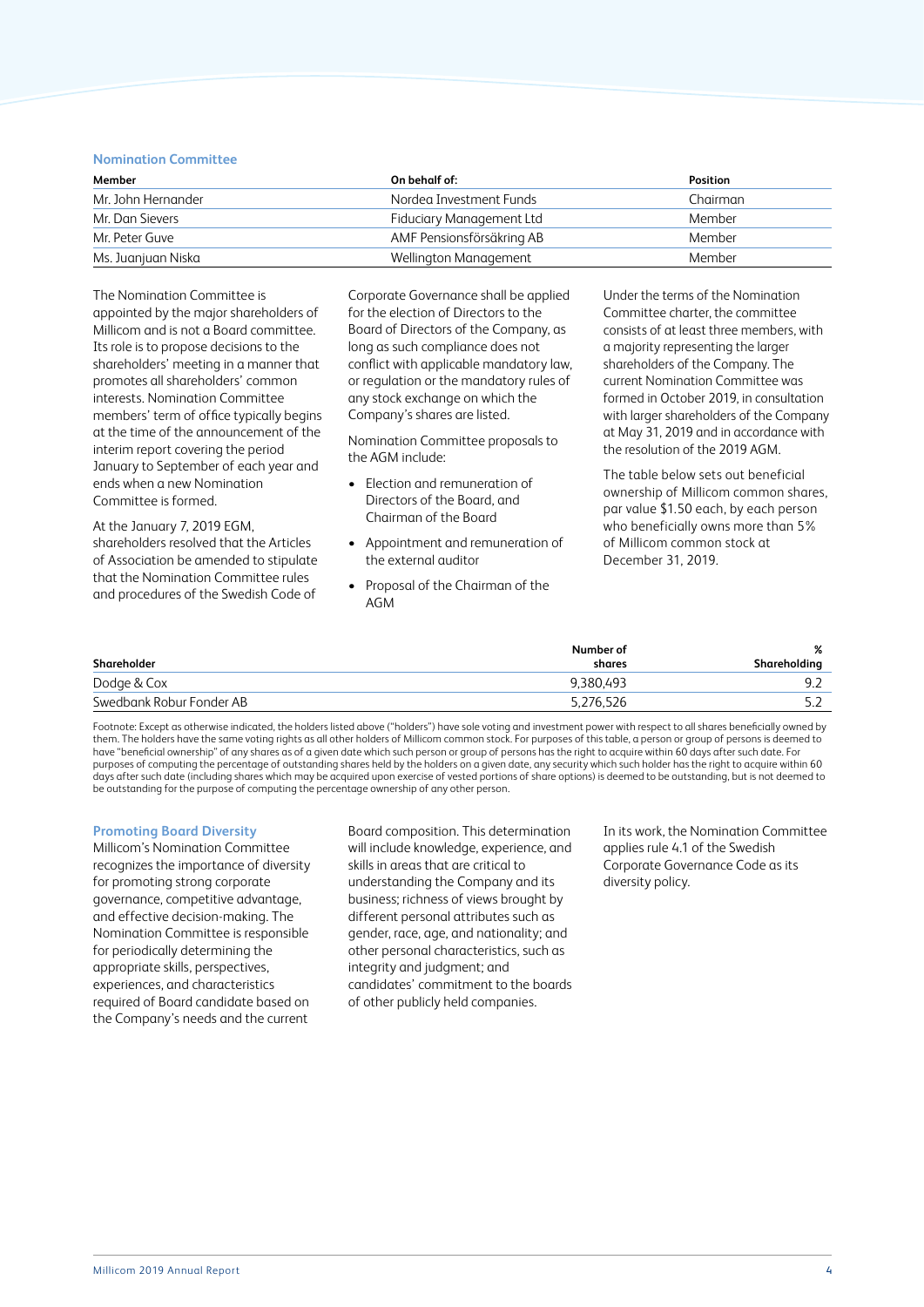# **2. Board of Directors and Board committees**

The Chairman convenes the Board and leads its work. The Chairman is accountable to the Board and acts as a direct liaison between the Board and the management of the Company, through the CEO. Meeting agendas are set with the CEO, and the Chairman communicates Board decisions where appropriate.

# *Role of the Board*

The Board is responsible for approving Millicom's strategy, financial objectives, and operating plans, and for oversight of governance. The Board also plans for succession of the CEO and reviews other senior management positions.

As set forth in the Company's Articles of Association, the Board must be composed of at least six members. The 2019 AGM set the number of Directors at eight, comprising a Chairman, a Deputy Chairman and six members (none of whom are Executive Directors).

The Board selects the CEO, who is charged with the daily management of the Company and its business. The CEO is responsible for recruiting the senior management of the Company. The Board reviews plans for key senior management positions, supervises, supports and empowers the senior management team, and monitors senior managers' performance. In accordance with the Swedish Code, the division of work between the Board and the CEO is set out in "The Rules of Procedure, Instructions to the CEO, and Reporting Instructions".

Further details on the roles and activities of the various committees, as well as their responsibilities and activities, appear later in this section.



\* From September 2019 Mr. Norling is no longer an employee of Kinnevik AB, and in November 2019 Kinnevik AB distributed its 37.2% shareholding in Millicom to its own shareholders.

**Powers and Limitations of the Board**

*Borrowing powers*—The Board has unrestricted borrowing powers on behalf of, and for the benefit of Millicom.

*Time and age limit*—No age limit exists for being a Director of Millicom. Directors can be elected for a maximum period of six years before either being re-elected or ending their service. Directors are typically elected annually. There are no restrictions on the maximum continuous period that a Director can serve. Directors hold office until a successor is elected.

*Restrictions on voting*—No contract or other transaction between the Company and any other person shall be affected or invalidated by the fact that any Director, officer or employee of the Company has a personal interest in, or is a director, officer, or employee of such other person. However, the following conditions apply:

• The contract or transaction shall be negotiated on an arm's-length basis

on terms no less favorable to the Company than could have been obtained from an unrelated third party and, in the case of a Director, he or she shall abstain from deliberating and voting on any matters that pertain to such contract or transaction at any meeting of the Board.

• Any such personal interest shall be fully disclosed to the Company by the relevant Director, officer or employee.

If any Director or officer of the Company should have any personal interest in any transaction of the Company, the Director shall make known to the Board such personal interest and shall not consider or vote on any such transaction. The transaction and the Director's or officer's interest therein shall be reported at the next general meeting of shareholders.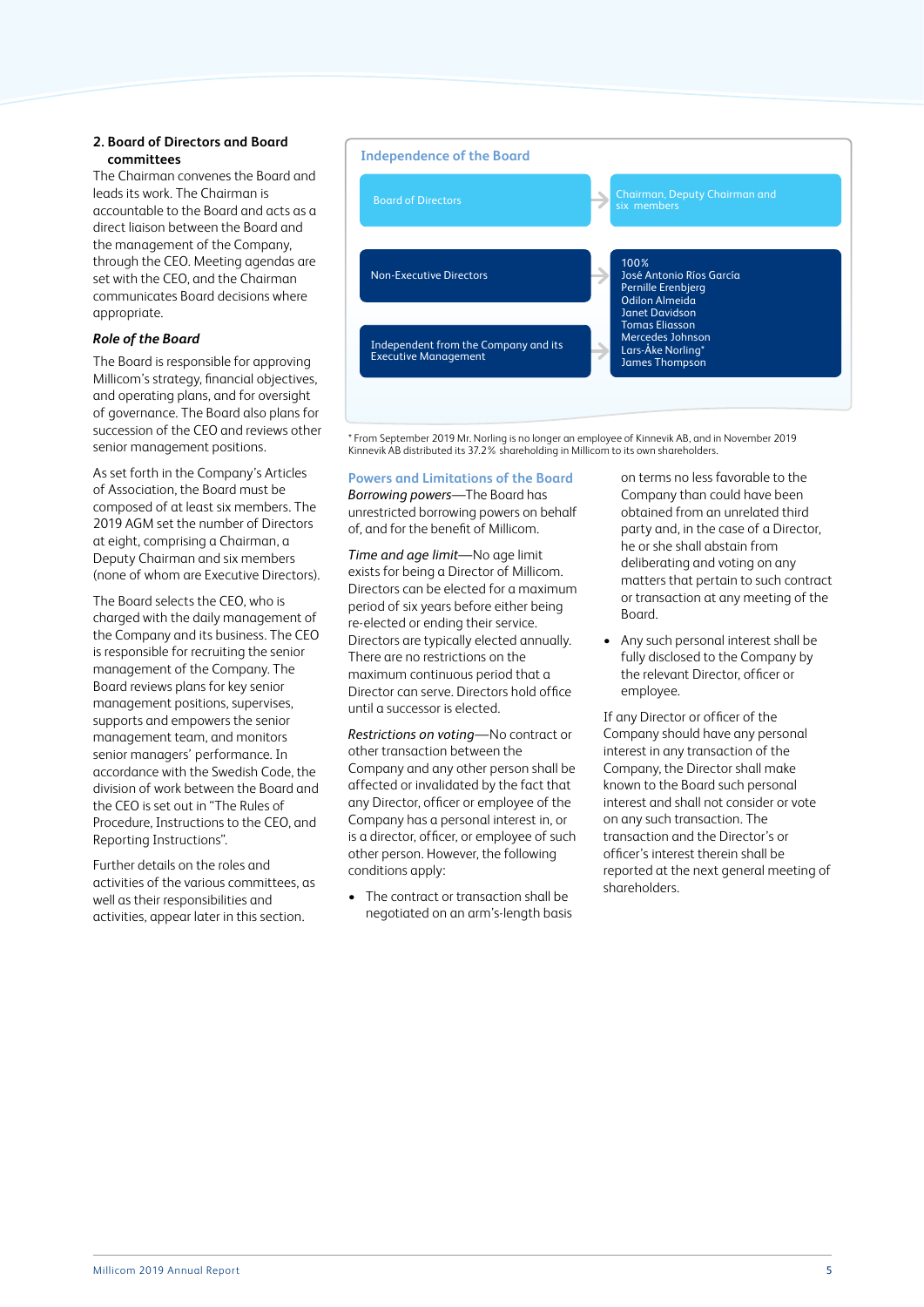# **Share Ownership Requirements**

Directors are not required to be shareholders of the Company. Share ownership of Directors is included in the Director biographies set out on the following pages.

# **Roles**

# *Chairman of the Board*

The Chairman is elected by the AGM. If the Chairman relinquishes the position during the mandate period, the Board elects a new Chairman from among its members to serve until the end of the next AGM.

# *Deputy Chairman of the Board*

If elected by the Board, the Deputy Chairman acts as a sounding board and provides support for the Chairman. The Deputy Chairman convenes Board meetings in accordance with the Company's Articles of Association, and leads its work in the event the Chairman is unavailable or is excused from a Board meeting. The Deputy Chairman may act as an intermediary in any conflicts among Board members or between the Chairman and the CEO. The Board can designate additional roles and responsibilities of the Deputy Chairman.

# *Corporate Secretary*

The Corporate Secretary is appointed by the Board to ensure that Board members have the proper advice and resources for performing their duties. The Corporate Secretary is also responsible for organizing and coordinating Board and Committee meetings and ensuring that the minutes of those meetings reflect the proper exercise of Board duties.

The Corporate Secretary is also a confidante and resource to the Board and senior management, providing advice and counsel on Board responsibilities and logistics.

# *Chief Executive Officer*

Together with the management team, the CEO leads the development and execution of the Company's strategy with a view to creating shareholder value. The CEO is responsible for day-to-day activities and management decisions, both operating and financial. The CEO is a liaison between the Board and management and communicates to the Board on behalf of management.

The CEO also leads Millicom's communications with shareholders, employees, government authorities, other stakeholders, and the public.

# **Board Membership, Balance and Independence**

The Nomination Committee and the Board periodically review the size and balance of the Board to determine whether any changes are appropriate.

At the AGM, held annually within six months of the end of the financial year, or at any other general meeting, shareholders may vote for or against the Directors proposed by the Nomination Committee or may elect different Directors.

The Board has adopted the qualification guidelines of an "independent director" as defined by the Swedish Code, and with consideration of the specific independence requirements within the Nasdaq Stock Market rules. A director's independence is determined by a general assessment of all factors that may give cause to question the individual Director's independence of the Company or its Executive Management.

Such factors include whether the individual:

• is the CEO, or has been the CEO, of the Company or a closely related company within the past five years

- is employed, or has been employed, by the Company or a closely related company, within the last three years
- receives a not insignificant remuneration for advice or other services beyond the remit of the Board position from the Company, a closely related company or a person in the executive management of the Company
- has, or has within the last year, had a significant business relationship or other significant financial dealings with the Company or a closely related company as a client, supplier or partner, either individually or as a member of the executive management team, a member of the Board or a major shareholder in a company with such a business relationship with the Company
- is or has within the last three years been a partner at, or has, as an employee, participated in an audit of the Company conducted by, the Company's or a closely related company's current or then auditor
- is a member of the executive management of another company if a member of the board of that company is a member of the executive management of the Company
- has a close family relationship with a person in the executive management or with another person named in the points above, if that person's direct or indirect business with the Company is of such magnitude or significance as to justify the opinion that the Board member is not to be regarded as independent.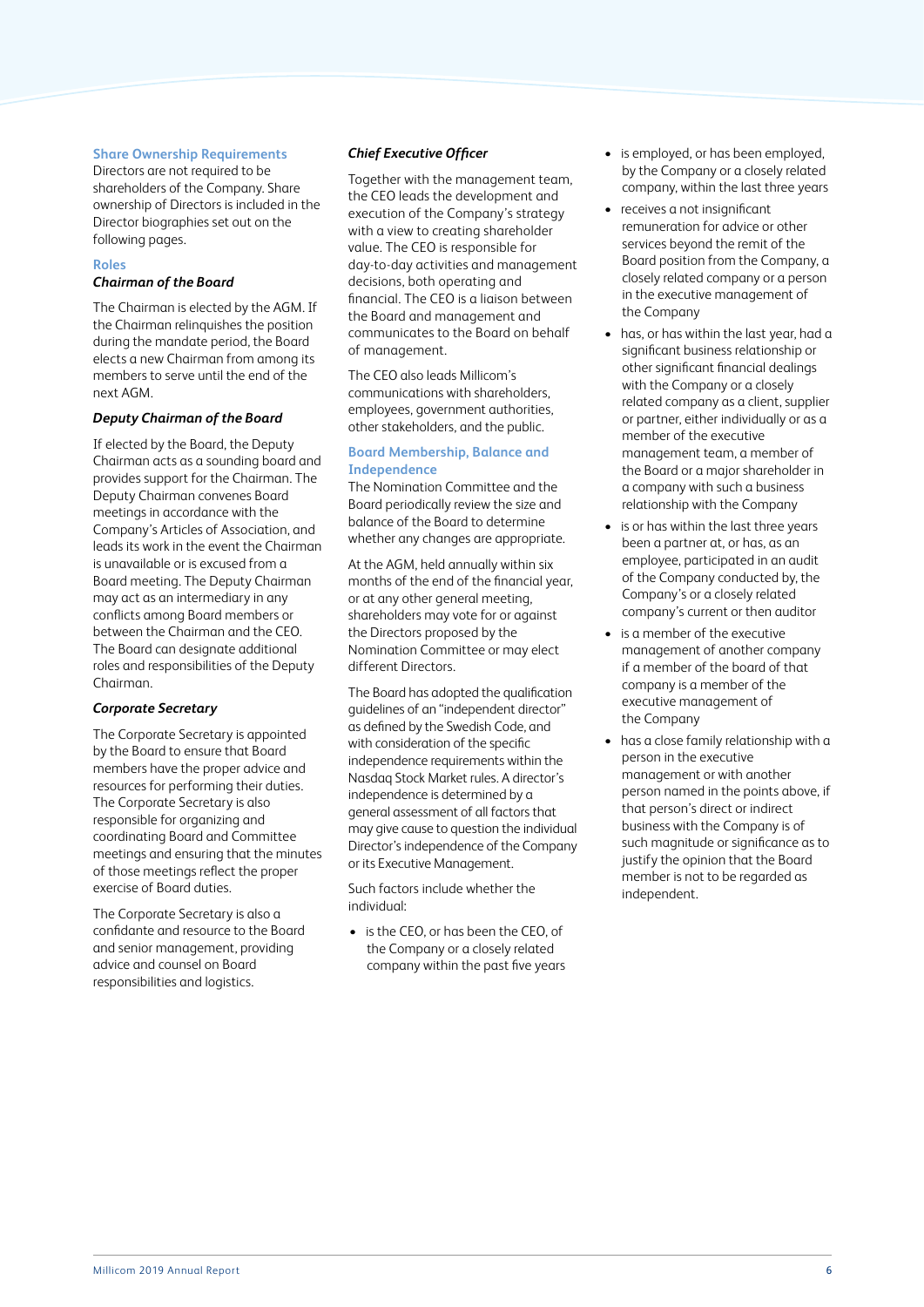In accordance with the Swedish Code:

- The majority of Millicom's Board must be independent from the Company and its executive management team (all Millicom Directors meet this criterion)
- At least two of those independent Directors must also be independent from the Company's major shareholders (all of Millicom's Directors meet this criterion)
- Not more than one member of the Board may be part of the executive management team of the Company or any of its subsidiaries (no Millicom Board members are part of the executive management team).
- The majority of the members of the Audit Committee are to be independent in relation to the Company and its executive management. At least one of the members who is independent in relation to the Company and its executive management is also to be independent in relation to the Company's major shareholders.
- The Chairman of the board may chair the Compensation Committee. The other members of the committee are to be independent of the Company and its executive management.

In addition, in accordance with Nasdaq Stock Market rules:

• The Audit Committee must have at least three members, all of whom meet the Nasdaq Stock Market and the U.S. Securities and Exchange Commission definitions of independence.



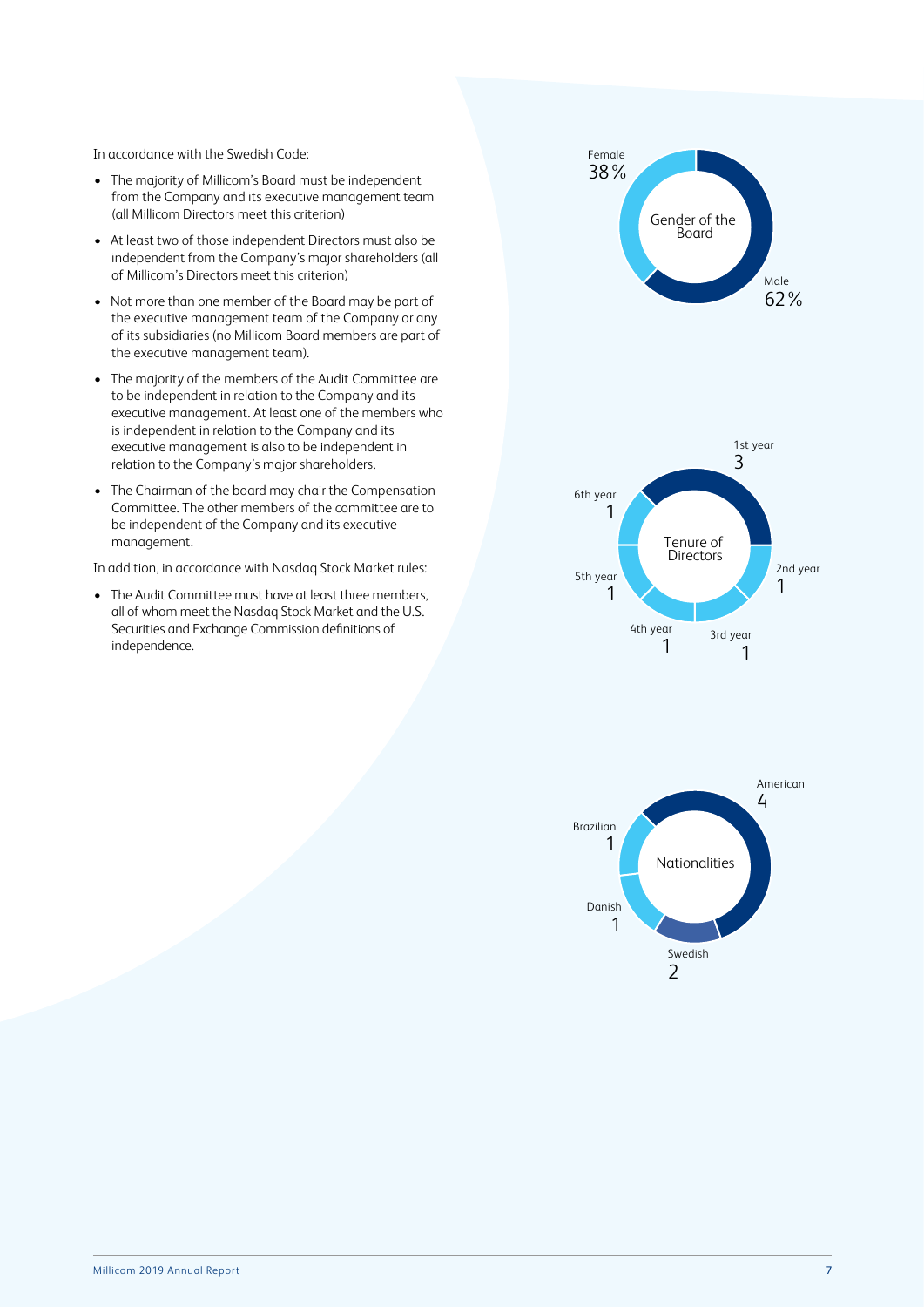# *Board Profile: Skills and Experience*



Mr. José Antonio Ríos García (Venezuelan and American) *Chairman, Non-Executive Director* (FIRST APPOINTED: MAY 2017)

Mr. José Antonio Ríos García was re-elected as Chairman of the Board in May 2019.

Mr. Ríos (1945), a U.S. citizen, is Chairman and CEO of Celistics Holdings, a leading provider of distribution and intelligent logistics solutions for the consumer technology industry in Latin America. Prior to joining Celistics in 2012, he was the International President of Global Crossing, the telecommunications company later acquired by Level 3 Communications.

Between 1999 and 2001, Mr. Ríos served on the Global Management Committee of Telefónica and as President and CEO of Telefónica Media. Prior to joining Telefónica he served as Vice President of Hughes Electronics Corporation, was the founding President and CEO of Galaxy Latin America (DirecTV Latin America), and served as Chief Operating Officer and Corporate Vice President at the Cisneros Group of Companies for 14 years.

Mr. Ríos brings to the Millicom Board his significant experience in leading a variety of consumer technology businesses in Latin America, including those in the telecommunications and electronics industries.

**INDEPENDENT** from the Company, its Executive Management, and its major shareholders.

**MILLICOM SHAREHOLDING AT JANUARY 31, 2020:** 5,814 shares.



Ms. Pernille Erenbjerg (Danish) *Deputy Chairman, Non-Executive Director* (FIRST APPOINTED: JANUARY 2019)

Ms. Pernille Erenbjerg was re-elected as Deputy Chairman of the Board in May 2019. She is Chairman of the Compensation Committee, and a member of the Audit Committee.

Ms. Erenbjerg (1967), a Danish citizen, until December 2018 served as President and Group Chief Executive Officer of TDC, the leading provider of integrated communications and entertainment solutions in Denmark and Norway. Previously, she served as TDC's Chief Financial Officer and as Executive Vice President of Corporate Finance. Ms. Erenbjerg also serves on the Boards of Nordea, the largest financial services group in the Nordic region, and Genmab, a Danish international biotechnology company. She holds an MSc in Business Economics and Auditing from Copenhagen Business School.

Ms. Erenbjerg brings years of experience from operating a converged provider of communication and entertainment services as well as from driving transformational processes in complex organizations, both organically and through M&A.

**INDEPENDENT** from the Company, its Executive Management, and its major shareholders.

**MILLICOM SHAREHOLDING AT JANUARY 31, 2020:** 3,320 shares.



Mr. Odilon Almeida (Brazilian) *Non-Executive Director* (FIRST APPOINTED: MAY 2015)

Mr. Odilon Almeida was re-elected to the Board in May 2019. He is a member of the Compliance and Business Conduct Committee.

Mr. Almeida (1961), a citizen of Brazil, was recently appointed as President and Chief Executive Officer, of ACI Worldwide Inc, effective March 9, 2020 and will also be appointed the Board of ACI. Mr. Almeida joins ACI having most recently served as an Operating Partner at Advent International, supporting business development at the fund's portfolio companies. Previously Mr. Almeida served as President of Western Union Global Money Transfer, where he led Western Union's global consumer omnichannel business across more than 200 countries and territories. His global business leadership and board experience at Western Union, Millicom, BankBoston (now Bank of America), The Coca-Cola Company and Colgate-Palmolive give him deep knowledge of corporate governance. general management, technology platforms, regulatory and compliance issues and consumer insights in developed and emerging nations.

Mr. Almeida holds a Bachelor of Civil Engineering from the Maua Engineering School in São Paulo, Brazil, a Bachelor of Business Administration from the University of São Paulo, and an MBA with specialization in Marketing from the Getulio Vargas Foundation in São Paulo. He further advanced his education at IMD Lausanne, The Wharton School, and Harvard Business School.

Mr. Almeida strengthens the Millicom Board with decades of experience in the financial services and fintech sectors, and a leadership style anchored in growth acceleration and business turnarounds involving retail and digital transformation, organic growth and successful M&A.

**INDEPENDENT** from the Company, its Executive Management, and its major shareholders.

**MILLICOM SHAREHOLDING AT JANUARY 31, 2020:** 5,086 shares.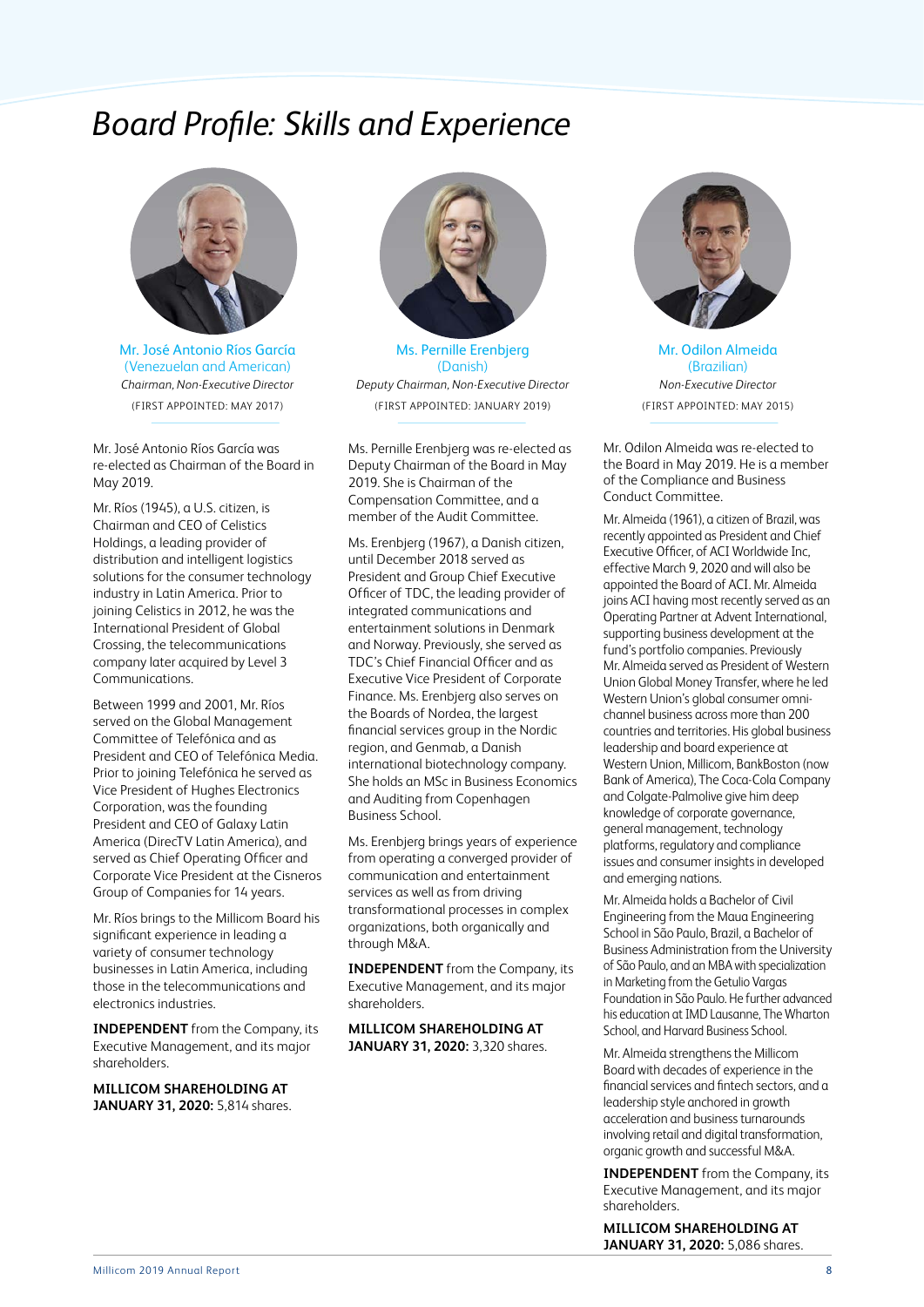# *Board Profile: Skills and Experience–continued*



Ms. Janet Davidson (American) *Non-Executive Director* (FIRST APPOINTED: MAY 2016)

Ms. Janet Davidson was re-elected to the Board in May 2019. She is the Chairman of the Compliance and Business Conduct Committee.

Ms. Davidson (1956), a U.S. citizen, is a Supervisory Board member of STMicroelectronics and a Director at AES Corporation. She held various managerial positions in Alcatel Lucent from 1979 to 2011, including Chief Strategy Officer, Chief Compliance Officer, and Executive Vice President of Quality & Customer Care.

Ms. Davidson was appointed to the Board of AES Corporation in February 2019 and serves on its Financial Audit Committee, Compensation Committee, and Innovation and Technology Committee. She has served on the Supervisory Board of STMicroelectronics since June 2013 and is a member of its Audit Committee and Strategy Committee. Working Woman Foundation presented Ms. Davidson with one of its first Women Enabling Science and Technology awards in 2001. In 1999, she was inducted into the Academy of Women Achievers of the YWCA of the City of New York.

She brings to Millicom's Board her long experience in the telecommunications and IT sectors.

Ms. Davidson received a Bachelor of Science in physics from Lehigh University, a Master of Science in Electrical Engineering from Georgia Tech, and a Master of Science in Computer Science through Bell Laboratories.

**INDEPENDENT** from the Company, its Executive Management, and its major shareholders.

**MILLICOM SHAREHOLDING AT JANUARY 31, 2020:** 4,431 shares.



Mr. Tomas Eliasson (Swedish) *Non-Executive Director* (FIRST APPOINTED: MAY 2014)

Mr. Tomas Eliasson was re-elected to the Board in May 2019. He is the Chairman of the Audit Committee.

Mr. Eliasson (1962), a Swedish citizen, is Executive Vice President and Chief Financial Officer at Sandvik.

Previously Mr. Eliasson served as Chief Financial Officer and Senior Vice- President at Electrolux, a Swedish appliances manufacturer. Mr. Eliasson has also held various management positions in Sweden and abroad, including at ABB Group, Seco Tools AB and Assa Abloy AB.

He holds a Bachelor of Science in Business Administration and Economics from the University of Uppsala.

Mr. Eliasson brings to the Millicom Board his significant experience as a CFO for multinational and global Swedish companies in roles that span governance and oversight over financial reporting, internal control, and risk management processes and procedures within global finance functions.

**INDEPENDENT** from the Company, its Executive Management, and its major shareholders.

**MILLICOM SHAREHOLDING AT JANUARY 31, 2020:** 5,703 shares.



Mr. Lars-Åke Norling (Swedish) *Non-Executive Director* (FIRST APPOINTED: MAY 2018)

Mr. Lars-Åke Norling was re-elected to the Board in May 2019 . He is a member of the Compensation Committee and a member of the Compliance and Business Conduct Committee.

Mr. Norling (1968), a Swedish citizen, became CEO of Nordnet in September 2019 and previously served as an Investment Director and Sector Head of TMT at Kinnevik. Prior to that, Mr. Norling was CEO of Total Access Communications (dtac) in Thailand where he executed a digital transformation and led a turnaround of the company's financial performance. He also served as EVP of Developed Asia at Telenor, CEO of DigiTelecommunications Malaysia and CEO of Telenor Sweden.

Mr. Norling holds an MBA from Gothenburg School of Economics, an MSc in Engineering Physics from Uppsala University, and an MSc in Systems Engineering from Case Western Reserve University.

He brings to Millicom's Board his extensive experience in leading telecommunications and media businesses and digital transformation in emerging markets.

**INDEPENDENT** from the Company and its Executive Management, and its major shareholders.

**MILLICOM SHAREHOLDING AT JANUARY 31, 2020:** 2,836 shares.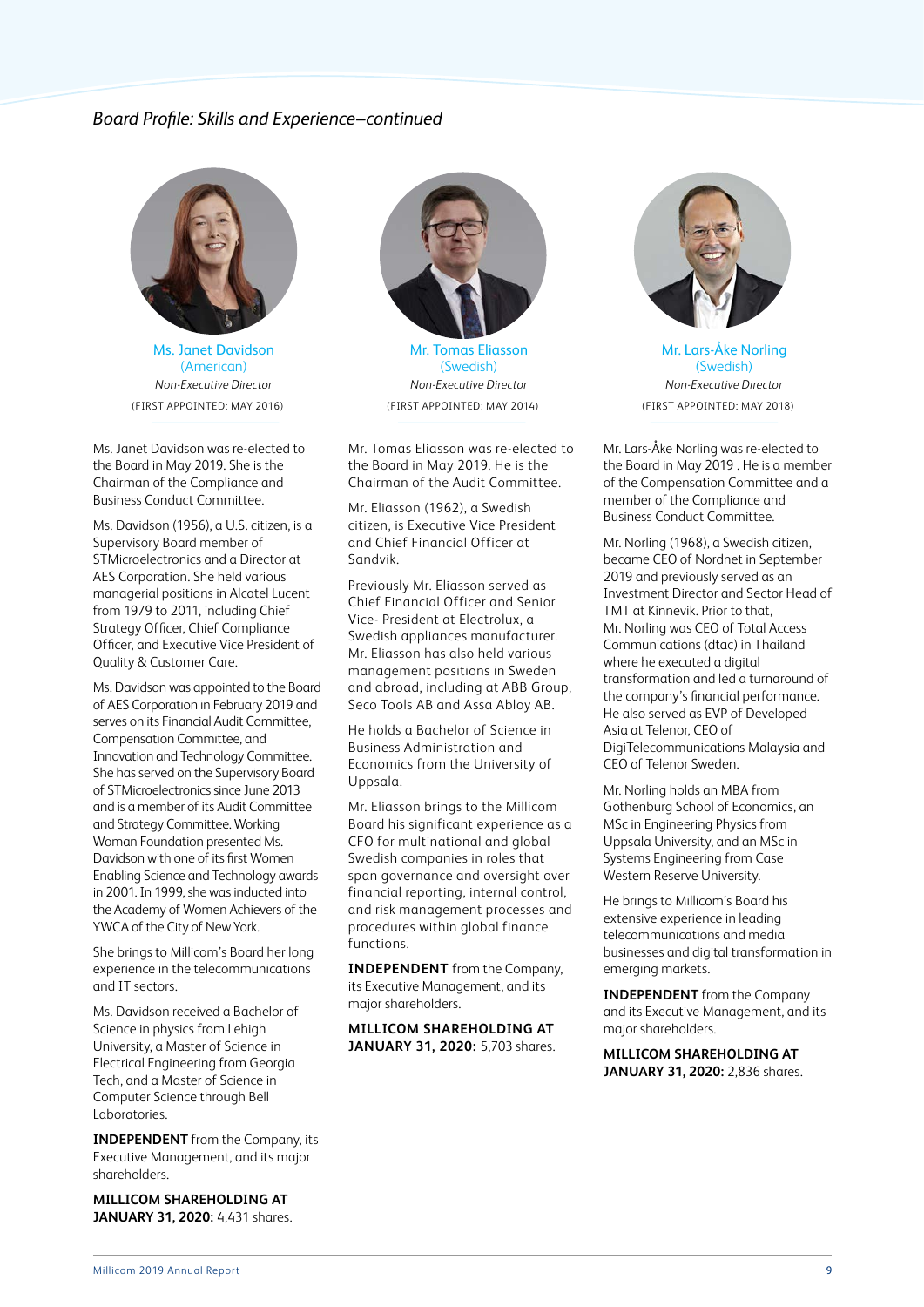# *Board Profile: Skills and Experience–continued*



Ms. Mercedes Johnson (American) *Non-Executive Director* (FIRST APPOINTED: MAY 2019)

Ms. Mercedes Johnson joined the Board in May 2019 and is a member of the Audit Committee.

Ms. Johnson (1954) is a U.S. citizen and currently serves on the Boards of three other NASDAQ or NYSE listed technology companies: Synopsys, a provider of solutions for designing and verifying advanced silicon chips; Teradyne, a developer and supplier of automated semiconductor test equipment; and Maxim Integrated Products, an integrated circuits designer and producer.

Previously she served as Chief Financial Officer of Avago Technologies (now Broadcom) and Chief Financial Officer at LAM Research Corporation. Ms. Johnson holds a degree in Accounting from the University of Buenos Aires.

She brings to the Millicom Board years of experience at technology-oriented multinational U.S. listed companies in various capacities

**INDEPENDENT** from the Company, its Executive Management, and its major shareholders.

**MILLICOM SHAREHOLDING AT JANUARY 31, 2020:** 1,748 shares.



Mr. James Thompson (American) *Non-Executive Director* (FIRST APPOINTED: JANUARY 2019)

Mr. James Thompson was re-elected to the Board in May 2019. He is a member of the Audit Committee and the Compensation Committee.

Mr. Thompson (1961), a U.S. citizen, is a Managing Principal at Kingfisher Family Office, where he manages a portfolio focused on value-oriented investment strategies. He is also a Non-Executive Director at C&C Group plc and serves on its Audit Committee. Previously, he was a Managing Principal at Southeastern Asset Management, where he was responsible for the operations of the firm and was a senior member of the team responsible for firm-wide investment decisions. Between 2001 and 2006, Mr. Thompson opened and managed Southeastern Asset Management's London research office. He holds an MBA from Darden School at the University of Virginia and a Bachelor's degree in Business Administration from the University of North Carolina.

Mr. Thompson brings extensive investment management experience to the Millicom Board and contributes significantly to the Board's discussions of Millicom's long-term strategy and capital allocation.

**INDEPENDENT** from the Company, its Executive Management, and its major shareholders.

**MILLICOM SHAREHOLDING AT JANUARY 31, 2020:** 9,155 shares.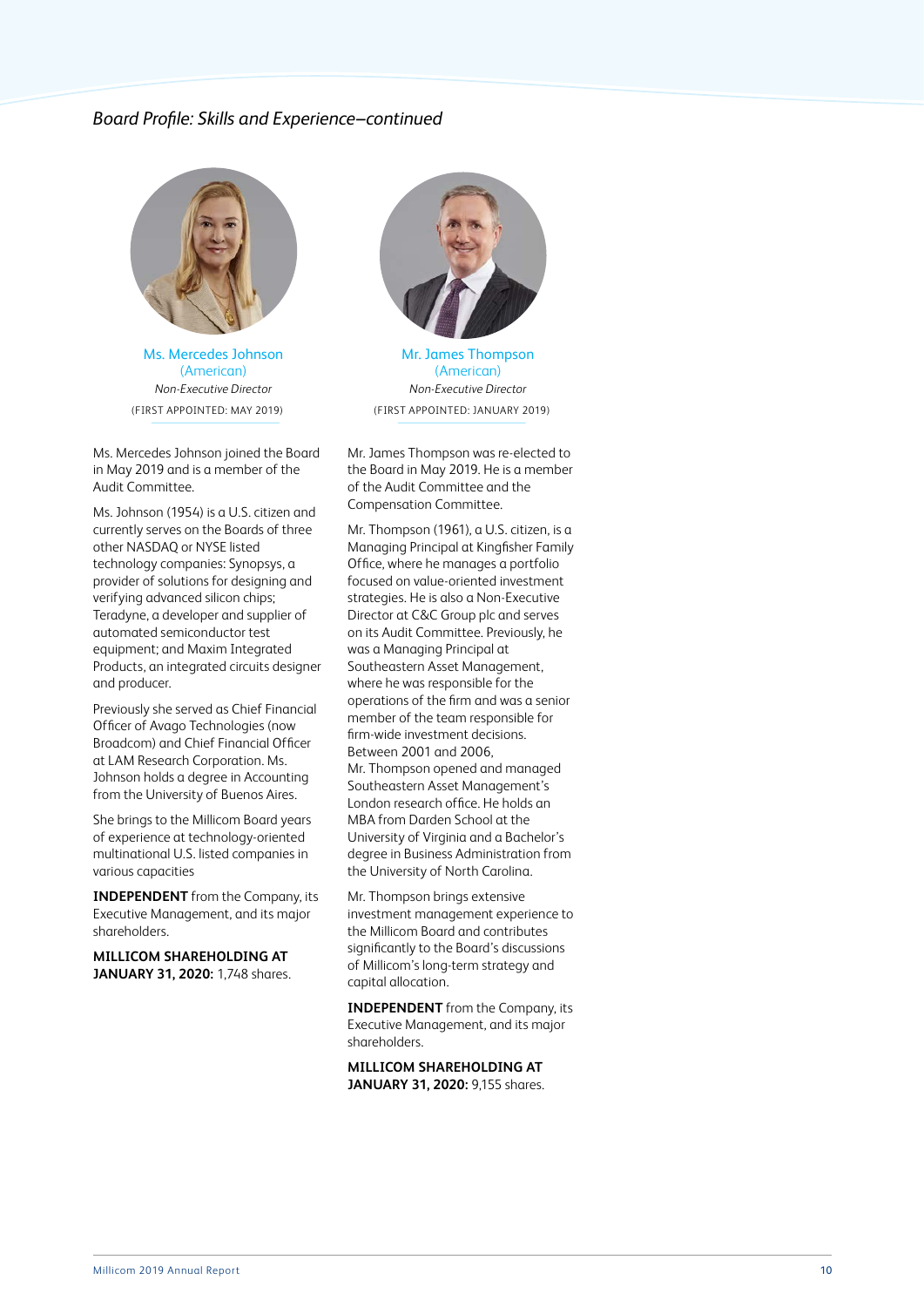# *Board Program*

# *The Board's annual program includes:*

| Company strategy and<br>strategic direction;               | 2<br>Operating and financial<br>performance review;                                            | 3<br>Governance and<br>compliance matters;   |
|------------------------------------------------------------|------------------------------------------------------------------------------------------------|----------------------------------------------|
| 4<br>External affairs;                                     | 5<br>Corporate culture;                                                                        | 6<br><b>External financial</b><br>reporting; |
| Risk management;                                           | 8<br>Dividend policy;                                                                          | 9<br>Acquisitions and<br>divestments;        |
| 10<br><b>Evaluation of CEO and</b><br>self-evaluation; and | 11<br>Human Resource matters,<br>including compensation,<br>health, safety, and<br>well-being. |                                              |

# *Summary of Board Activities in 2019*

The Board of Directors has an annual program consisting of specific areas of focus on which the Board has a role to oversee and advise the Company.

Specific projects and topics arise in the normal course of business which are added to the program of the Board; some of these are handled by specific Board committees.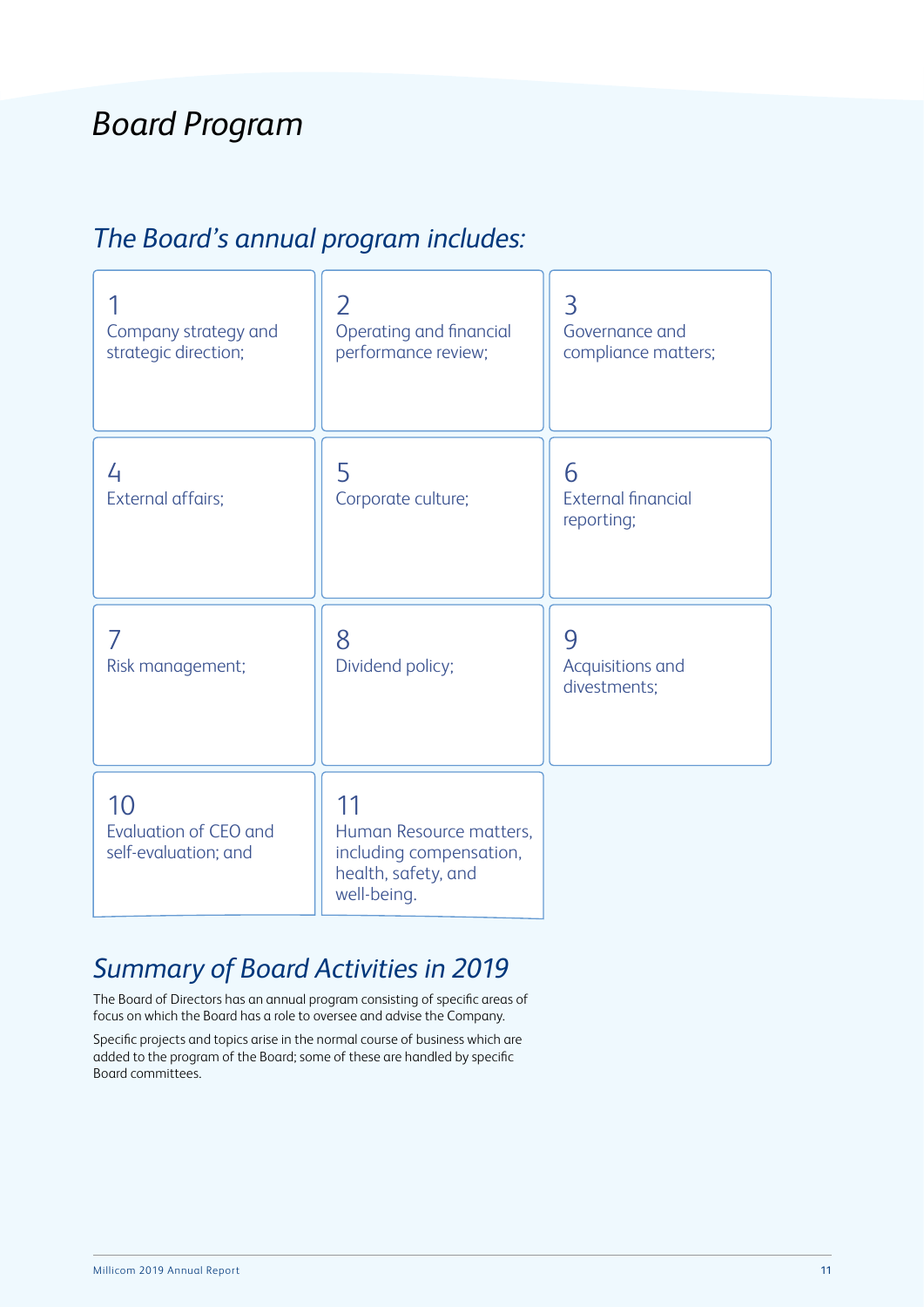# **Summary of Areas of Focus in 2019**

| Activity/issues covered                                  | <b>Board actions</b>                                                                                                                                                                                                                                                                                                                                                                                                                                     |
|----------------------------------------------------------|----------------------------------------------------------------------------------------------------------------------------------------------------------------------------------------------------------------------------------------------------------------------------------------------------------------------------------------------------------------------------------------------------------------------------------------------------------|
| Reports of committees                                    | Regularly reviewed reports from its Audit, Compliance and Business Conduct, and<br>Compensation Committees on recent activities<br>Discussed Nomination Committee Director appointment proposals                                                                                                                                                                                                                                                         |
| Operational review                                       | Discussed priorities and challenges for each of the Latin American and African<br>businesses, including development of cable and mobile data businesses, efficiency<br>measures, and capital expenditure allocation<br>Discussed and approved the 2020 budget<br>Reviewed and approved spectrum acquisition, including in Colombia in December 2019                                                                                                      |
| Strategic review                                         | Discussed, reviewed and approved the strategy<br>$\bullet$<br>Discussed with the Executive Team industry and geographic trends and the operational and<br>٠<br>financial strategy for each region, including the portfolio strategy                                                                                                                                                                                                                      |
| Organizational structure and<br>culture                  | Participated in performance reviews of the Executive Team, and of the management<br>$\bullet$<br>organizational and reporting structures<br>Reviewed cultural initiatives including 'Sangre Tigo'<br>$\bullet$                                                                                                                                                                                                                                           |
| Review and approval of capital<br>structure and dividend | Approved issuance of the \$750 million bond to partly finance acquisition of the<br>Telefonica businesses in Central America<br>• Approval of additional financing and refinancing for both the Group and operating<br>companies in several markets<br>Approval of additional financing and refinancing for in several markets<br>Recommended the dividend of \$2.64 per share to the 2019 AGM<br>Approved issuance of SEK 2 billion Sustainability Bond |
| Review and approval of corporate<br>qovernance           | Revisions to the Corporate Policy Manual (including Board and Committee charters)<br>$\bullet$<br>Updated the authority matrix<br>Elected the Deputy Chairman and Committee members                                                                                                                                                                                                                                                                      |
| Mergers, acquisitions, disposals,<br>and joint ventures  | Discussed acquisition and disposal developments across the Group, including approval<br>$\bullet$<br>of transactions such as acquisition of the Telefonica business in Central America and the<br>disposition of the business in Chad                                                                                                                                                                                                                    |
| Review and approval of financial<br>reports              | 2018 Annual Report including the 2018 Consolidated Financial Statements of the<br>$\bullet$<br>Group, and interim consolidated financial statements<br>Standalone financial statements of Millicom International Cellular S.A. (the parent<br>company)                                                                                                                                                                                                   |
| Risk management                                          | Reviewed the key risks facing the Group and its approach to managing risks<br>Set the risk appetite of the Group<br>$\bullet$                                                                                                                                                                                                                                                                                                                            |
| External affairs                                         | Reviewed the external affairs strategic framework, and implementation activities<br>Periodically reviewed the political situation by market with a specific focus on election<br>periods and advice on related risk management requirements<br>Reviewed regulatory and engagement challenges with advice from the Board on<br>best-practice engagement strategy<br>Reviewed the state of government relations in our markets and internationally         |
| Non-financial performance                                | Reviewed the main non-financial performance and trends, including corporate<br>$\bullet$<br>responsibility<br>Recommendations for continued focus in line with existing non-financial focus areas<br>$\bullet$                                                                                                                                                                                                                                           |
| Shareholder structure                                    | • Support Kinnevik AB in the divestiture of its shareholding in Millicom                                                                                                                                                                                                                                                                                                                                                                                 |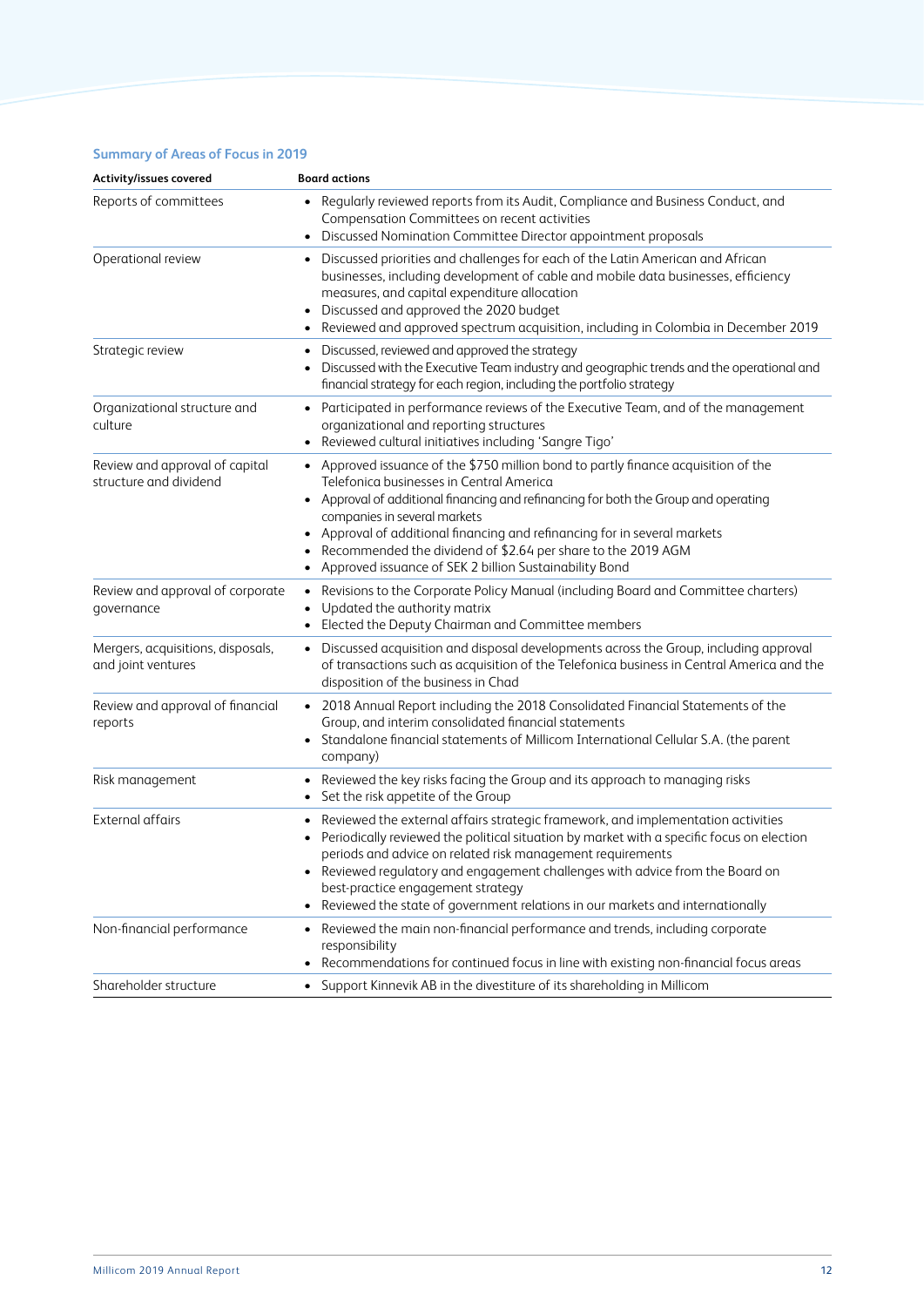#### **Induction and Training**

Millicom provides incoming Board members with information on their roles and responsibilities, the Board's operating procedures, and Millicom's business and industry. We provide access to governance documents, policies, and procedures, meeting materials and Company information through a secure online tool, in meetings set with the Executive Management Team, and through ongoing dissemination of information.

Millicom provides training on topics such as anti-bribery and corruption, ethics, independence, and insider trading. The Board regularly receives detailed reports on specific areas that support their understanding of Millicom's business and operating environment.

Directors also participate in at least one annual visit to Millicom's operations (Colombia and Panama in 2019) to learn about the characteristics of the local market, see aspects of the business in operation, participate in social and corporate responsibility projects, and interact with local management.

### **Board Effectiveness**

The Board conducts an annual performance review process, wherein each Board member's personal performance is also reviewed. This involves assessing Board and committee actions and activities against the Board's mandate as determined in the Board Charter and those of its various committees.

In 2019, the Board used a questionnaire to assess its performance against the Board's key duties, it's composition, and processes, and the performance of individual Board members. The results of the evaluation were presented to the Nomination Committee.

# **Board Meetings/Attendance at regularly scheduled meetings of the Board in the 2019 financial year**

| <b>Director</b>                          | Meeting<br><b>Attendance</b> | %   |
|------------------------------------------|------------------------------|-----|
| Mr. José Antonio Rios Garcia             | 7/7                          | 100 |
| Mr. Odilon Almeida                       | 7/7                          | 100 |
| Ms. Janet Davidson                       | 6/7                          | 86  |
| Mr. Tomas Eliasson                       | 7/7                          | 100 |
| Ms. Pernille Erenbjerg                   | 6/7                          | 86  |
| Ms. Mercedes Johnson                     | 4/4                          | 100 |
| Mr. Lars-Åke Norling                     | 7/7                          | 100 |
| Mr. James Thompson                       | 7/7                          | 100 |
| Attendance                               | 50/52                        | 96  |
| <b>Former Directors (until May 2019)</b> |                              |     |
| Mr. Roger Solé Rafols                    | 3/3                          | 100 |
| <b>Overall attendance</b>                | 53/55                        | 96  |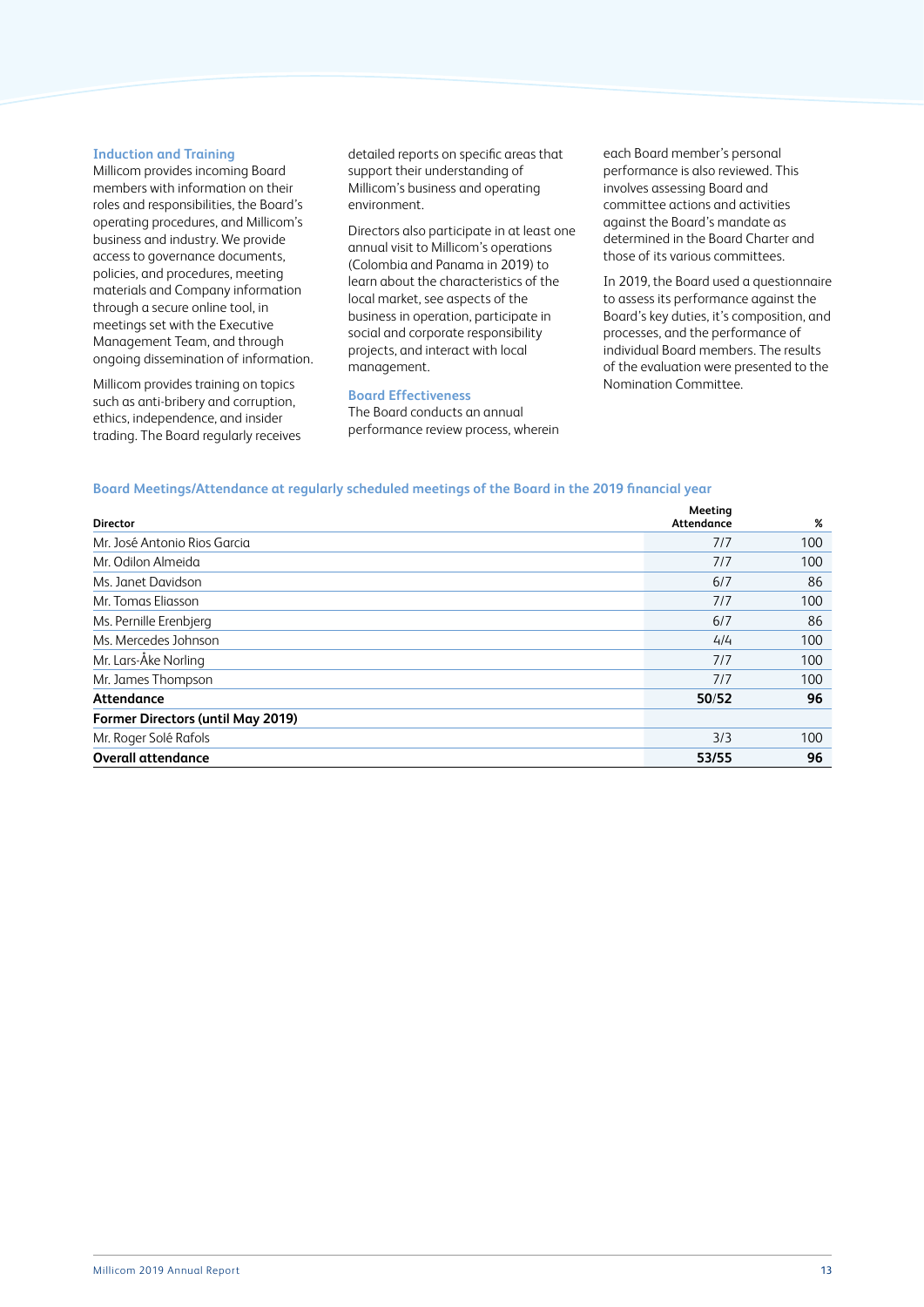### **Board Committees**

Written charters set out the objectives, limits of authority, organization, and roles and responsibilities of the Board and each of its Committees. The charters are available at www.millicom.com/ our-company/governance/boardcommittees/. Details of Board roles and responsibilities, activities in 2019, and Directors' emoluments are set out on the following pages.

# **I. Audit Committee**

2019 was a very active year for the Audit Committee, with specific attention paid to enhancing and expanding Millicom's internal control environment in the context of the first year of its compliance with the Sarbanes-Oxley Act. We provided oversight over implementation projects of new accounting standards, regular reporting, internal control, risk management, and internal audit activities. The Committee convened eight scheduled meetings during the year and covered internal audit and internal control activities during all meetings. We held another six meetings to review the requirements of the Sarbanes-Oxley Act and the progress of the Group on this program.

The committee also reviewed and discussed actions and activities related to the important regulatory updates and upcoming changes in financial reporting, treasury, tax, risk management, revenue assurance and compliance. We continue to standardize and implement best practices both in controls and assurance across the Group's footprint.

I would like to thank my fellow Committee members for their dedication and commitment to the activities of the Audit Committee. I look forward to continuing our mandate through to the 2020 AGM.

Mr. Tomas Eliasson Chairman of the Audit Committee

# **Audit Committee membership and attendance at regularly scheduled meetings in 2019**

|                           |                 |                          | Meeting    |     |
|---------------------------|-----------------|--------------------------|------------|-----|
| <b>Audit Committee</b>    | <b>Position</b> | <b>First appointment</b> | Attendance | %   |
| Mr. Tomas Eliasson        | Chairman*       | May 2014                 | 8/8        | 100 |
| Ms. Pernille Erenbjerg    | Member          | January 2019             | 6/8        |     |
| Ms. Mercedes Johnson      | Member          | May 2019                 | 5/5        | 100 |
| Mr. James Thompson        | Member          | January 2019             | 8/8        | 100 |
| <b>Overall attendance</b> |                 |                          | 29/31      | 94  |

\*Designated as having specific accounting competence as per the EU Directive.

In addition, the Chairman of the Board, Mr. José Antonio Rios Garcia attended all of the regularly scheduled meetings of the Audit Committee.

# **Appointment and role of the Audit Committee**

The Audit Committee is composed solely of non-executive Directors, all of whom were independent Directors in 2019. Members are appointed to ensure there is a mixture of relevant experience in both finance and broader commercial matters. The Board is confident that the collective experience of the members enables them to act as an effective Audit Committee. The Committee is also satisfied that it has the expertise and resources available for it to fulfill its responsibilities.

The Board has delegated responsibility to the Audit Committee for overseeing the robustness, integrity, and effectiveness of financial reporting, risk management, internal controls, internal audit and external audit processes, and pre-approval of certain audit and non-audit services provided by the

external auditor. The Audit Committee also oversees the establishment of accounting-related policies and procedures, procedure for dealing with certain other types of complaints or concerns, and compliance with related laws and regulations.

The Audit Committee focuses on compliance with financial requirements, accounting standards and judgments; appointment, oversight and independence of the external auditors and appointment and oversight of certain other accounting firms that may be retained from time to time; transactions with related parties (including major shareholders); the effectiveness of the Internal Audit function; the Group's approach to risk management; and ensuring an efficient and effective system of internal controls.

Ultimate responsibility for reviewing and approving Millicom's Annual Report and Accounts remains with the Board.

The Chief Executive Officer, Chief Financial Officer, Group Financial Controller, Head of Internal Audit, Head of Business Controls, Head of Risk Management, and representatives from EY, the Company's external auditor, are invited to attend Committee meetings.

The Audit Committee Chairman prepares the meeting agenda in conjunction with the Chief Financial Officer. Each meeting includes a private session, attended only by Audit Committee members and the external auditor, to provide an opportunity for open dialogue without management present.

At each regularly scheduled meeting, the Audit Committee receives reports from the Chief Financial Officer, the External Auditor, the Head of Internal Audit, the Head of Business Controls, and the Head of Risk Management. Additional reports from other officers of the Company as required. The Audit Committee received the required information from the external auditor in accordance with Luxembourg regulations.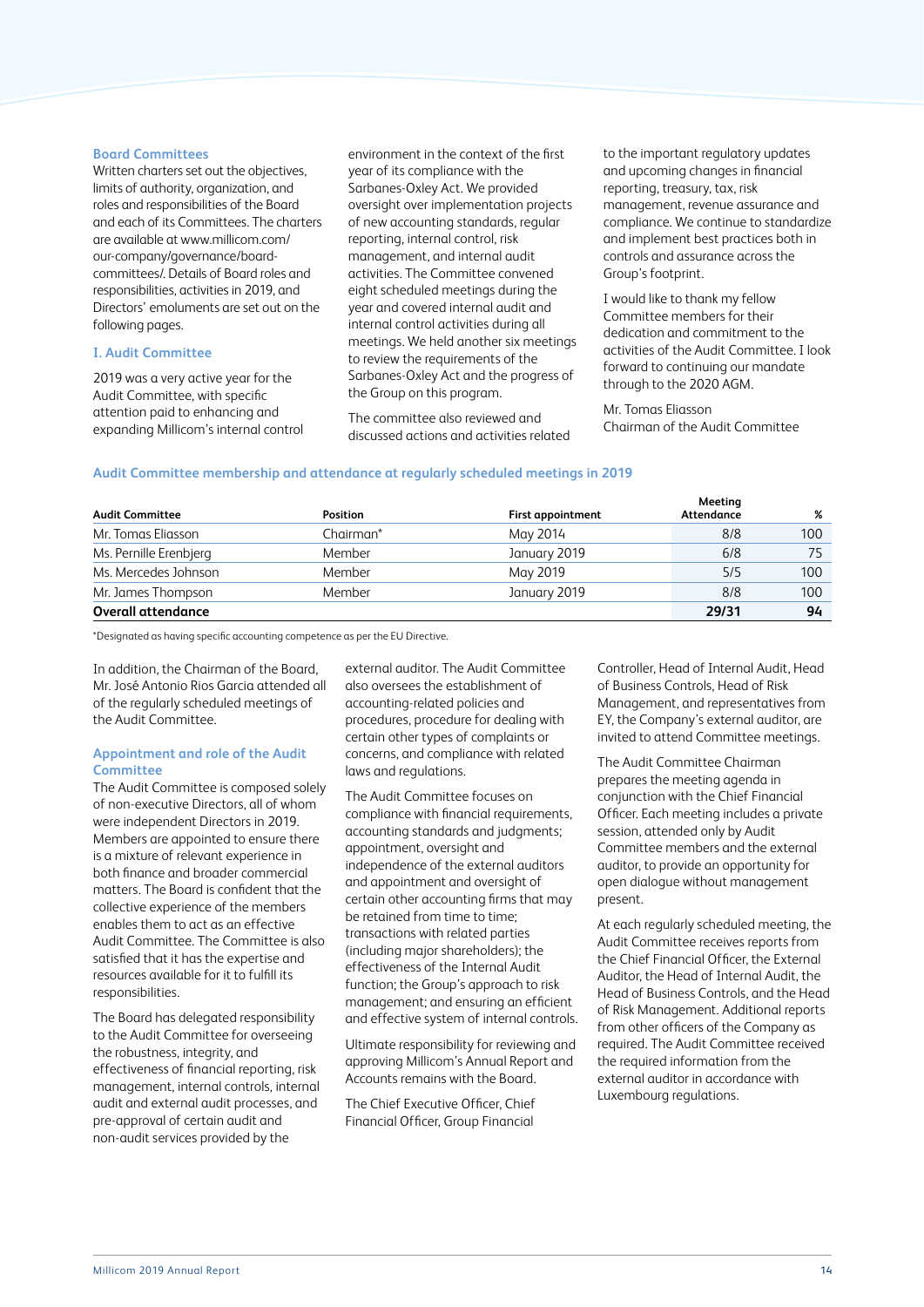### **Summary of Areas of Focus and Actions in 2019**

| Governance                     | • Reviewed and amended the Audit Committee Charter                                                                                                                                                                                                                                                                                                                                                                                                                                                                                                                                                                                                                                                                                                                        |
|--------------------------------|---------------------------------------------------------------------------------------------------------------------------------------------------------------------------------------------------------------------------------------------------------------------------------------------------------------------------------------------------------------------------------------------------------------------------------------------------------------------------------------------------------------------------------------------------------------------------------------------------------------------------------------------------------------------------------------------------------------------------------------------------------------------------|
| Financial reporting            | • Reviewed key accounting and reporting issues at each meeting<br>• Reviewed and approved each quarter's earnings release, the 2018 annual earnings release and<br>summary financial statements, and the 2019 half-year earnings release and interim financial<br>statements<br>Reviewed status of the finance onboarding of the acquisitions made in 2018 and 2019<br>• Reviewed and discussed transition impact of IFRS 16 ("Leases") and other changes in the<br>financial reporting landscape and accounting policy changes/ updates                                                                                                                                                                                                                                  |
| External auditor               | • Received reports from the external auditor at each meeting covering important financial<br>reporting, accounting and audit issues<br>Received reports from the external auditor in compliance with EU regulations<br>Reviewed and approved all non-audit services rendered by the external auditors<br>Approved the 2019 external audit strategy and fees<br>• Considered the results of control testing performed by the external auditor and feedback on<br>preparedness for the first Sarbanes-Oxley attestation<br>• Considered the performance of the external auditor and independence, including monitoring of<br>the nature and value of non-audit services, as well as approved the related fees<br>Received reports and updates on SEC rules and developments |
| Internal audit activities      | Approved the 2020 Internal Audit plan<br>Oversaw the appointment of a new Head of Internal Audit<br>Reviewed Internal Audit findings arising from the delivery of the 2019 audit plan                                                                                                                                                                                                                                                                                                                                                                                                                                                                                                                                                                                     |
| Financing, treasury<br>and tax | • Reviewed the Group's tax strategy and structure and approved the tax policy<br>• Approved the updated Group treasury and related policies, including the policy on financial risk<br>management                                                                                                                                                                                                                                                                                                                                                                                                                                                                                                                                                                         |
| Risk management                | Provided guidance and oversight over risk management processes<br>Reviewed alignment of top risks with strategy<br>Reviewed regular risk reports and remediation plans                                                                                                                                                                                                                                                                                                                                                                                                                                                                                                                                                                                                    |
| Internal controls              | Reviewed the remit and activities of the Business Controls team<br>Reviewed the Group's Sarbanes-Oxley implementation plan related to the U.S. listing and<br>received regular progress reports from the implementation team and external advisors<br>• Received, reviewed findings and monitored progress in the design and operating effectiveness<br>of internal controls over financial reporting                                                                                                                                                                                                                                                                                                                                                                     |
| Fraud management               | • Reviewed fraud policies and quarterly fraud reports, as well as proposed actions to remediate<br>identified cases                                                                                                                                                                                                                                                                                                                                                                                                                                                                                                                                                                                                                                                       |
| Revenue assurance              | • Received quarterly updates on revenue assurance activities<br>• Reviewed trends and actions taken to minimize loss and revenue leakage                                                                                                                                                                                                                                                                                                                                                                                                                                                                                                                                                                                                                                  |
| Related party transactions     | • Reviewed related party transactions that were performed at each meeting                                                                                                                                                                                                                                                                                                                                                                                                                                                                                                                                                                                                                                                                                                 |
|                                |                                                                                                                                                                                                                                                                                                                                                                                                                                                                                                                                                                                                                                                                                                                                                                           |

#### **2019 Meetings**

The Audit Committee held eight regular meetings that mainly coinciding with key dates in Millicom's external reporting:

# *Financial reporting*

The Audit Committee reviewed earnings releases for each quarter and financial statements, having received reports from management and the external auditor. In 2019, the committee mainly focused on:

- Significant accounting issues where judgment has been applied
- The review of the effectiveness of internal financial control and the Group's Sarbanes-Oxley implementation plan and progress
- The acquisitions and integration plans of Cable Onda and the Telefonica assets in Central America
- The transition impacts of the new lease standard, IFRS 16
- The appropriateness of and application of the Group's accounting policies and practices
- Compliance with financial reporting standards and other financial reporting requirements
- The completeness and compliance of all structural disclosures made in the financial statements
- Financial reporting and other implications of the U.S. listing

A summary of all related party transactions was reviewed and approved at each quarterly meeting.

Significant issues considered by the Audit Committee in relation to the financial statements for the year ended December 31, 2019 included:

1 Acquisition of the Telefonica assets in Central America and finalization of the purchase accounting of Cable Onda—refer to note A.1.2. of the consolidated financial statements

The Group completed the acquisitions of Telefonia Celular de Nicaragua ("Nicaragua") and Telefonica Moviles Panama, S.A. ("Panama") on May 16 and August 29, 2019, respectively, for a total cash consideration of \$1.02 billion. The provisional goodwill for both acquisitions amount to \$646 million. The purchase accounting of Cable Onda has been finalized during 2019 and the final goodwill amounts to \$504 million. The acquisition of Telefonica de Costa Rica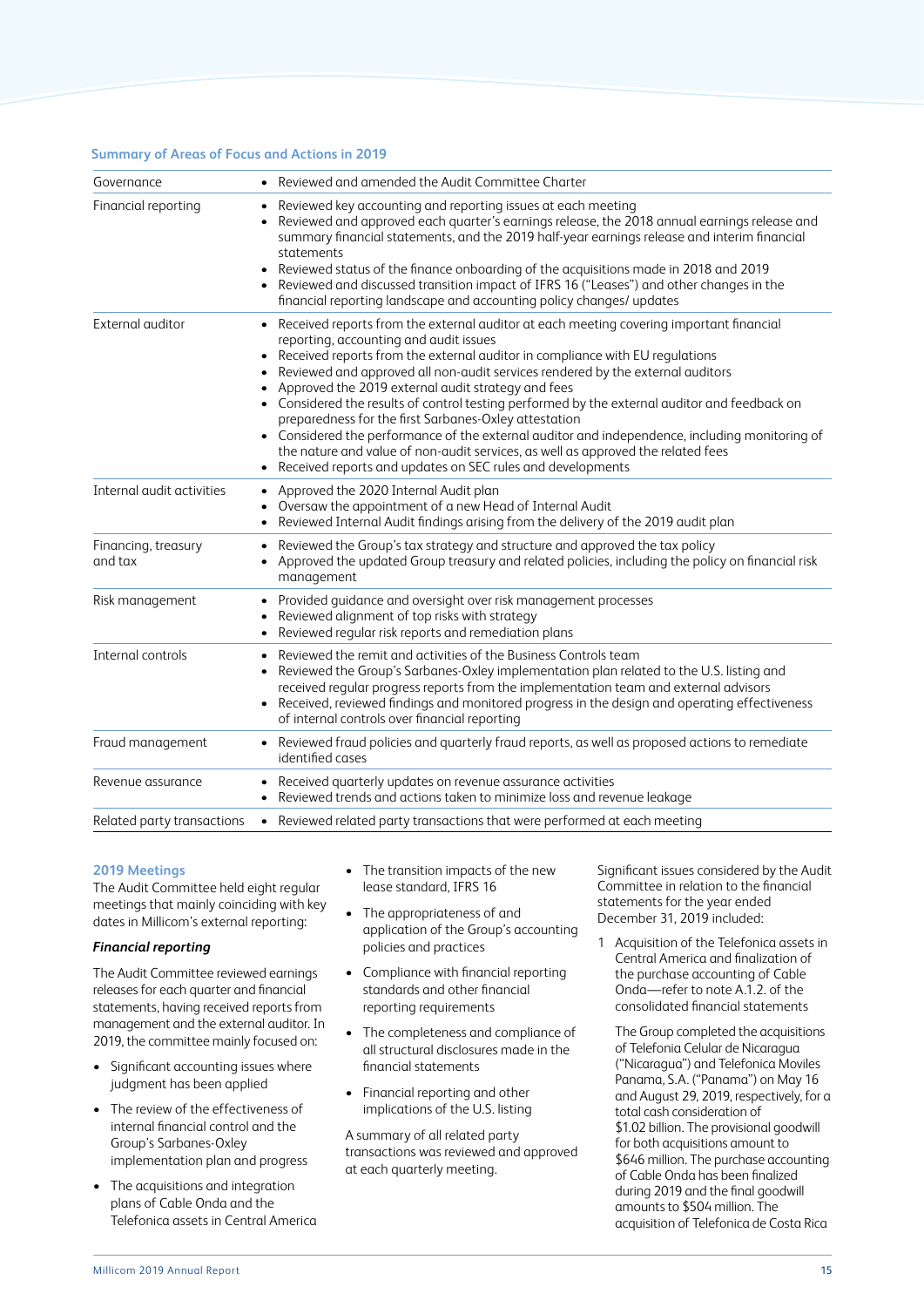TC, S.A. ("Costa Rica") remains subject to regulatory approvals as of December 31, 2019.

2 Application of IFRS 16 'Leases'—refer to Introduction note and notes C.4. and E.3. of the consolidated financial statements

The Group had to change its accounting policies as a result of adopting IFRS 16 Leases. On adoption, on January 1, 2019, an additional lease liability of \$545 million was recognized. The application of the new standard decreased operating expenses by \$149 million, respectively, as compared to what our results would have been if we had continued to follow IAS 17 for the three and twelve months ended December 31, 2019.

3. Africa divestment—refer to note A.1.3. of the consolidated financial statements

On June 26, 2019, the Group completed the disposal of its operations in Chad for a cash consideration of \$110 million. On the same date, Chad was deconsolidated and a net gain of \$69,547 million has been recognized in the Group's statement of income.

4. Effect of listing of the shares held by the Group in Jumia Technologies AG and Helios Towers Plc—refer to notes C.7.3. of the consolidated financial statements

Jumia Technologies AG and Helios Towers Plc became listed in April and October 2019, respectively. On listing dates, the Group recognized these investments at fair value with a corresponding total gain of \$242 million. As at December 31, 2019, the fair value of these investments amounts to \$371 million.

5. Impairment testing—refer to note E.1.6. of the consolidated financial statements

In 2019, the Group did not recognize any goodwill impairment losses, but disclosed potential impairment for our operations in Nicaragua that would have to be recorded in case of certain reasonable changes in key assumptions.

6. Tax provisions and contingencies refer to note  $G$  3.2 of the consolidated financial statements

The Group operates in many countries where the tax and legal system is less mature and may be less predictable.

There are a number of matters therefore relating to tax contingencies which require judgment as to the likely probability of cash outflow or the potential amount of any outflow. The Audit Committee therefore received regular reports from the Group Tax Director as to the status of each of these matters, the likely outcome, the provision required, if any, and proposed disclosure in the financial statements. Analysis of judgmental tax matters was also presented by the external auditor.

7. Revenue recognition—refer to note B.1. of the consolidated financial statements

Judgment is required in assessing the application of revenue recognition principles. This includes the application of revenue between multiple deliverables, such as the sale of a handsets with service in a bundled package, or managed services contracts that have complex contractual agreements. The Audit Committee received regular updates on revenue recognition matters.

8. Capitalization and assets useful lives refer to notes E.1.1. and E.2.1. of the consolidated financial statements

The assessment and timing of whether assets meet the capitalization criteria set out in the relevant accounting standards, the estimation of appropriate useful economic lives and the assessment of whether any impairment indicators are present, such as redundant assets, as well as the identification of leases, all require judgment. In addition, Management regularly review and benchmark its assets useful lives with peers. Once a year, Management presents its conclusions to the Audit .<br>Committee

# *Management Disclosure Committee*

To assist with all matters related to earnings releases and financial statement disclosures, Millicom has a Disclosure Committee comprising senior management from Finance, Legal, Communications, Investor Relations and other functions as and when required. The Disclosure Committee identifies and considers disclosure matters in market releases, including releases that may contain material financial and other information.

# *Risk management*

The Audit Committee received regular reports on the Group's risk management framework and process, including the formation and operation of a Management Risk Committee, as well as reports on changes to significant risks at both operational and Group level and how these risks are managed. Further information is set out in the risk management section of this Annual Report.

In addition, the Audit Committee reviewed financial risk, tax risk and strategy, treasury policy and risks, and Group insurance coverage.

# *Internal control*

As a consequence of the U.S. listing, the Company commenced a program in 2018 to comply with the internal control over financial reporting requirements of the U.S. Sarbanes-Oxley Act. The Group Head of Business Controls, together with the Group's external advisors, delivered progress reports on the Sarbanes-Oxley program.

The Audit Committee reviewed the Company's internal control framework and the enhancements required as part of the internal control requirements of Sarbanes-Oxley. The planned scope of the program was discussed and agreed. Regular reports on the results of management testing of key internal controls and the progress made to address any control gaps identified were received.

At the meeting of February 2020, the Committee received the final results of management's testing of key controls together with the results of testing by the external auditors. Management concluded that the Group had maintained effective internal controls over financial reporting.

Those involved provided regular updates on the Group's program of Internal Control Self-Assessment and the status of ongoing control improvement projects.

# *Internal Audit*

Execution of the 2019 Internal Audit Plan provided the Executive Management Team and the Audit Committee an independent view on the effectiveness of Millicom's internal control environment and governance processes. The plan was developed to ensure alignment with the strategic risks of the Millicom Group, as well as consideration of the overall Group strategy, input from senior management across multiple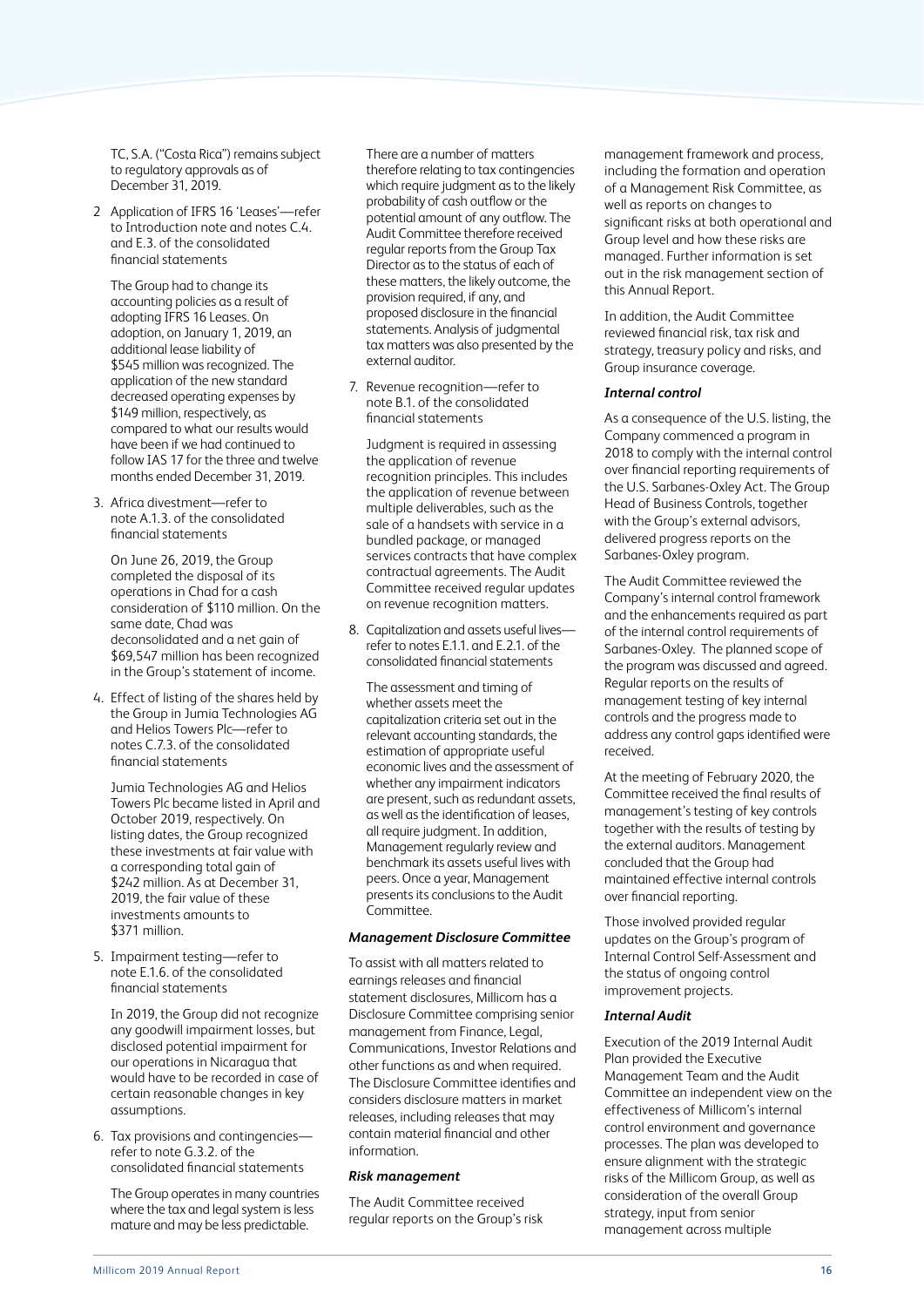geographies and functions, external audit findings and Internal Audit's knowledge of the business.

In December 2019, the Audit Committee approved the Internal Audit Plan for 2020, which included reviews focusing on Mobile and B2B revenue streams, information security, IT and network resilience, key financial processes, compliance and ethics activities—including the anti-money laundering ("AML") program—and management and governance supporting outsourced service contracts.

We also built follow-up audits into the Internal Audit Plan to provide independent assurance that management actions from previous audits had been addressed effectively. The plan was primarily executed by the in-house Internal Audit team based in London, Luxembourg and Miami, with support from specialists at one of the "Big 4" accounting firms. At each meeting, the Audit Committee received an update on Internal Audit activities, progress against the plan and results of the audits completed in the period, including associated recommendations and management action plans where findings had been identified.

In December 2019 a new Head of Internal Audit joined the Company. The Audit Committee oversaw the recruitment and transition process.

#### *Fraud risk and whistleblowing*

The Audit Committee received and reviewed quarterly fraud reports in accordance with the Group's Fraud policy. The Group provides an ethics helpline that is administered by an independent third party and is available to all employees, contractors and third parties.

# *External Audit effectiveness*

The quality and effectiveness of the external audit matters greatly to the Audit Committee. A detailed audit plan outlining the key risks and proposed geographical coverage is prepared and discussed with the Audit Committee at the start of each annual audit cycle.

We assess audit quality by referring to the standard of the reports received by the Audit Committee, the caliber of senior members of the audit team and the level of challenge provided to Executive Management. Also, management provides feedback to the Audit Committee. In addition, management regularly reviews the performance of the external auditors both centrally and in each of Millicom's operating countries. This feedback allows the Committee to monitor and assess the performance of the external auditor as part of making a recommendation to the Board regarding the auditor's appointment.

# *Auditor independence*

The Audit Committee has established policies to maintain the independence of the external auditor and to govern the provision of audit and non-audit services. The policies and approval process of non-audit services and audit-related services comply with SEC independence rules and with the latest EU and local regulations. Under these rules, the Audit Committee pre-approves a list of services that can be rendered by the audit firm. If services to be rendered are pre-approved in nature, these can be approved by management when requested (following an established authority matrix) and then presented to the Audit Committee on a quarterly basis for formal approval. If services to be rendered are not pre-approved, they should be pre-approved by the Chairman of the Audit Committee when requested and then submitted to the next full audit committee for formal approval. A schedule of all non-audit engagements with the external auditor is reviewed at each meeting.

For the year ended December 31, 2019, the Audit Committee approved fees for audit and audit related services of \$8.1 million, together with fees for non-audit work of \$0.7 million.

In compliance with independence rules, the previous audit partner rotated off the audit in 2019 and the current audit

partner will rotate off for the audit of the consolidated financial statements as of December 31, 2025, at the latest.

#### *Audit tendering*

Millicom first appointed EY as external auditor of the Company for the year ended December 31, 2012, following a competitive tender. Based on the most restrictive EU audit regulations, and applicable Luxembourg law, EY would have to rotate off the audit by 2032 (20 years after initial appointment) at the latest, with a mandatory tender for the audit to occur in 2022 (ten years after initial appointment).

# **II. Compliance and Business Conduct Committee**

The Compliance and Business Conduct Committee oversees the Group's Ethics & Compliance Program, and reports on the Program's status and development to the full Board of Directors.

During 2019, we continued building and refining our Ethics & Compliance Program, supported by the Executive Team's relentless commitment to maintain our culture, Sangre Tigo, which is centered around doing business the right way, with the application of ethics and compliance in our everyday interactions. Our Sangre Tigo signifies high integrity and zero tolerance for any form of corruption, and a commitment to doing business the right way.

On behalf of the Board, I would like to reconfirm our commitment to a culture of ethics and strong compliance that leads to success for the business and pride for our company.

We are proud to be a compliance leader in our markets and look forward to engaging with our customers as well as our stakeholders by making it happen the right way.

# Ms. Janet Davidson

Chairman of the Compliance and Business Conduct Committee

# **Compliance and Business Conduct Committee Membership and Attendance 2019**

| Committee            | <b>Position</b> | <b>First</b><br>appointment | Meeting<br><b>Attendance</b> | %   |
|----------------------|-----------------|-----------------------------|------------------------------|-----|
| Ms. Janet Davidson   | Chairman        | May 2016                    | 3/4                          | 75  |
| Mr. Lars-Åke Norling | Member          | May 2018                    | 4/4                          | 100 |
| Mr. Odilon Almeida   | Member          | November 2015               | 3/4                          | 75  |
| Overall attendance   |                 |                             | 10/12                        | 83  |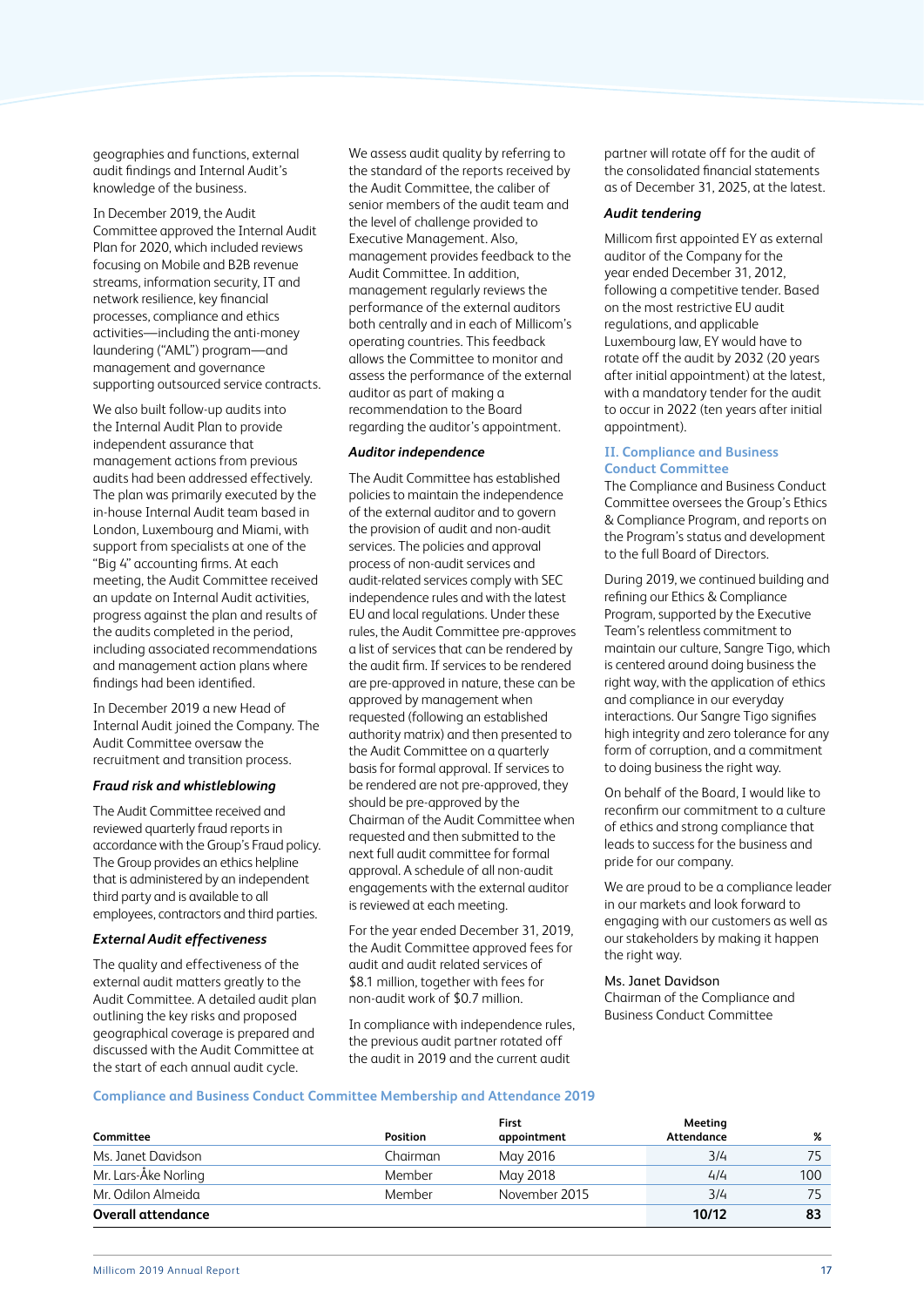In addition, the Chairman of the Board, Mr. José Antonio Rios Garcia, attended three of the four regularly scheduled meetings of the Compliance and Business Conduct Committee.

# **Appointment and Role of the Compliance and Business Conduct Committee**

Millicom's Compliance and Business Conduct Committee oversees and makes recommendations to the Board regarding the Group's compliance programs and standards of business conduct. More specifically, the Compliance and Business Conduct Committee:

• Monitors the Group's Compliance program, including the activities performed by the Compliance Team and its interaction with the rest of the organization

- Monitors the investigations resulting from cases brought through the Group's ethics line or otherwise
- Oversees allocation of resources and personnel to the Compliance area
- Assesses the Group's performance in the Compliance area
- Ensures that the Group maintains proper standards of business conduct

Management representatives invited to attend the Compliance and Business Conduct Committee include the Group CEO, Chief Compliance and Ethics Officer, General Counsel, Group CFO, Chief External Affairs Officer, Head of Internal Audit and Head of Risk Management.

# **Summary of Committee Activities in 2019**

The Committee Chairman prepares the agenda in conjunction with the Chief Ethics and Compliance Officer. During meetings, the Committee reviews the status of the Ethics & Compliance Program, compliance-related issues, Strategic Responses (such as investigations) to any alleged violations of law or policy, (AML) initiatives, information security topics, and any Internal Audit Reports and remediation plans that concern the Ethics & Compliance Program.

The CEO and Executive Team are committed to our Sangre Tigo and are actively involved in fostering a culture of ethics and compliance from the top across all our lines of business.

| Program elements reviewed                            | • Refined third party management through a centralized due diligence program<br>Anti-corruption program policies and automated procedures including those covering<br>new and emerging areas of risk and strengthening of the overall program<br>Revision of compliance policies and procedures, and communication to the whole<br>$\bullet$<br>organization<br>• Training completion rates on company compliance policies as part of select<br>managers' KPIs<br>Results of continuing review of the compliance framework by Internal Audit as well as<br>remediation actions and status<br>Improved communication campaigns on various compliance subjects<br>• Compliance Risk Assessment-established proactive compliance risk management<br>process. Regularly monitor, collect and analyze data to identify and remediate gaps<br>• Resources: hired three new compliance officers.<br>• A number of GMs were given a set of compliance KPIs to meet during the year for<br>year-end bonus award<br>Integration of compliance program in newly acquired entities in Central America<br>• Incentives program-Compliance factors were incorporated into executives'<br>incentives program for the second consecutive year. Bonus awards are now tied to<br>achievement of all compliance KPIs |
|------------------------------------------------------|---------------------------------------------------------------------------------------------------------------------------------------------------------------------------------------------------------------------------------------------------------------------------------------------------------------------------------------------------------------------------------------------------------------------------------------------------------------------------------------------------------------------------------------------------------------------------------------------------------------------------------------------------------------------------------------------------------------------------------------------------------------------------------------------------------------------------------------------------------------------------------------------------------------------------------------------------------------------------------------------------------------------------------------------------------------------------------------------------------------------------------------------------------------------------------------------------------------------------------------------------------------------------------------------------|
| <b>Reporting &amp; Investigations</b>                | • "SpeakUp" Campaign-continued to encourage employees to use the system to<br>report issues of perceived non-compliance with our policies and values<br>Strengthened investigations team, and further developed investigations resources<br>$\bullet$<br>centrally and in the operations<br>• Continued to align investigation procedures across the countries<br>Continued effective case management, including by taking reasonable steps after<br>detection of misconduct                                                                                                                                                                                                                                                                                                                                                                                                                                                                                                                                                                                                                                                                                                                                                                                                                      |
| <b>Global Anti-money laundering (AML)</b><br>program | Continued enhanced country review methodology with the implementation of a new<br>$\bullet$<br>Country Review Sheet<br>Completed implementation of new monitoring systems in Honduras and El Salvador,<br>$\bullet$<br>with Bolivia and Paraguay in progress. Enhanced monitoring tool in Tanzania in progress.<br>Deployed updated AML training and AML campaign<br>Created and hired a new AML Risk Management position<br>Conducted external assessments of central and operations, and continued to<br>implement recommendations based on the results of the assessment                                                                                                                                                                                                                                                                                                                                                                                                                                                                                                                                                                                                                                                                                                                       |

**Summary of Areas of Focus and Action Items in 2019**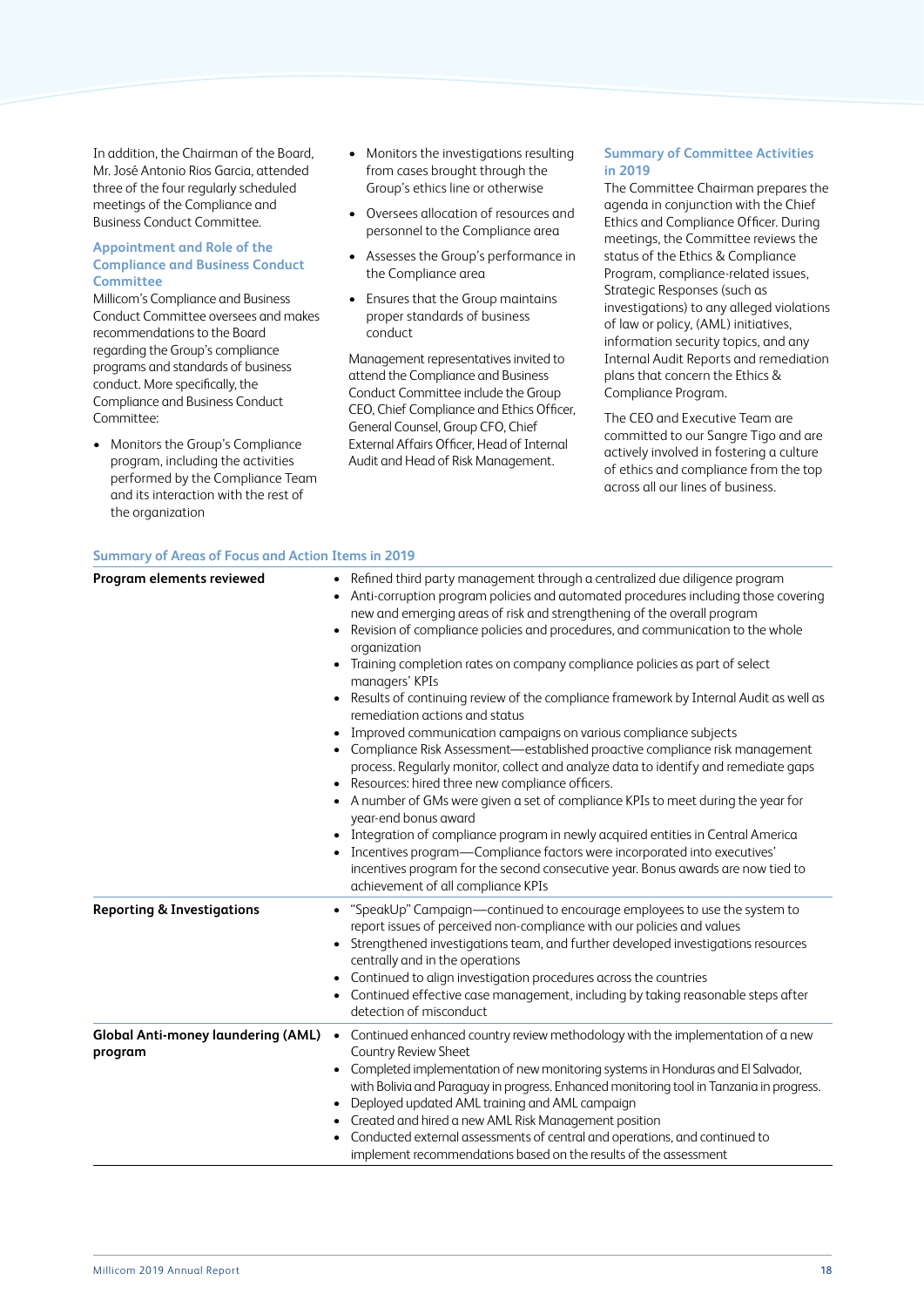# **III. Compensation Committee**

In 2019, the Compensation Committee continued to focus on reviewing Millicom's reward strategy to ensure that senior management compensation closely reflects company performance.

The design of our employee and executive compensation programs supports three main goals:

- 1. Attract and retain great talent
- 2. Support our culture of entrepreneurship and performance, with an increased focus on pay based on geographical / line-ofbusiness accountability
- 3. Align employee and shareholder interests

We pay employees competitively compared with other opportunities they might have in their respective local markets. We also offer competitive benefits to promote the health and happiness of our employees and create a fun and invigorating work culture. Our compensation program plays a key role in promoting our company's operating

and financial success and provides incentives for our management team to execute our financial and operational goals creating a supportive environment around pay for performance.

We achieved much this year, re-listing on NASDAQ in the U.S., acquiring new assets in Latin America, and selling one of our African operations, and we consider these and other developments in our shareholder base and the external marketplace in the setting of remuneration philosophy and practices.

The Compensation Committee regularly reviews best practices in executive compensation and governance and revises our policies and practices when appropriate. For example, in 2019 we revised our change in control agreements for eligible executives to include "double-trigger" provisions, which require an involuntary termination (in addition to change in control) for accelerated vesting of awards.

An important portion of compensation is tied to performance for all senior

management, including at each of our operations. The proportion of overall pay tied to performance is higher for employees at more senior levels in the organization, reflecting their opportunity for broader impact on company performance. We use equity awards to align employee and shareholder interests. We have share ownership requirements for our top 50 roles and track the status of each role annually. This encourages our top leaders to take a longer-term view on positive business performance in alignment with company and shareholder interests.

I would like to thank my fellow members for their dedication and commitment to the activities of the Compensation Committee and look forward to continuing our mandate through to the 2020 AGM.

Ms. Pernille Erenbjerg

Chairman of the Compensation Committee

# **Compensation Committee Membership and Attendance in 2019**

| Committee                 | <b>Position</b> | First<br>appointment | Meeting<br>Attendance | %   |
|---------------------------|-----------------|----------------------|-----------------------|-----|
| Ms. Pernille Erenbjerg    | Chairman        | January 2019         | 5/5                   | 100 |
| Mr. Lars-Ake Norling      | Member          | May 2019             | 4/5                   | 80  |
| Mr. James Thompson        | Member          | January 2019         | 5/5                   | 100 |
| <b>Overall attendance</b> |                 |                      | 14/15                 | 93  |

In addition, the Chairman of the Board, Mr. José Antonio Rios Garcia, attended all of the regularly scheduled meetings of the Compensation Committee.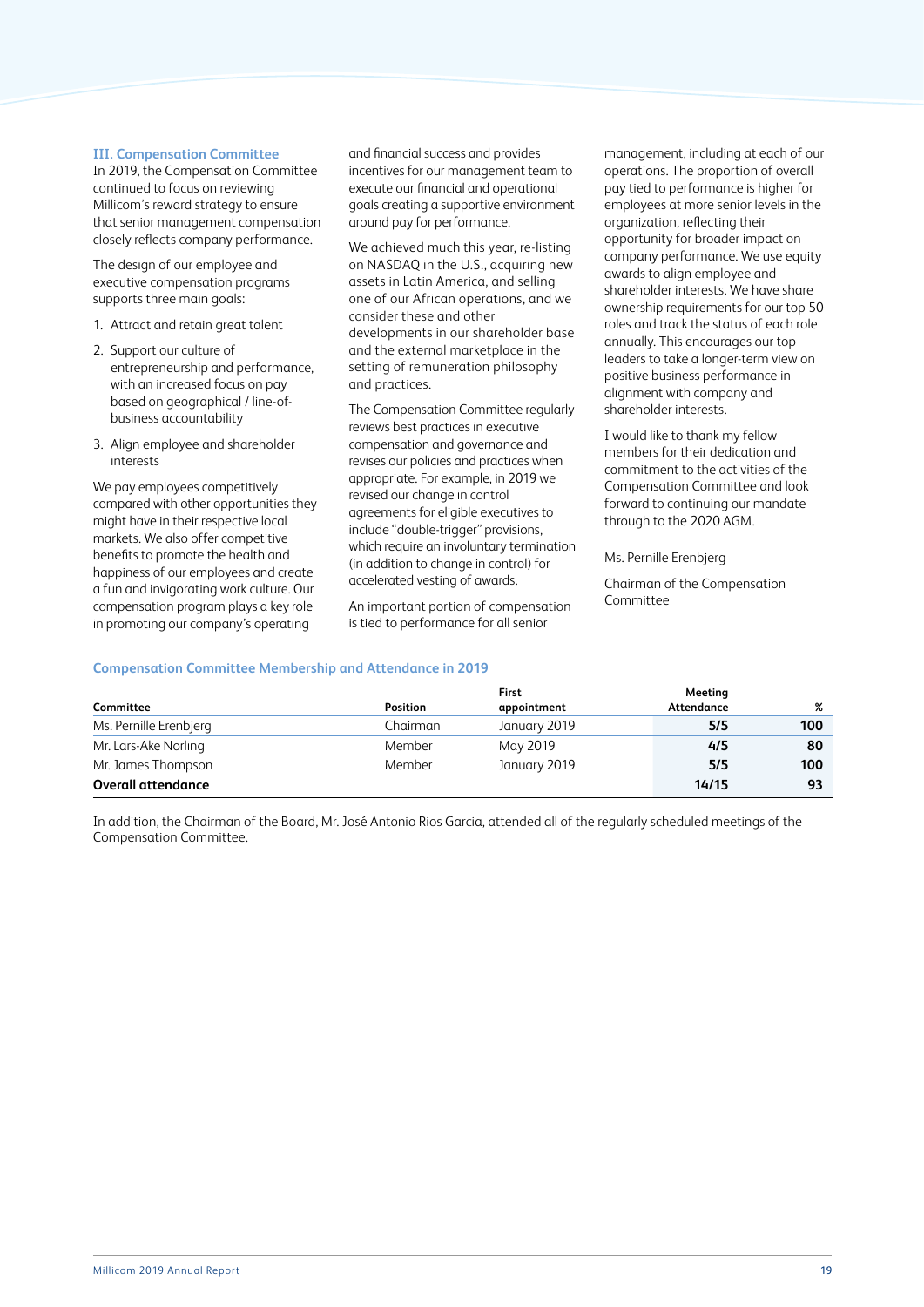### **Appointment and Role of the Compensation Committee**

The Compensation Committee reviews and makes recommendations to the Board of Directors regarding the compensation of the CEO and other senior managers as well as management succession planning.

The Board, based on guidelines by the Compensation Committee, proposes the remuneration of senior management. The guidelines ensure that Millicom can attract, motivate and retain executives, within the context of Millicom's international talent pool, which primarily consists of telecom, media, and FMCG companies. Remuneration of the CEO

requires Board approval. Guidelines for remuneration of senior management and for employees' share-based incentive plans are approved by the shareholders at the AGM.

The Compensation Committee monitor and evaluate programs for variable remuneration to the senior management, both ongoing programs and those that have ended during the year and monitor and evaluate the application of the guidelines for remuneration to the board and senior management that the shareholders' meeting has established, as well as the current remuneration structures and levels in the Company.

The evaluation of the CEO is conducted by the Compensation Committee. The evaluation criteria and the results of the evaluation are then discussed by the Chairman with the entire Board. The Board considered that the CEO provided strong leadership for the Company during 2019. The Chairman of the Board conveyed the results of the review and evaluation to the CEO.

# **Main Activities of the Committee during 2019**

The Compensation Committee met five times in 2019.

# **Summary of Areas of Focus and Action Items in 2019**

| <b>Bonus and performance reports</b>                        | • Received and reviewed senior executive 2018 performance reports and Executive<br>Committee individual payouts STI/LTI (cash /equity)<br>Reviewed and approved the 2019 variable compensation target and performance<br>results                                                                                                                                                                                    |
|-------------------------------------------------------------|---------------------------------------------------------------------------------------------------------------------------------------------------------------------------------------------------------------------------------------------------------------------------------------------------------------------------------------------------------------------------------------------------------------------|
| <b>Compensation review</b>                                  | • Approved all payments for Executive Committee members, including base<br>pay increases<br>• Reviewed executive remuneration and governance trends and developments<br>Conducted a review of gender equity across all operations<br>Reviewed and approved the peer group for executive benchmarking<br>• Approved changes to CEO and Executive Committee compensation elements based<br>on market competitiveness  |
| Share-based incentive plans                                 | Reviewed and approved the 2019 Share Plan Rules<br>$\bullet$<br>Approved the 2016 LTI (PSP) vesting<br>Reviewed and approved all equity grants<br>Reviewed the treasury shares' balance reserved for share-based incentive plans and<br>the period they cover<br>Reviewed shared ownership guidelines and the compliance of each covered executive<br>Reviewed performance and projections of outstanding LTI plans |
| Global reward strategy and<br>executive remuneration review | • Reviewed Remuneration/C&B Philosophy & Strategy                                                                                                                                                                                                                                                                                                                                                                   |
| Variable pay design                                         | Reviewed and approved incorporation of M&A financials into the ongoing STI and LTI<br>Implemented 2020 STI metrics-IFRS 16<br>Discussed and approved STI/LTI design for 2019<br>Reviewed and approved STI and LTI performance measures for 2020                                                                                                                                                                     |
| <b>Other</b>                                                | Following U.S. best practices implemented a double-trigger change in control<br>Reviewed and approved exceptional items, new hire equity grants, etc<br>Approved LTI retirement eligibility approach<br>Reviewed GSMT severance plan payout<br>Reviewed budget for the upcoming year<br>Discussed diversity and Inclusion Strategy                                                                                  |
| <b>Compensation Committee</b><br>governance                 | Reviewed and updated Compensation Committee Remit and Obligations<br>٠<br>Review and approved the Compensation Committee annual meeting cycle and calendar<br>Reviewed the Compensation Committee charter<br>$\bullet$<br>Updated Executive Compensation dashboard<br>$\bullet$<br>Reviewed of composition of the Compensation Committee<br>• Reviewed and approved an external compensation consultant             |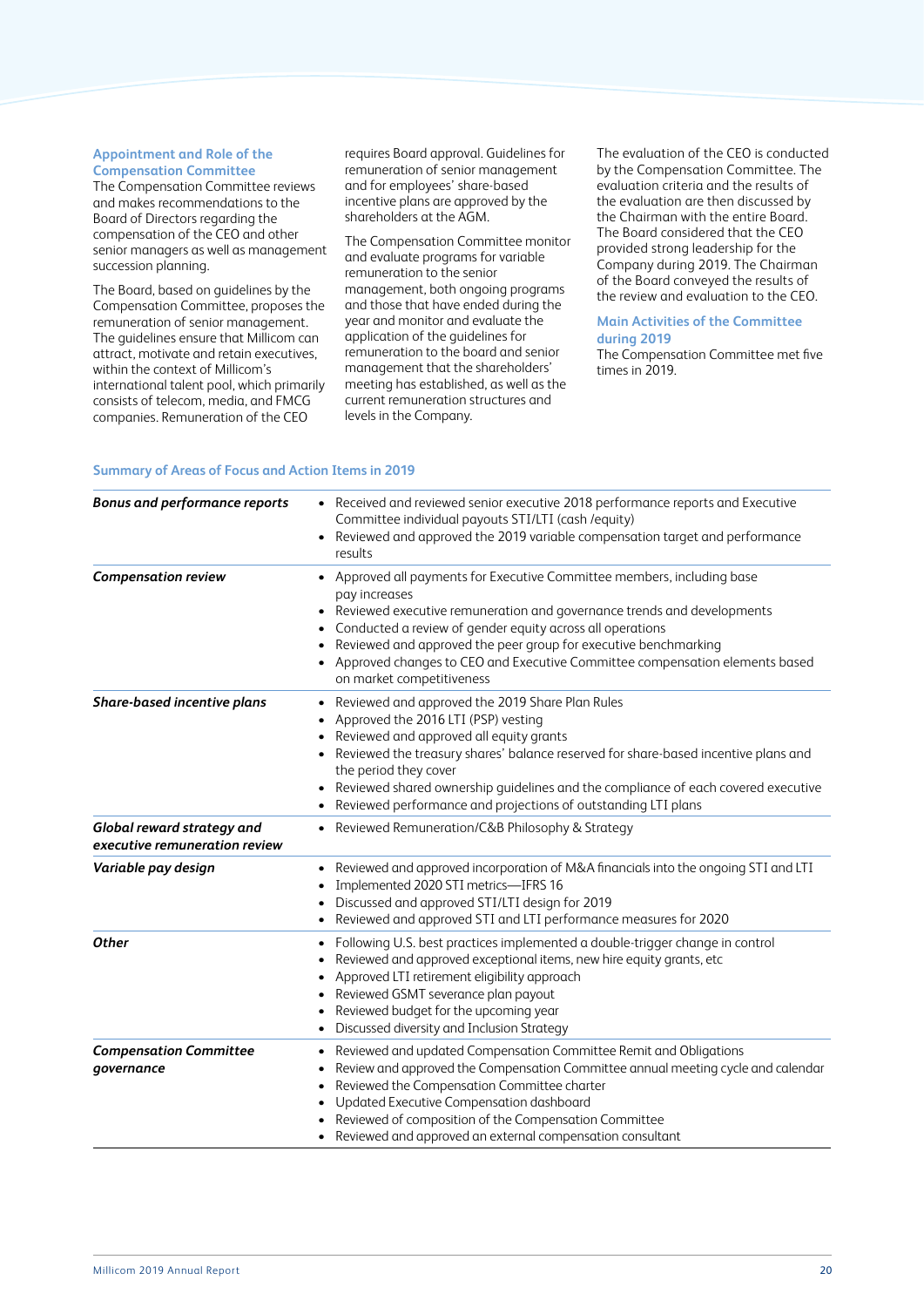### **Remuneration Guidelines**

The Board proposes to the AGM guidelines for remuneration and other employment terms for senior management. The annual base salary and other benefits of the CEO is proposed by the Compensation Committee and approved by the Board.

### **Remuneration Policy**

Remuneration packages for members of the Executive Team at Millicom comprise an annual base salary, an annual bonus, share-based compensation, social security contributions, pension contributions and other benefits. Bonus and sharebased compensation plans (see note B.4. to the consolidated financial statements) are based on actual performance. Share-based compensation is granted once a year by the Compensation Committee.

*Base salary:* The Executives' base salaries are competitive and based on each individual Executive's responsibilities and performance.

*Variable STI (Short-Term Incentive) cash remuneration*: The Executives may receive variable remuneration in addition to base salary. The maximum target variable remuneration in any

Executive's contract is 100% of the base salary and, in case of exceptional business and personal performance, up to two times that target. The variable amounts or percentages are considered to be competitive within market standards at total compensation levels. The variable remuneration is based on performance of the Executives in relation to established goals and targets along with Millicom's financial performance (see table below).

Use and relative weighting of financial performance target measures under the variable compensation rules are equal to all employees regardless of seniority.

# *Variable STI share-based*

*remuneration:* A portion of the STI is paid in the form of deferred shares with a three-year pro-rated vesting, strengthening our pay for performance and retention incentives.

*Long-term share-based incentive plans (" LTIPs "):* The aim of the LTIPs is to support Millicom's long-term business view and strategy. The plans and the amounts need to be competitive in order to attract and retain key executives. These incentives are targeted toward a selected group of employees only,

approximately the top 50 roles and have a three-year cliff vesting.

*Other benefits:* These can include a car allowance, medical coverage, and in cases of expatriate assignments, a housing allowance, school fees, home leave, and other travel expenses.

*Pension:* The Executives are eligible to participate in a global pension plan, in accordance with market standards. The global pension plan is secured through premiums paid to reputable insurance companies.

*Deviations from the guidelines:* In special circumstances, the Board may deviate from the above guidelines, such as additional variable remuneration in the case of exceptional performance. In these instances, the Board of Directors will explain the reason for the deviation at the following AGM.

*Payment for loss of office:* In the event of a company-initiated termination, other than for cause, of someone on our Executive Team (e.g., the CEO and his/her direct reports), a notice period of up to 12 months potentially applies.

| <b>Bonus measurements</b> | Rationale                                                                                                                                                                                                     | Weighting       |
|---------------------------|---------------------------------------------------------------------------------------------------------------------------------------------------------------------------------------------------------------|-----------------|
| Personal performance      | The individual goals and objectives of Millicom management and employees are<br>critical in achieving its financial objectives and in long-term value creation.                                               | 30%             |
| Service Revenue           | Recurring revenue is a key growth measure used by the Group as it seeks to monetize<br>opportunities in all countries and all business units.                                                                 | 20 <sup>%</sup> |
| EBITDA                    | EBITDA is used as a measurement of ongoing earning power/value creation in the<br>Group and of how well management controls the operational cost of growing revenue.                                          | 20%             |
| Operating Free Cash Flow  | Operating Free Cash Flow is OCF (EBITDA less Capex) less changes in working capital<br>and other non-cash items and taxes paid. It is used to measure how efficiently<br>management are generating cash flow. | 20%             |
| Net Promoter Score        | The Net Promoter Score is an index that measures the willingness of customers to<br>recommend a company's products or services to others.                                                                     | 10%             |
| Total                     |                                                                                                                                                                                                               | 100%            |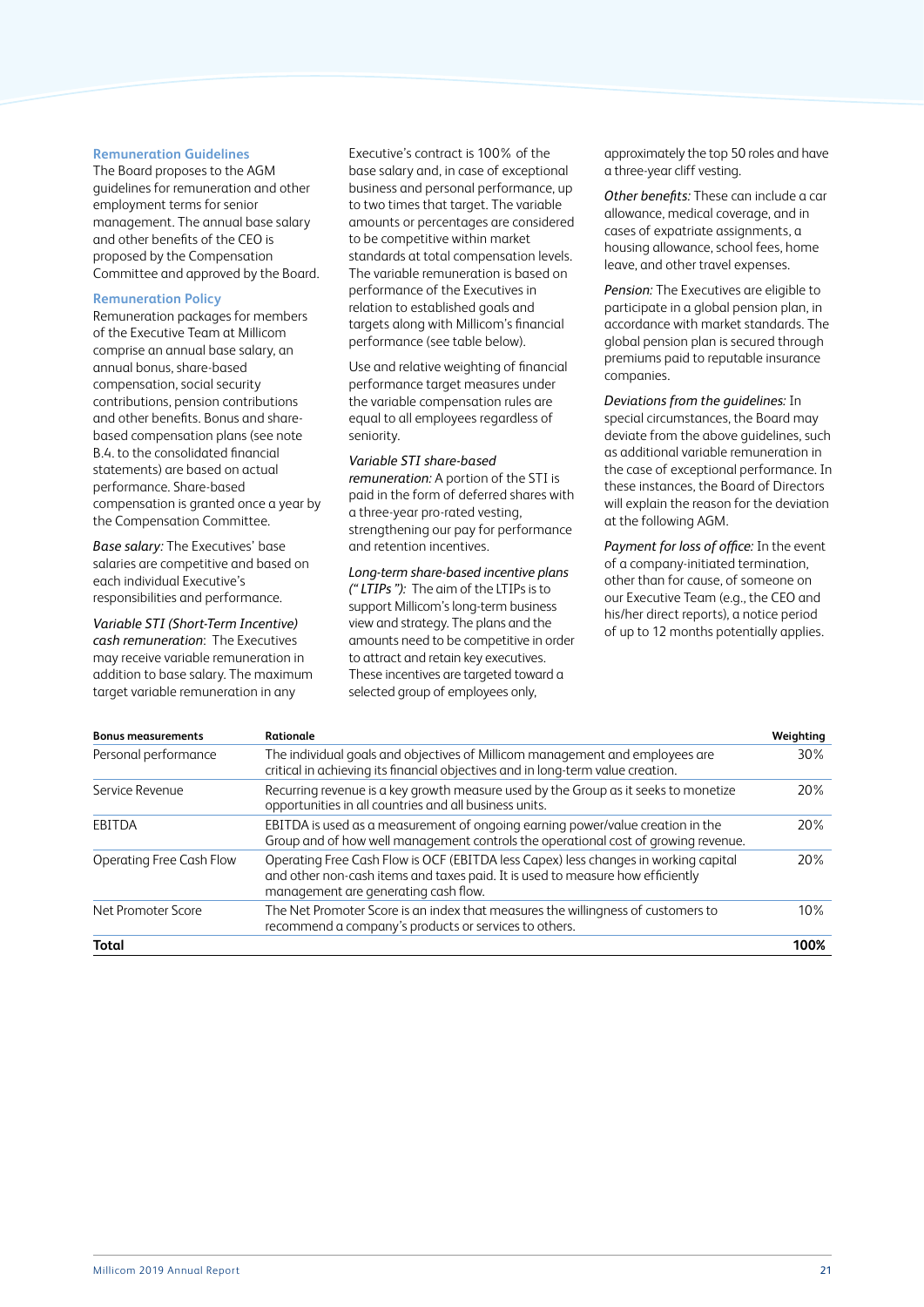#### **Executive Team Remuneration**

|                                                            |            |            | <b>Executives</b> |
|------------------------------------------------------------|------------|------------|-------------------|
| <b>Compensation of the Executive Team 2019</b>             | <b>CEO</b> | <b>CFO</b> | (8 members)       |
| Cash Compensation (\$ '000)*                               |            |            |                   |
| Base salary                                                | 1,167      | 654        | 3,498             |
| Bonus (for 2019 performance)                               | 1.428      | 626        | 2,098             |
| Pension                                                    | 279        | 98         | 798               |
| Other benefits*                                            | 50         | 260        | 1,521             |
| Termination benefits                                       | $\Omega$   | $\Omega$   | 863               |
| <b>Total salary and benefits</b>                           | 2,924      | 1,639      | 8,779             |
| <b>Equity Compensation (number of shares)</b>              |            |            |                   |
| Performance share plan <sup>(i)</sup>                      | 40.565     | 20.030     | 55,756            |
| Deferred share plan <sup>(ii)</sup> (for 2019 performance) | 31,126     | 13,657     | 41,285            |
| Total shares (number)                                      | 71,691     | 33,687     | 97,041            |
| Value of shares <sup>(iii)</sup> (\$ '000)                 | 3,383      | 1,592      | 4,582             |

(i) Vesting amounts relating to the 2017 performance share plan based on the estimated performance over the three year period. The value of shares is based on the closing market value of Millicom shares at December 31, 2019 of \$48.23. These shares will vest on March 2020. Final performance metrics will be approved by the Remuneration Committee in March 2020.

(ii) Amounts to be granted relating to the 2020 deferred share plan (awarded in 2020 based on 2019 results). The value of shares is based on the average Q4 2019 closing market value of Millicom shares of \$45.86. These shares will vest over three years from the award date with a vesting schedule 30%/30%/40%, dependent on continued service of the employee.

(iii)The value is calculated on the basis described above which differs from the value calculated for the IFRS financial statements.

\* 'Other Benefits' for 'Other Executives' include medical and dental insurance for former CHRO.

| <b>Compensation of the Executive Team 2018</b>             | <b>CEO</b> | <b>CFO</b> | Other<br><b>Executives</b><br>(9 members) |
|------------------------------------------------------------|------------|------------|-------------------------------------------|
| Cash Compensation (\$ '000)*                               |            |            |                                           |
| Base salary                                                | 1.112      | 673        | 3,930                                     |
| Bonus (for 2018 performance)                               | 1.492      | 557        | 2,445                                     |
| Pension                                                    | 247        | 101        | 962                                       |
| Other benefits                                             | 66         | 63         | 805                                       |
| <b>Termination benefits</b>                                | 0          | 0          | 301                                       |
| <b>Total salary and benefits</b>                           | 2,918      | 1,393      | 8,444                                     |
| <b>Equity Compensation (number of shares)*</b>             |            |            |                                           |
| Performance share plan <sup>(i)</sup>                      | 34,154     | 17,716     | 41,710                                    |
| Deferred share plan <sup>(ii)</sup> (for 2017 performance) | 25.011     | 9,339      | 40.988                                    |
| Total shares (number)                                      | 59,165     | 27,055     | 82,698                                    |
| Value of shares <sup>(iii)</sup> (\$ '000)                 | 3,628      | 1,665      | 5,053                                     |

(i) Amounts relating to the 2016 performance share plan based on the estimated performance over the three year period. The value of shares is based on the closing market value of Millicom shares in \$ at 28 December 2018 of \$62.53. These shares will vest on 1 March 2019. Final performance metrics will be approved by the Remuneration Committee on March 5, 2019.

(ii) Amounts relating to the 2019 deferred share plan (awarded in 2019 based on 2018 results). The value of shares is based on the average Q4 closing market value of Millicom shares of \$59.65. These shares will vest over three years from the award date with a vesting schedule 30%/30%/40%, dependent on continued service of the employee.

(iii)The value is calculated on the basis described above which differs from the value calculated for the IFRS financial statements.

\* 'Other Executives' includes compensation related to former EVP strategy and former EVP CHRO.

\*\* 'Other Benefits' include relocation support when applicable with an average amount of \$25K.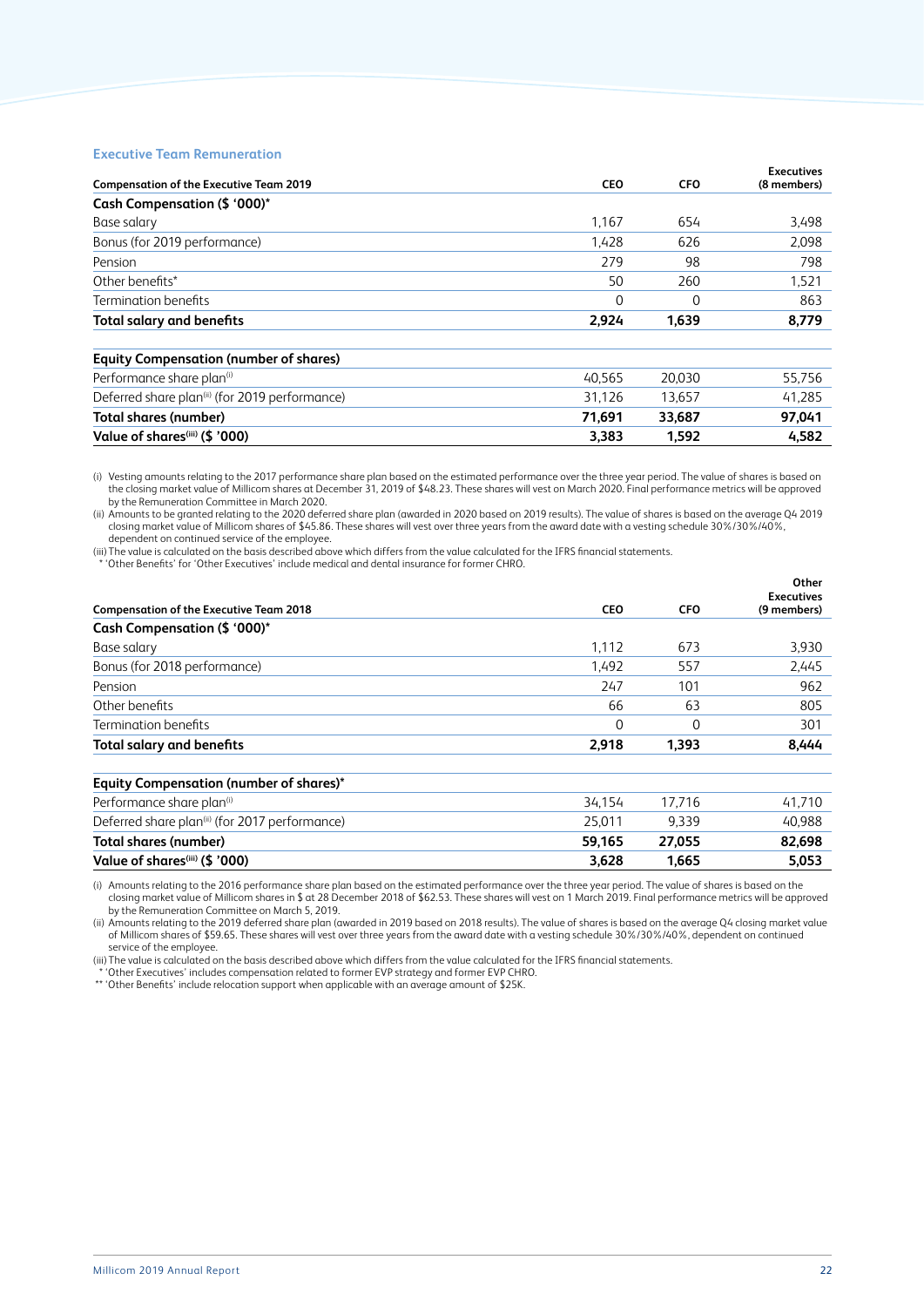### **Share-based Incentive Plans**

The share-based incentive plans currently consist of a Deferred Share Plan (DSP) and a Performance Share Plan ("PSP").

The 2020 DSP represents the portion of the STI (based on 2019 performance) that will be granted in deferred shares in Q1 2020. The 2019 PSP (LTIP) represents the grant of performance shares in Q1 2019, linked to performance for the period from 2019-2021 and vesting in Q1 2022.

Shares granted under the 2020 DSP are based on personal and corporate performance in 2019 and vest over three years (30% after one year, 30% after two years and 40% after three years). Shares granted under the 2019 PSP vest at the end of a three-year period, whereby vesting is subject to certain company performance conditions.

The CEO and CFO participate in the Group's 2019 PSP, with target opportunities as per the table below. For the 2019 year, we offered equity-based incentive plans to the CEO, the CFO, members of the executive management, other senior management, and high-potential employees and employees in key roles (by nomination

exception) under the plans set out in the following table.

In addition, the rules of the plans set out certain criteria and conditions in which new employees can receive sign-on awards. In countries where Millicom has a local partner, in certain cases, the same eligibility and rules apply for the incentive plans, except that instead of being granted awards denominated in Millicom shares, the executives receive deferred cash awards.

| <b>LTIP</b>                          | Eligibility                                                            | Participants | <b>Maximum shares</b><br>awarded<br>for 2019 | <b>Basis</b> for<br>calculating award                          | Comment                                                  |
|--------------------------------------|------------------------------------------------------------------------|--------------|----------------------------------------------|----------------------------------------------------------------|----------------------------------------------------------|
| 2020 Deferred Share Plan<br>(DSP)    | CEO. CFO. other<br>executives and other<br>global senior<br>management | 245          | 377.578                                      | 20-100% of base<br>salary                                      |                                                          |
| 2019 Performance Share<br>Plan (PSP) | CEO. CFO. other<br>executives and other<br>global senior<br>management | 44           | 257,601                                      | 400%<br>175%<br>50%-160%<br>of base salary, as<br>per 01.01.19 | CEO<br><b>CFO</b><br>Global senior<br>management<br>team |

\*A limited number of high-potential employees and employees in key roles can be nominated by exception.

Specific rules of each plan are set out below. Vesting under all plans is conditional upon the participant remaining employed by the Group at each vesting date. Additional vesting criteria are noted under each plan.

|                                   |                                                                                                                                                                     | Vesting period |         |         |
|-----------------------------------|---------------------------------------------------------------------------------------------------------------------------------------------------------------------|----------------|---------|---------|
| <b>LTIP</b>                       | Additional vesting criteria<br>(terms and conditions)                                                                                                               | 1 vear         | 2 years | 3 years |
| 2020 Deferred Share Plan (DSP)    |                                                                                                                                                                     | 30.0%          | 30.0%   | 40%     |
| 2019 Performance Share Plan (PSP) | Achievement of Service Revenue CAGR, Operating Free<br>Cash Flow CAGR and Relative Total Shareholder Return<br>targets measured over the three-year vesting period. |                |         | 100%    |

| Measurements used for PSP performance measure                                                                                                                                                                                                     | Weighting |
|---------------------------------------------------------------------------------------------------------------------------------------------------------------------------------------------------------------------------------------------------|-----------|
| Operating Free Cash Flow (OFCF) with a specific 3-year CAGR target                                                                                                                                                                                | 50%       |
| Service Revenue with a specific 3-year CAGR target                                                                                                                                                                                                | 25%       |
| Relative Total Shareholder Return (RTSR) vis-vis a peer group of companies (no award is made for performance below<br>peer group median. Achieving TSR performance at media of pre-determined peer triggers 25% of the relative TSR<br>component) | 25%       |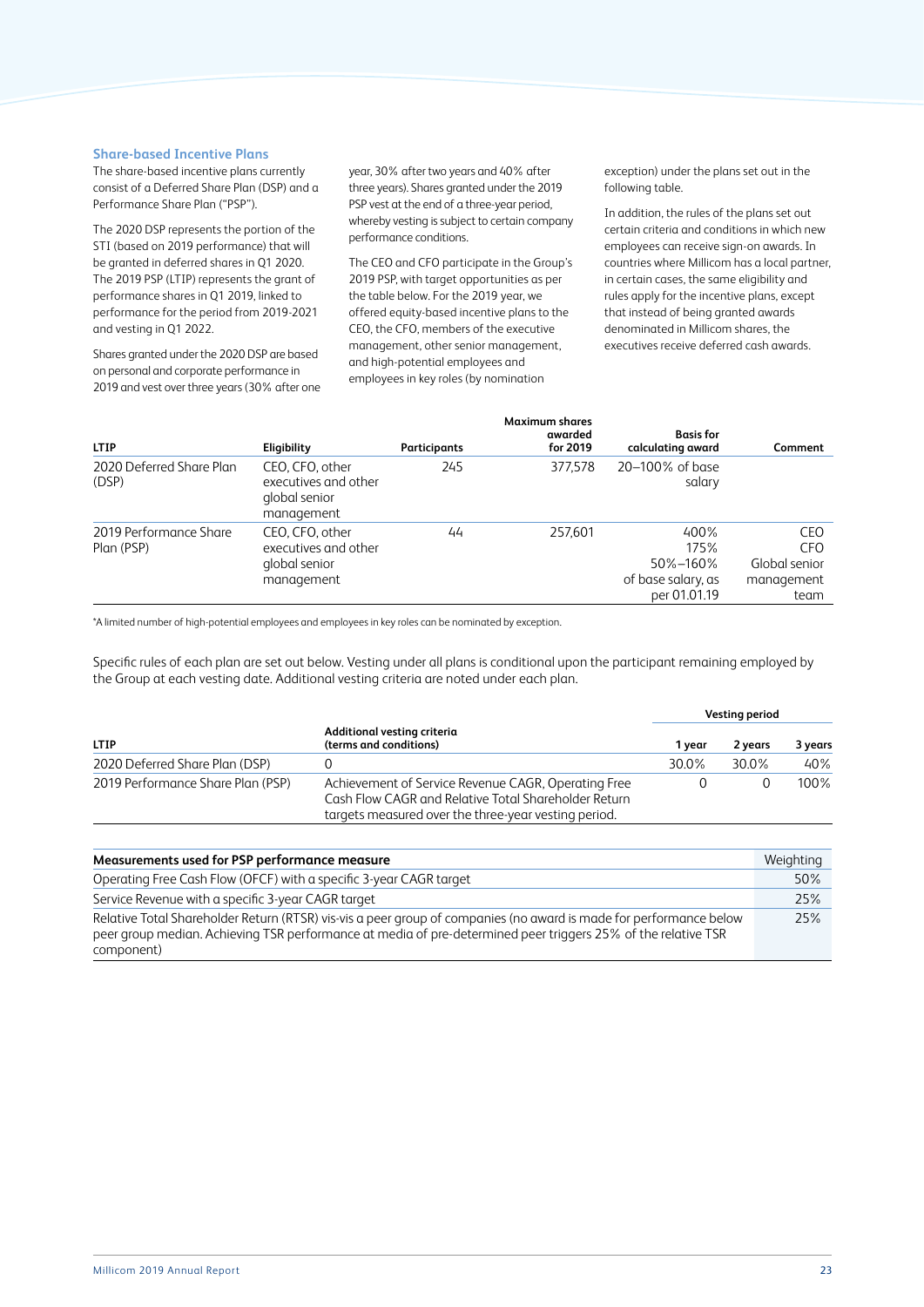# **CEO Compensation**

The 2019 components of the CEO remuneration package were:

- An annual base salary of \$1.173 million;
- Variable cash remuneration with a target of 100% of base salary;
- Participation in Millicom's share-based compensation plans and;
- Other standard benefits, as described under the senior management remuneration principles earlier in this report.

# **CEO Earnings Opportunity from 2019 Award Levels**

The tables below provide estimates of the potential future remuneration for the CEO based on the remuneration opportunity granted in the 2019 financial year. Potential outcomes are based on different performance scenarios.

Assumptions underlying each scenario are described below.

# **Fixed**

- Fixed income consists of base salary, employment benefits and company pension contributions.
- Base salary is at December 31, 2019.
- Benefits and pension are valued using the figures in the total remuneration for the 2019 financial year table detailed below.
- Pension contributions are made at 15% of base salary as at December of the preceding year.

|                | Base<br>(\$ '000) | <b>Benefits</b><br>(\$ '000) |     | <b>Pension Total Fixed</b><br>(\$'000) (\$'000) |
|----------------|-------------------|------------------------------|-----|-------------------------------------------------|
| Mauricio Ramos | 1.173             | 50                           | 279 | 1.502                                           |

# **Variables on target**

- Values are based on what the CEO would receive if performance were to align with Incentive Performance Targets.
- The target award opportunity for the annual cash bonus is 100% of base salary.
- The target award opportunity for the Deferred Share Plan (DSP) is 100% of base salary for the CEO.
- The target award opportunity for the Performance Share Plan (PSP) is 400% of base salary for the CEO, assuming Relative TSR performance is at peer group median and the CAGR for both Service Revenue and OFCF are at target.

#### **Variables at maximum**

- Maximum award opportunity under the annual cash bonus is 200% of base salary.
- Maximum award for performance under the DSP is 200% of base salary.
- Maximum award for performance under the PSP is 800% of base salary.
- The maximum award would be achieved when relative total shareholder return ("RTSR") outperforms the peer group median by 20% and the CAGR for both Service Revenue and OFCF are at 120% of target.



 $\bullet$ Fixed \$ 1,463 +  $\bullet$  Variable \$13,800 TOTAL \$15,263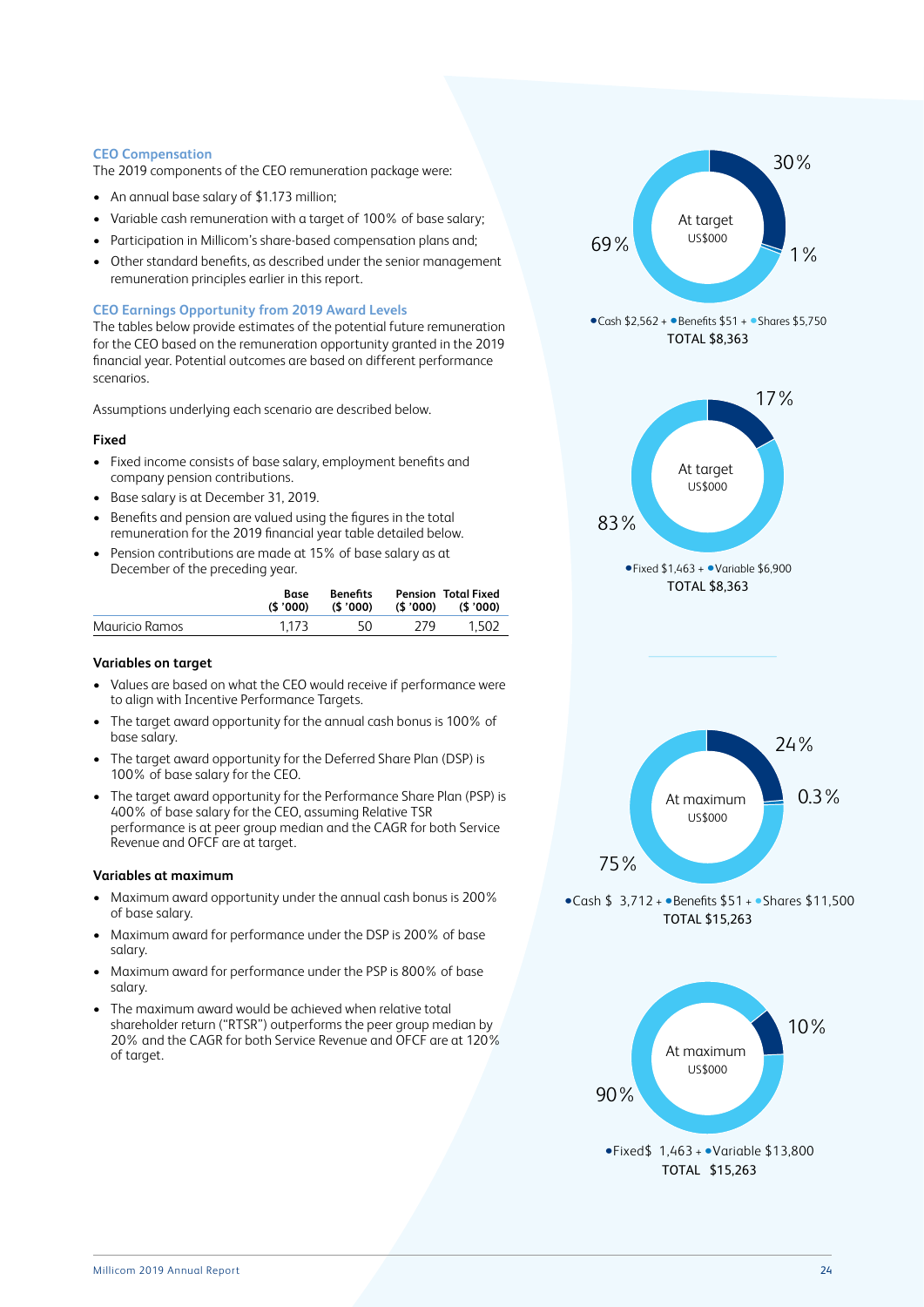# **Details of Share Purchase and Sale Activity**

During 2019, Millicom's CEO, Mr. Mauricio Ramos, acquired 45,000 Millicom shares.

#### **Shareholding Requirements**

Millicom's share ownership policy sets out the Compensation Committee's requirements on Global Senior Managers to retain and hold a personal holding of common shares in the Company in order to align their interests with those of our shareholders. All Share Plan participants in the Global Senior Management Team (including all Executives) are required to own Millicom shares to a value of a percentage of their respective base salary as of January of the calendar year.

|                                       | 2019 |
|---------------------------------------|------|
| <b>Global Senior Management Level</b> | ℅    |
| CEO                                   | 400  |
| CFO                                   | 200  |
| <b>EVPs</b>                           | 100  |
| General managers and VPs              | 50   |

Unless this requirement is met each year, no vested Millicom shares can be sold by the individual.

#### **Share ownership and unvested share awards granted from company equity plans**

|            | CFO and     |         |
|------------|-------------|---------|
| <b>CEO</b> | <b>EVPs</b> | Total   |
|            |             |         |
| 190.577    | 136.306     | 326,883 |
| 236.211    | 334.193     | 570.404 |
|            |             |         |
| 122.310    | 84.782      | 207.092 |
| 172.485    | 339.726     | 512.211 |
|            |             |         |

#### **2019 Remuneration for the Chairman, Deputy Chairman and Non-Executive Directors**

Decisions on annual remuneration of Directors ("tantièmes") are reserved by the Articles of Association to the general meeting of shareholders. Directors are therefore prevented from

voting on their own compensation. The Nomination Committee reviews and recommends the Directors' fees, which are approved by the shareholders at the AGM or EGM. Fees are set based on the role (Chairman, Deputy Chairman), and for participation in and roles of Chairman of the Audit Committee, the

### Compliance and Business Conduct Committee, and Compensation Committee.

The remuneration of Directors comprises an annual fee and shares denominated in U.S. dollars (USD). Director remuneration for the period is as follows:

|                                          | Remuneration<br>2019           | Remuneration<br>2018     |
|------------------------------------------|--------------------------------|--------------------------|
| <b>Board and committees</b>              | <b>USD 000s</b> <sup>(i)</sup> | USD 000s <sup>(ii)</sup> |
| <b>Directors</b>                         |                                |                          |
| Mr. José Antonio Rios Garcia (Chairman)  | 366                            | 124                      |
| Ms. Pernille Erenbjerg (Deputy Chairman) | 350                            |                          |
| Mr. Odilon Almeida                       | 173                            | 121                      |
| Ms. Janet Davidson                       | 186                            | 125                      |
| Mr. Tomas Eliasson                       | 211                            | 144                      |
| Ms. Mercedes Johnson                     | 173                            |                          |
| Mr. Lars-Åke Norling                     | 206                            | $87$ <sup>(iii)</sup>    |
| Mr. James Thompson                       | 242                            |                          |
| Former Director (until May 2019):        |                                |                          |
| Mr. Roger Solé Rafols                    | 16                             | 98                       |
| Former Directors (until January 2019):   |                                |                          |
| Mr. Tom Boardman (former Chairman)       |                                | $169$ <sup>(iv)</sup>    |
| Mr. Anders Jensen                        |                                | $75$ <sup>(iv)</sup>     |
| Total (\$ '000)(i)                       | 1,923                          | 943                      |

(i) Remuneration covers the period from January 7, 2019 to the date of the AGM in May 2020 as resolved at the shareholder meetings on January 7, 2019 and May 2, 2019 respectively. Share based compensation for the period from May 2, 2019 to May 2020 based on the market value of Millicom shares on May 6, 2019 (in total 16,607 shares). Net remuneration for the period from May 2, 2019 to May 2020 comprised 73% in shares and 27% in cash (2018: 51% in shares and 49% in cash).

(ii) Cash compensation was denominated in SEK in 2018 and was converted from SEK to USD at exchange rates on payments dates each year.

(iii) From the period from September 1, 2018 to the 2019 AGM on May 2, 2019.

(iv) From the period from the 2018 AGM to the date of the EGM in January 2019.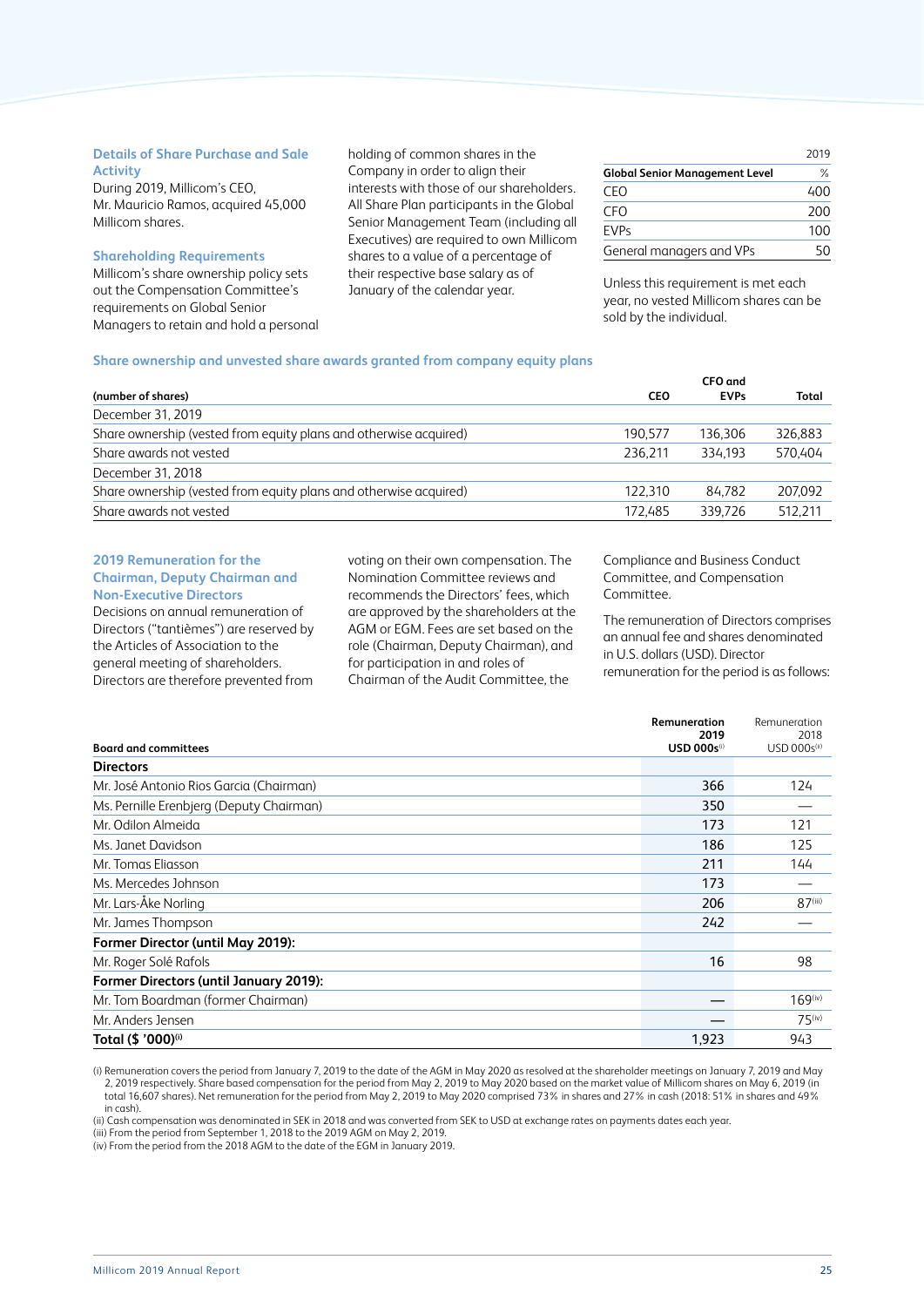| <b>CEO</b>                                           | <b>Position</b> | Role and responsibilities                                                                                                                                                                                                                          |
|------------------------------------------------------|-----------------|----------------------------------------------------------------------------------------------------------------------------------------------------------------------------------------------------------------------------------------------------|
| <b>Mr. Mauricio Ramos</b>                            | <b>CEO</b>      | • Leading the development and execution of the Company's strategy.<br>• Day-to-day activities and management decisions, both operating and financial.<br>• Liaison between the Board and Management of the Company.<br>Leading the Executive Team. |
|                                                      |                 | Mauricio Ramos, born in 1968, joined Millicom in April 2015 as CEO. Previously he<br>was President of Liberty Global's Latin American division from 2006 until February<br>2015.                                                                   |
| <b>Mr. Mauricio Ramos</b><br>Chief Executive Officer |                 | Mauricio held several leadership roles at Liberty Global, including Chairman and CEO<br>of VTR in Chile, Chief Financial Officer of Liberty's Latin American division and<br>President of Liberty Puerto Rico.                                     |
|                                                      |                 | Mauricio is also a Member of the Board of Directors of Charter Communications<br>(U.S.).                                                                                                                                                           |
|                                                      |                 | He is a dual Colombian and U.S. citizen who received a degree in Economics, a degree<br>in Law and a postgraduate degree in Financial Law from Universidad de Los Andes in<br>Bogota.                                                              |
|                                                      |                 | MILLICOM SHAREHOLDING AT<br><b>JANUARY 31, 2020: 190,577 shares</b>                                                                                                                                                                                |
|                                                      |                 | Millicom's Executive Team members support the CEO in the day-to-day operation and management of the Group, within their                                                                                                                            |

specific areas of expertise. The team meets on at least monthly and more frequently when required. Millicom's Executive Team is as follows:

| <b>Executive</b>     | <b>Team</b>                                             | <b>Role Responsibilities</b>                                                                                                                                                                                                                                                                    |
|----------------------|---------------------------------------------------------|-------------------------------------------------------------------------------------------------------------------------------------------------------------------------------------------------------------------------------------------------------------------------------------------------|
| Mr. Tim Pennington   | <b>Chief Financial Officer</b>                          | Finance and financial planning. Reporting financial<br>performance, including external financial reporting.<br>Budgeting and forecasting, monitoring expenditures<br>and costs. Implementation and enhancement of<br>related controls. Risk management. Oversight of the<br>African businesses. |
| Mr. Esteban Triarte  | <b>Chief Operating Officer-Latam</b>                    | Operations and development of the Latin American<br>businesses.                                                                                                                                                                                                                                 |
| Mr. Xavier Rocoplan  | <b>Chief Technology and Information Officer</b>         | Networks, information technology and procurement<br>within the Group.                                                                                                                                                                                                                           |
| Ms. Rachel Samrén    | <b>Chief External Affairs Officer</b>                   | Government relations, regulatory affairs, corporate<br>communications, corporate responsibility and<br>corporate security                                                                                                                                                                       |
| Mr. Salvador Escalón | <b>General Counsel</b>                                  | Legal and corporate governance matters including<br>oversight, identification, and management of legal<br>issues and cases of the Group, as well as legal aspects<br>of mergers and acquisitions and other corporate<br>transactions.                                                           |
| Ms. Susy Bobenrieth  | <b>Chief Human Resources Officer</b>                    | Human resource matters including talent acquisition<br>and management, compensation, diversity, and<br>inclusion.                                                                                                                                                                               |
| Ms. Cara Viglucci    | <b>Interim Head of Ethics and Compliance</b><br>Officer | Compliance matters including ethics, anti-bribery,<br>anti-corruption, anti-money laundering, and related<br>compliance programs. Also information security.                                                                                                                                    |
|                      |                                                         |                                                                                                                                                                                                                                                                                                 |

# **Millicom CEO and Executive Team**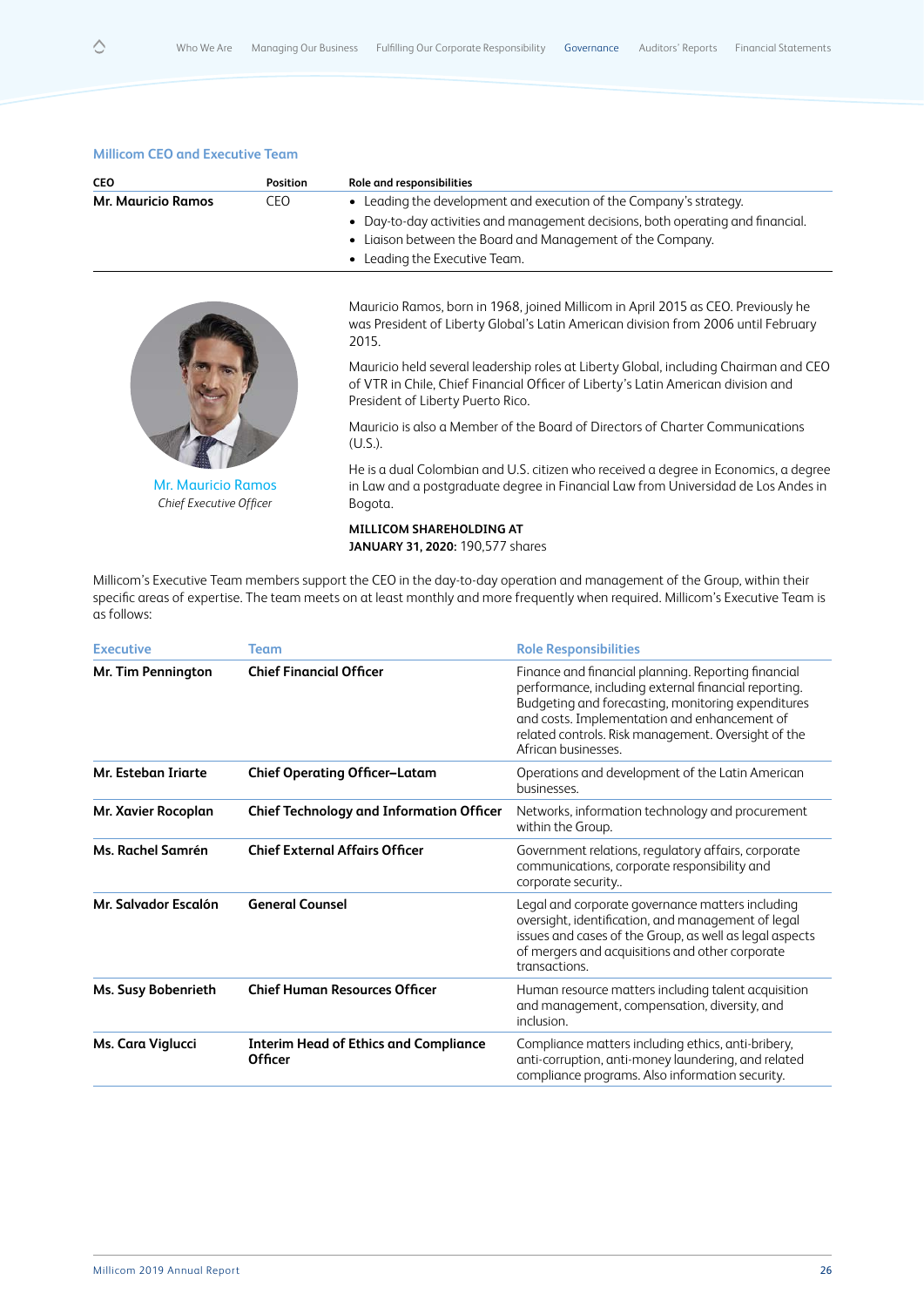#### The profiles of the CFO and Executive Team members are provided below:



Mr. Tim Pennington *Executive Vice President, Chief Financial Officer*

Tim Pennington joined Millicom in June 2014 as Senior Executive Vice President and Chief Financial Officer.

Previously, he was the Chief Financial Officer at Cable and Wireless Communications plc, Group Finance Director for Cable and Wireless plc and CFO of Hutchison Telecommunications International Ltd, based in Hong Kong. Tim also served as Finance Director of Hutchison 3G (UK), Hutchison Whampoa's British mobile business. He also has corporate finance experience, firstly as a Director at Samuel Montagu & Co. Limited, and as Managing Director of HSBC Investment Bank within its Corporate Finance and Advisory Department.

Tim is also a Member of the Board of Directors of Euromoney Institutional Investor plc.

He is a British national and holds a BA (Honors) degree in Economics and Social Studies from the University of Manchester.

**MILLICOM SHAREHOLDING AT JANUARY 31, 2020**: 28,378 shares



Mr. Esteban Iriarte *Executive Vice President, Chief Operating Officer, Latin America*

Esteban Iriarte was appointed as Executive Vice President and Chief Operating Officer (COO), Latin America in August 2016.

Previously, Esteban was General Manager of Millicom's Colombian businesses where, in 2014, he led the merger and integration of Tigo and the fixed-line company UNE.

Prior to leading Tigo Colombia, Esteban was head of Millicom's regional Home and B2B divisions.

From 2009 to 2011, he was CEO of Amnet, a leading service provider in Central America for broadband, cable TV, fixed line, and data services, which Millicom acquired in 2008.

In 2016, Esteban joined the Board of Directors of Sura Asset Management, one of Latin America's leading financial groups.

Esteban is from Argentina. He received a degree in Business Administration from the Pontificia Universidad Catolica Argentina "Santa Maria de los Buenos Aires", and an MBA from the Universidad Austral in Buenos Aires.

**MILLICOM SHAREHOLDING AT JANUARY 31, 2020**: 29,657 shares



Mr. Xavier Rocoplan *Executive Vice President, Chief Technology and Information Officer*

Xavier Rocoplan started at Millicom in 2000 and joined the Executive Team as Chief Technology and Information Technology Officer in December 2012.

Xavier currently leads all mobile and fixed network and IT and procurement and supply chain activities across the Group.

Xavier initially served as Millicom's CTO in Vietnam and subsequently in Southeast Asia. In 2004, he became CEO of Paktel, Millicom's subsidiary in Pakistan where he launched Paktel's GSM operation and led the process that concluded with the disposal of the business in 2007. ). Xavier then served as head of Corporate Business Development, where he managed the disposal of various Millicom operations in Asia, the monetization of Millicom infrastructure assets (towers) as well as numerous spectrum acquisitions and license renewal processes in Africa and in Latin America.

Xavier is a French national, holds Masters degrees in engineering from Ecole Nationale Supérieure des Télécommunications de Paris and in economics from Université Paris IX Dauphine.

**MILLICOM SHAREHOLDING AT JANUARY 31, 2020**: 38,533 shares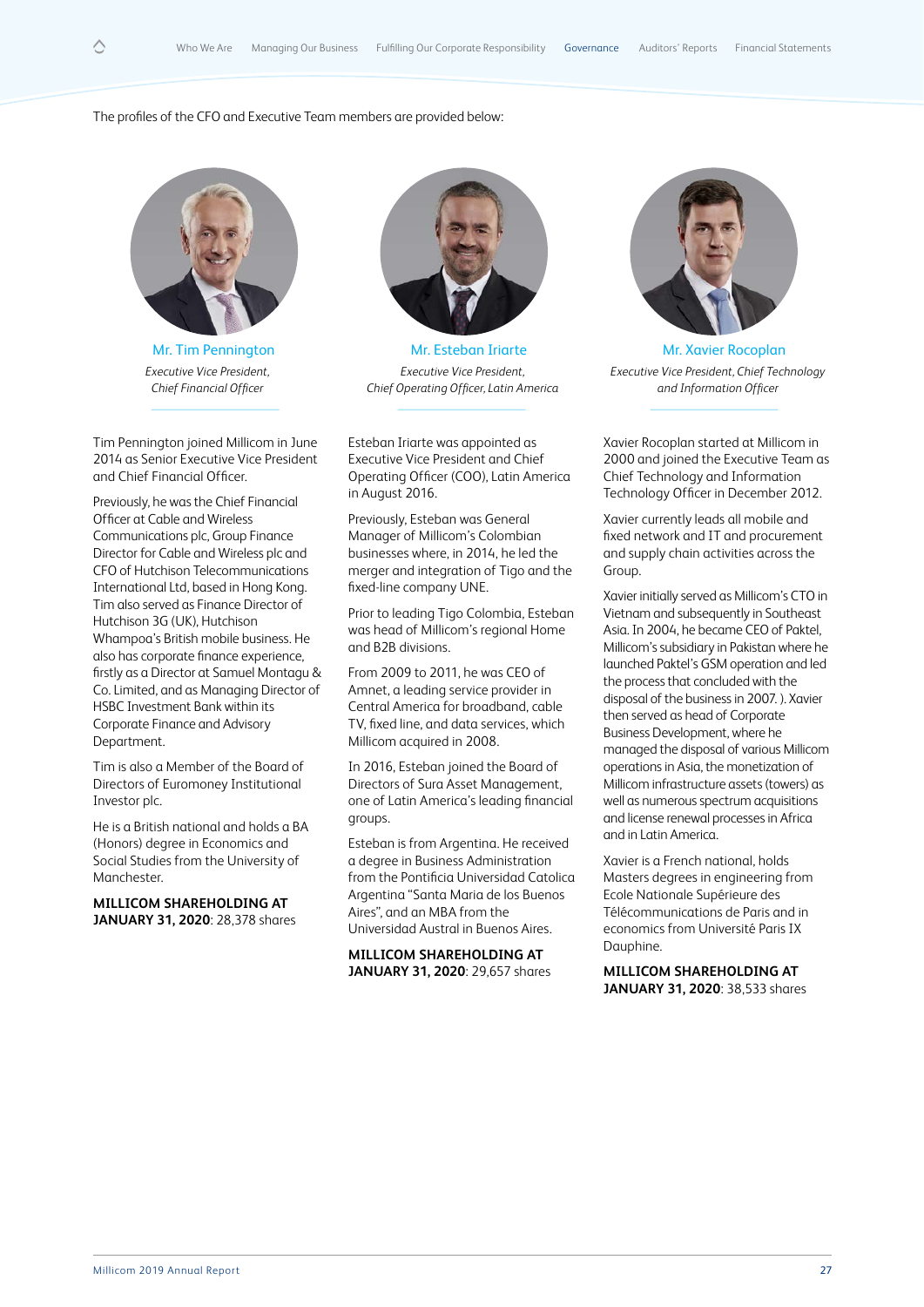

Ms. Rachel Samrén *Executive Vice President, Chief External Affairs Officer*

Rachel joined Millicom in July 2014 and manages the group's Government Relations, Regulatory Affairs, Corporate Communications, Corporate Responsibility, and Security & Crisis Management functions.

Her focus is on developing and driving Millicom's global engagement with particular responsibility for special situation strategies.

Rachel's background is in the risk management consulting sector including serving as Head of Business Intelligence at The Risk Advisory Group plc. Previously, she worked for Citigroup as well as non- governmental and governmental organizations.

Rachel currently serves on the Board of MIC Tanzania Limited. She holds a BSc in International Relations from the London School of Economics and an MLitt in International Security Studies from the University of St Andrews.

**MILLICOM SHAREHOLDING AT JANUARY 31, 2020**: 10,309 shares



Mr. Salvador Escalón *Executive Vice President, General Counsel*

Salvador Escalón became Millicom's General Counsel in March 2013 and Executive Vice President in July 2015. He leads Millicom's legal team and advises the Board of Directors and senior management on legal and governance matters.

Salvador joined Millicom as Associate General Counsel Latin America in April 2010. In this role, he led legal negotiations for the merger of Millicom's Colombian operations with UNE-EPM Telecomunicaciones S.A., as well as the acquisition of Cablevision Paraguay.

As Senior Counsel at Chevron Corporation from January 2006 to March 2010, Salvador oversaw legal matters related to Chevron's downstream operations in Latin America. Previously, he practiced at the law firms Skadden, Morgan Lewis, and Akerman Senterfitt.

Salvador is an American national, holds a J.D. from Columbia Law School and a B.B.A. in Finance and International Business from Florida International University.

**MILLICOM SHAREHOLDING AT JANUARY 31, 2020**: 28,940 shares



Ms. Susy Bobenrieth *Executive Vice President, Chief Human Resources Officer*

Susy Bobenrieth, a global human resource professional, joined Millicom with over 25 years of experience in major multi-national companies that include Nike Inc., American President Lines, and IBM.

As an ex-Nike executive, she has extensive international knowledge and proven results in leading large-scale organizational transformations, driving talent-management agendas and leading teams. She is passionate about building great businesses and winning with high- performing teams.

Susy is one of eight children raised in the U.S. by Chilean immigrant parents. She has deep international experience having lived and worked in Mexico, the U.S., Brazil, the Netherlands, and Spain. She holds a degree from the University of Maryland, University College in 1989.

**MILLICOM SHAREHOLDING AT JANUARY 31, 2020**: no shares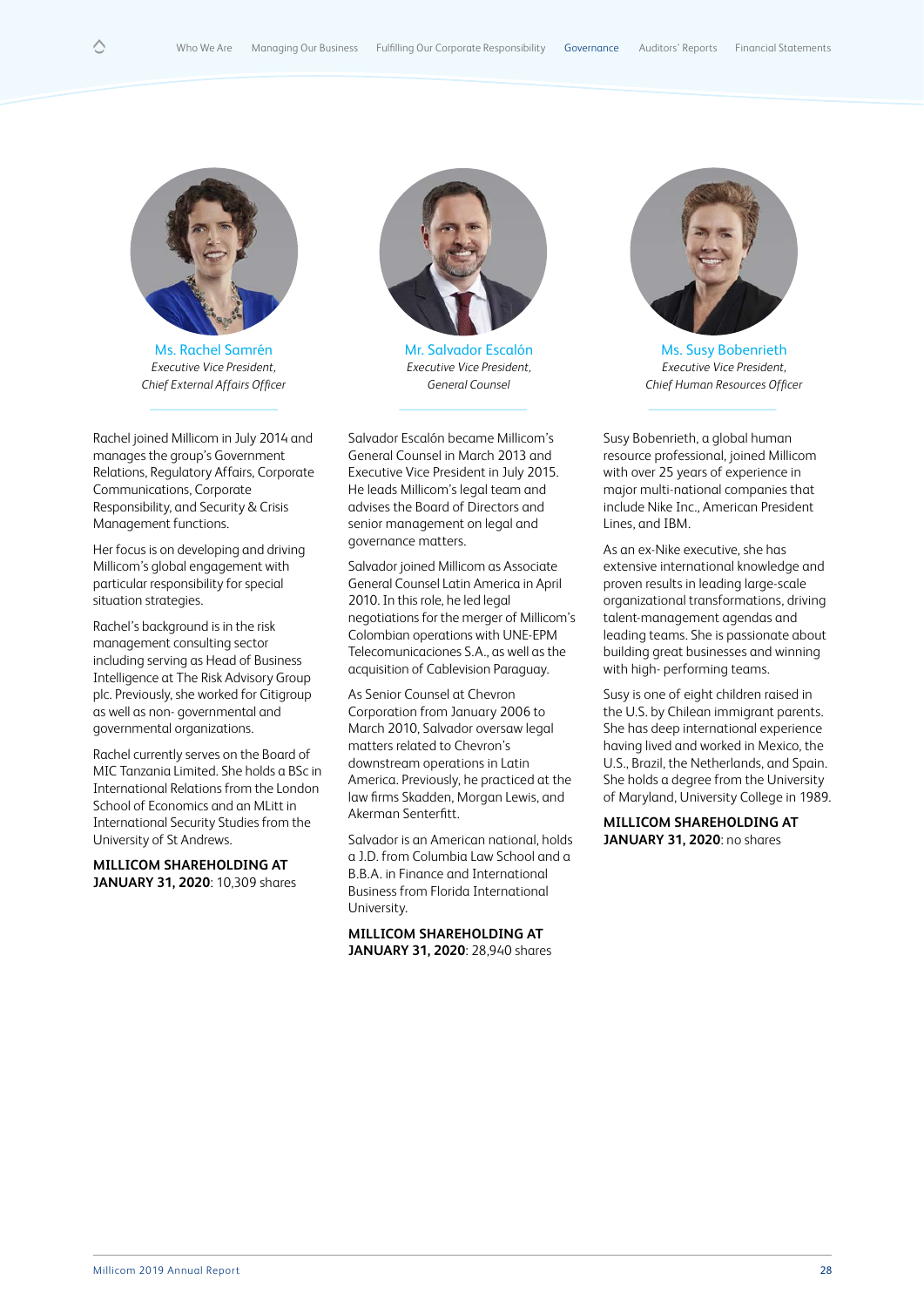#### **Management Governance**

The Group seeks to embed governance activities in the daily operations of all businesses and in the Group's corporate functions. The role of the Group's governance functions is to set policies and procedures in accordance with our obligations and international best practices. These functions then ensure policies and procedures are embedded in our businesses and serve to monitor compliance.

Each function has clear reporting lines through to the Executive Management Team and the CEO. Functions are report to the Board committees, as previously described, based on the responsibilities of each committee. For instance, the Chief Ethics and Compliance Officer reports directly to the relevant Board committee with a dotted-line report to the CEO.

In addition, the Group has a dedicated Internal Audit function to provide independent assurance over all businesses and corporate functions through a program of risk-based internal audits. Internal Audit reports to the Audit Committee of the Board with a dotted line to Executive Management. This function identifies areas for improvement, assigns management actions, and monitors implementation progress.

#### **Business Control**

The Board is responsible for the Group's system of internal control, which is designed to manage, rather than eliminate, the risk of failure to achieve business objectives. This system can only provide reasonable, but not absolute, assurance against material misstatement or loss. The concept of reasonable assurance recognizes that the cost of control procedures should not exceed the expected benefits.

Responsibility for maintaining effective internal controls is delegated to the CEO and the Executive Team with oversight provided by the Audit Committee. The Executive Team are supported by a dedicated Business Control team responsible for the Internal Control framework. Each country also has its own dedicated, local Business Control team responsible for monitoring and development of the local internal control environment.

Millicom continued investing significantly in 2019 to further strengthen its internal control framework in particular in relation to controls over financial reporting to prepare for the first Sarbanes-Oxley

attestation as at December 31, 2019. An extensive work program was undertaken to assess the existing Millicom control framework and develop it further to meet the requirements of Sarbanes-Oxley. We designed and implemented a process for management testing of key financial controls during the year. The updated control framework and management testing program was rolled out across our largest markets, headquarters and our shared service functions and represents a significant further investment in our Internal Controls capabilities.

In order to support our Sarbanes Oxley program, we established a Group Steering Committee comprising members of the Executive Team and other senior management in order to oversee the program, evaluate the findings of management testing and ensure the availability of appropriate resources.

# **Monitoring Systems**

Aligned with our Sarbanes-Oxley program, we implemented a program of management testing of key financial controls. Eight management testing cycles were run during the year for our largest markets covering both business processes and IT general controls. The results, including remediation actions where required, were reported and discussed with the Executive management, the Sarbanes-Oxley Steering Committee and with the Audit Committee.

We also invested in a new Governance, Risk and Compliance ("GRC") tool to manage and monitor internal control compliance and reporting. The scope of the GRC tool will be expanded in 2020 to other assurance functions.

We also have an established process of internal control self-assessment which requires self-certification of the design and operation of key controls. Selfcertified responses are then subject to review and challenge by the Group Business Controls team and Global Process Owners. We use internal control self-assessment for our smaller markets, excluding those acquired during the year, which are not directly within Sarbanes-Oxley scope.

#### **Fraud Management and Reporting**

Business Control is responsible for fraud risk management. We continued our education activities, including an awareness campaign aligned with International Fraud Awareness Week in November 2019.

Each operation prepares a quarterly fraud report and a summary of this is presented to the Audit Committee along with the key actions taken. Quantitative and qualitative thresholds govern the reporting of individual fraud incidents to the Group CFO, CEO, and Audit Committee.

# **Internal Control over Financial Reporting**

The management of Millicom is responsible for establishing and maintaining adequate internal control over financial reporting. The process of internal control over financial reporting is designed to provide reasonable assurance regarding the reliability of financial reporting and the preparation of financial statements for external reporting purposes in conformity with International Financial Reporting Standards. Due to its inherent limitations, internal controls over financial reporting may not prevent or detect misstatements.

In May 2019, the Company completed its acquisition of 100 percent of the shares of Telefonía Celular de Nicaragua, S.A. In August 2019, Cable Onda S.A. acquired 100 percent of the shares of Telefonica Moviles Panama, S.A. The Company is engaged in refining and harmonizing the internal controls and processes of the acquired businesses with those of the Company.

Management has assessed the effectiveness of internal control over financial reporting as of December 31, 2019 and concluded that it was effective. The foregoing assessment does not constitute and is not meant to be an assessment of Millicom's internal control over financial reporting for purposes of the U.S. Securities Exchange Act of 1934, as amended.

#### **Risk Management**

The risk function identifies, analyzes, measures, and monitors Millicom's risks. The Chief Risk Officer is responsible for providing risk owners at the central functional and country levels with a methodology and tools needed to balance risk with return. A Management Risk Committee, comprising members of the Executive Team and functions responsible for key risk meets on a regular basis to provide oversight on the evolution of risk and the approach taken to manage risk. The Chief Risk Officer also reports to the Executive Team and the Audit Committee. The Audit Committee, on behalf of the Board, oversees risk management activities.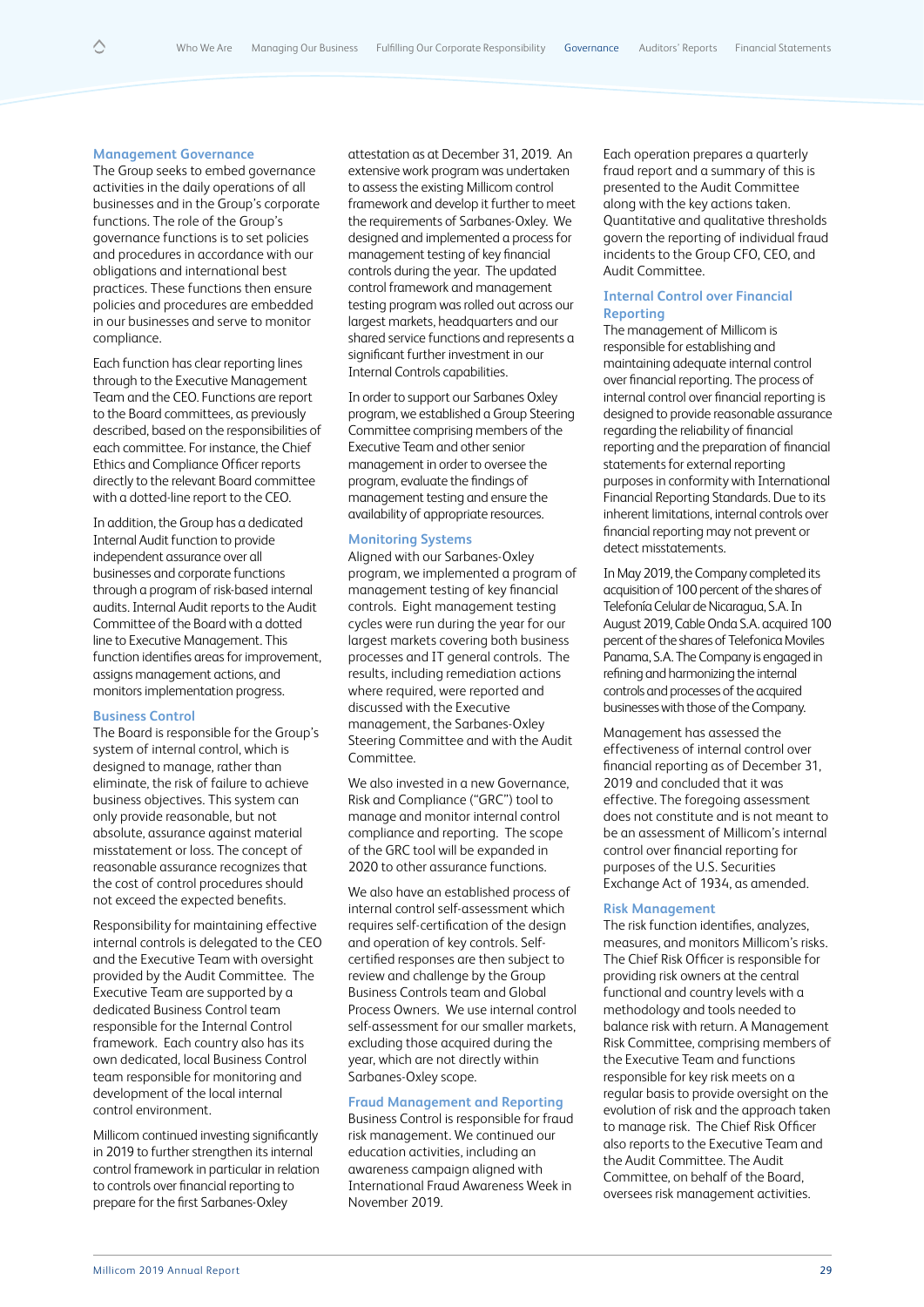Our risk assessment processes, and the principal risks managed by the Group are set out in the Risk Management section of this annual report.

#### **Ethics and Compliance**

Our Corporate Ethics & Compliance Program is central to our business strategy and is effectively embedded in the business processes and procedures. Our program integrates preventive measures, key controls, reporting mechanisms and due diligence processes capable of detecting and correcting misconduct and wrongdoing. We measure the actual impact of this program on our employees, customers, stakeholders, and communities in the countries where we operate.

Our Ethics and Compliance function consists of global resources responsible for the Group's Anti-Corruption, Anti-Money Laundering, and Information Security Programs, as well as having a Compliance Officer in each market.

### **Management and Governance of Compliance Activities**

Millicom has set the goal of building a strong corporate culture that seeks compliance excellence; and in which employees at all levels are committed to doing what is right and upholding the Company's values and standards. To measure progress, our Great Places to Work ("GPTW") annual survey now includes questions to evaluate the culture of compliance in the Company. Millicom has used the GPTW survey with all employees to measure our workplace culture since 2015. We enhanced Ethics and Compliance knowledge through consolidated training provided in English and Spanish. All employees receive mandatory training on the Code of Conduct, Anti-Corruption, and AML policies in order to reinforce the most important compliance concepts, influence employee behavior and prevent misconduct through practice examples.

Our Compliance Communication Plan for 2019 included weekly newsletters that highlighted latest corporate enforcement actions, lessons learned, monthly campaigns on various compliance policies, and the celebration of the annual Corporate & Ethics Compliance Week in November 2019.

Aligned with our motto, #IntegrityStartsWithYou, and for the second year in a row, executive financial incentives and rewards include compliance goals and clear performance KPIs are built into the remuneration package of our General Managers in each operation.

# **Speak Up Policy and Issue Management**

Continuing with our compliance education program, we reinforced our Speak Up Policy and launched a new Ethics Line Campaign. The Executive Team and the Compliance & Business Conduct Committee of the Board received regular updates on cases raised through the Ethics Line or through other channels.

#### **Corporate Responsibility**

This is the fourth year that Millicom has integrated corporate responsibility-related performance data and information into our annual report to demonstrate how managing responsible growth and key risks support the successful delivery of our business strategy.

Millicom's Corporate Responsibility ("CR") team sets CR strategy, drives best-in-class policies and processes for CR governance, guides and coordinates CR performance across business functions, and publishes CR-related performance data and information in the annual report. Our integrated report continues to promote transparency towards investors and other key stakeholders on CR risks and opportunities.

The CR team constantly engages with internal and external stakeholders to ensure Millicom understands and addresses CR issues that are important to our business and relevant to our stakeholders.

Stakeholder engagement occurs through a biennial materiality analysis and through ongoing interaction with our key stakeholders. In addition to anticipating and better preparing for risks, the CR function also adds value by seeking responsible leadership opportunities to assess where the Group can make the greatest positive impact on society, the environment and to our business.

#### **Corporate Responsibility Governance**

The Board oversees the Government Relations, Regulatory Affairs and CR functions, which fall under the umbrella of External Affairs. This structure signifies the depth and materiality of these topics and the importance of monitoring their interconnected risks and opportunities. The Director of Corporate Responsibility reports to the Executive Vice President ("EVP") Chief External Affairs Officer, who

reports directly to the CEO and is accountable for delivering updates on the CR strategy to the Board. We also report progress on CR strategy implementation and issues management to the Executive Team on a monthly basis, either through the EVP Chief External Affairs Officer or directly in specific cases.

# **Health, Safety & Environment Integrated Services**

The global Integrated Services ("IS") team continues to develop and mature its compliance and risk mitigation controls. Country-specific IS teams have transitioned well throughout the year from the previous OHSAS 18001 health and safety standard to the new international ISO 45001 standard. Millicom agreed to complete the transition within a two-year period, although we are allowed 3 years to switch between certifications. To date, operations across Africa and Central America have not only transitioned but also achieved certification to the new standard. This is a remarkable result for the local countries and Millicom. The remainder of our Latin American operations along with the Group, completed the gap analysis and certification reviews during Q4 2019. We expect to have all country operations certified by the end of Q2 2020.

IS oversees the implementation of policy and Group standards in health, safety and environment as well as facilities management, fleet management, and fuel and energy resources. Teams responded quickly and professionally to several major incidents and events during 2019, including the successful evacuation of staff and families during a cyclone in Tanzania. Teams also provide effective and efficient solutions to support the Group Carbon Disclosure Program ("CDP") and environmental energy efficiency plan.

Throughout 2019 we prevented any employee fatalities or major losses to the Group. Unfortunately there were 6 fatalities in our contracted services.

In September 2019, Millicom hired a Chief Security and Crisis Management Officer to oversee physical security, asset protection and crisis management. We created this role to prepare for our increased footprint in the Latin American region through acquisitions of the Telefonica and Cable Onda businesses as well as to establish a clear distinction between the health and safety and information security management roles. The Chief Security and Crisis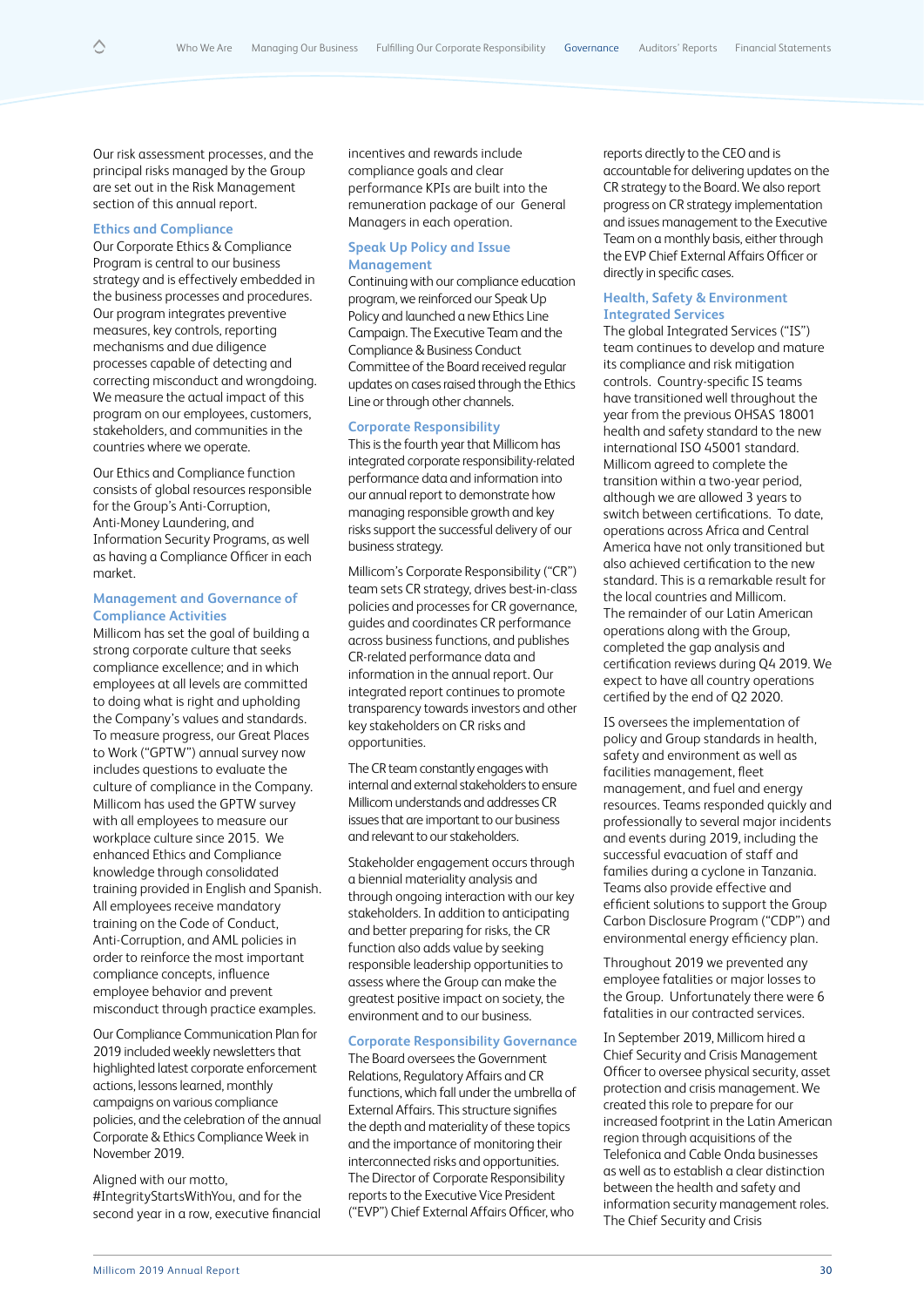

Management Officer leads our global Crisis Management Team and reports to the Chief External Affairs Officer.

The Vice President of Compliance Strategic Response oversees the IS team and reports to the EVP Chief Ethics & Compliance Officer.

# **Business Continuity and Crisis Management**

We designed our global and operational business continuity and crisis management system to address any significant disruption that might affect critical day-to-day activities. This system continues to mature but has already responded to events such as extreme weather, civil unrest, and criminal and political activities in some of the countries where we operate.

Risk assessment is a continuous process that starts with a business impact analysis of all critical services and business processes that require a disaster recovery and business continuity plan. After performing a risk assessment on all critical assets identified in the analysis, we address

every relevant operational threat in a formal risk mitigation plan.

Millicom crisis management defines the proper response to, and management of, an intense, unexpected, and unstable situation that disrupts normal operations and has highly undesirable outcomes that require extraordinary measures to restore normal operations. Crisis management aims to protect the safety of our staff and our reputation, together with continuous and reliable delivery of service to customers, while also maintaining contractual, legal, and regulatory compliance.

In parallel, Millicom has physical security and loss prevention standards that set minimum acceptable levels of critical site protection, as defined by industry best practice. All activities undergo monitoring and compliance activities.

# **Information Security**

At Millicom, our Global Chief Information Security Officer ("CISO") manages the information security

program and reports to the EVP Chief Ethics & Compliance Officer. The CISO is responsible for identifying, managing and mitigating technology-centric risks throughout the entire company.

The CISO oversees regional information security teams to ensure the confidentiality, integrity, and availability of all business-critical systems and assets. Other responsibilities include identifying potentially detrimental threats and risks and safeguarding proprietary and personal customer information. Additionally, the regional teams work closely with Millicom business and technology leaders to ensure compliance with corporate policies and regional information security-related regulatory requirements within the various countries where we conduct business.

The CISO meets regularly with the Compliance and Business Conduct Committee and Audit Committee to ensure appropriate risks are elevated and addressed.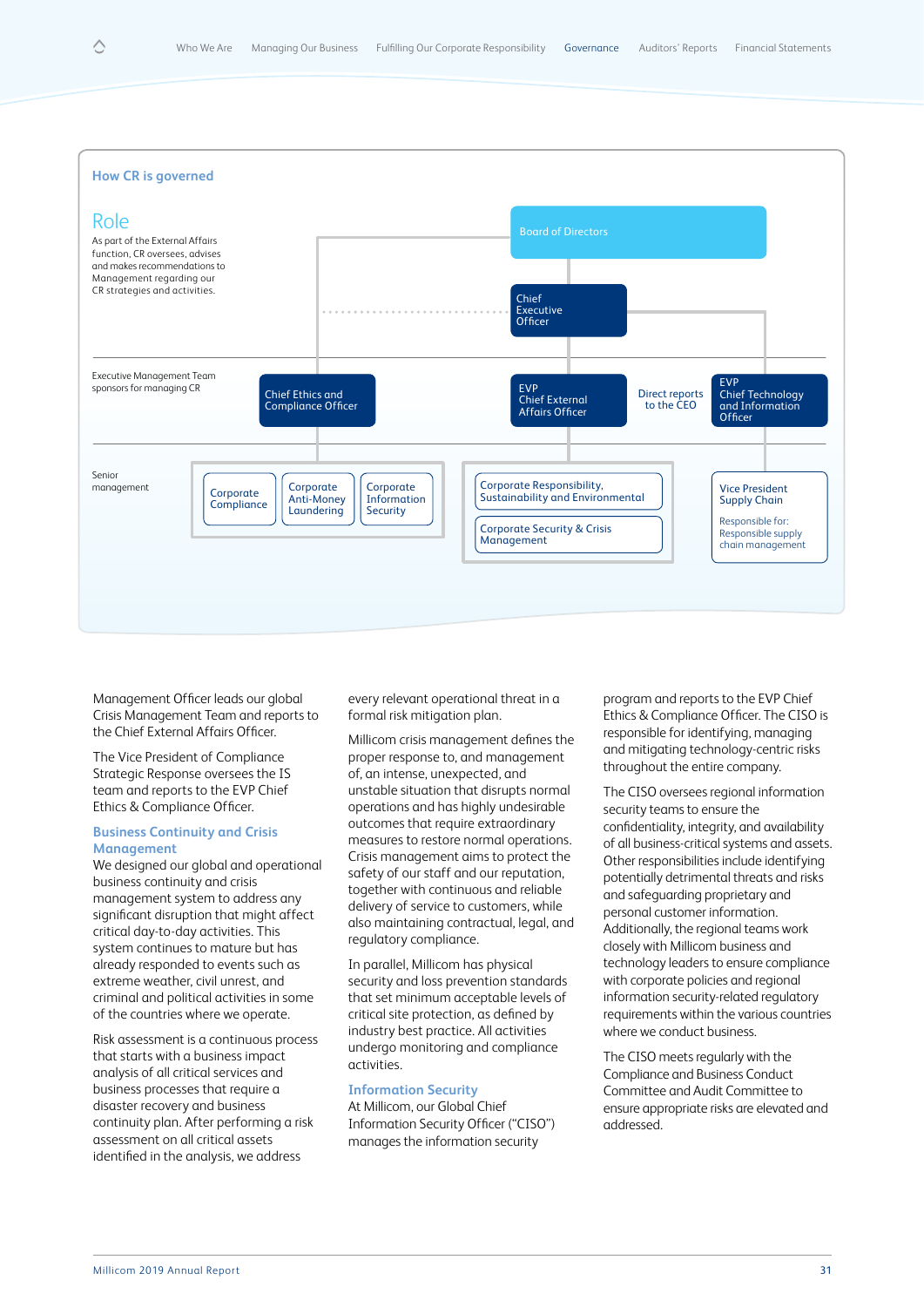Over the past year, the following critical initiatives were undertaken:

△

- Formalization of the Global Information Security Office ("GISO"): This office is charged with strategy, tactics, and oversight of all security efforts with the broader Millicom environment. The GISO is divided up into four critical pillars: Risk Management, Security Engineering, Vulnerability Management, and the Global Security Operations Center ("GSOC"). Lead by the CISO, the GISO strategy, budget, and activities are overseen by the Millicom Information Security Steering Committee. This committee comprises various Millicom executives, technical resources, and business personnel who meet monthly to discuss projects, approaches, and engagement across the company.
- Development of a a Global Security Operations Center (GSOC): During 2019, all operations moved to a consolidated, centralizing security operations center. The Millicom Information Security teams integrated business-critical environments to be monitored around the clock by the GSOC, with alerts being delivered in a near real-time manner. The teams are focused on continuing the migration over the upcoming year, with a goal to have all identified environments fully monitored by year-end.
- Development of a Global Vulnerability Management program: Due to differences in maturity levels around operational security, the global program will identify, report, and track risks and vulnerabilities within all operations to provide a

better insight into the technical security risks of the company. We completed our roll-out of the program in Q3 2019.

• Development of a Global Identity and Access Management program: In order to effectively manage user access, especially with respect to U.S. regulatory requirements, we have centralized all business and critical access provisioning into a central solution. Phase one of this effort addressed all regulatory requirements by the end of Q3 2019 and the remaining deployment schedule will continue through mid-2020.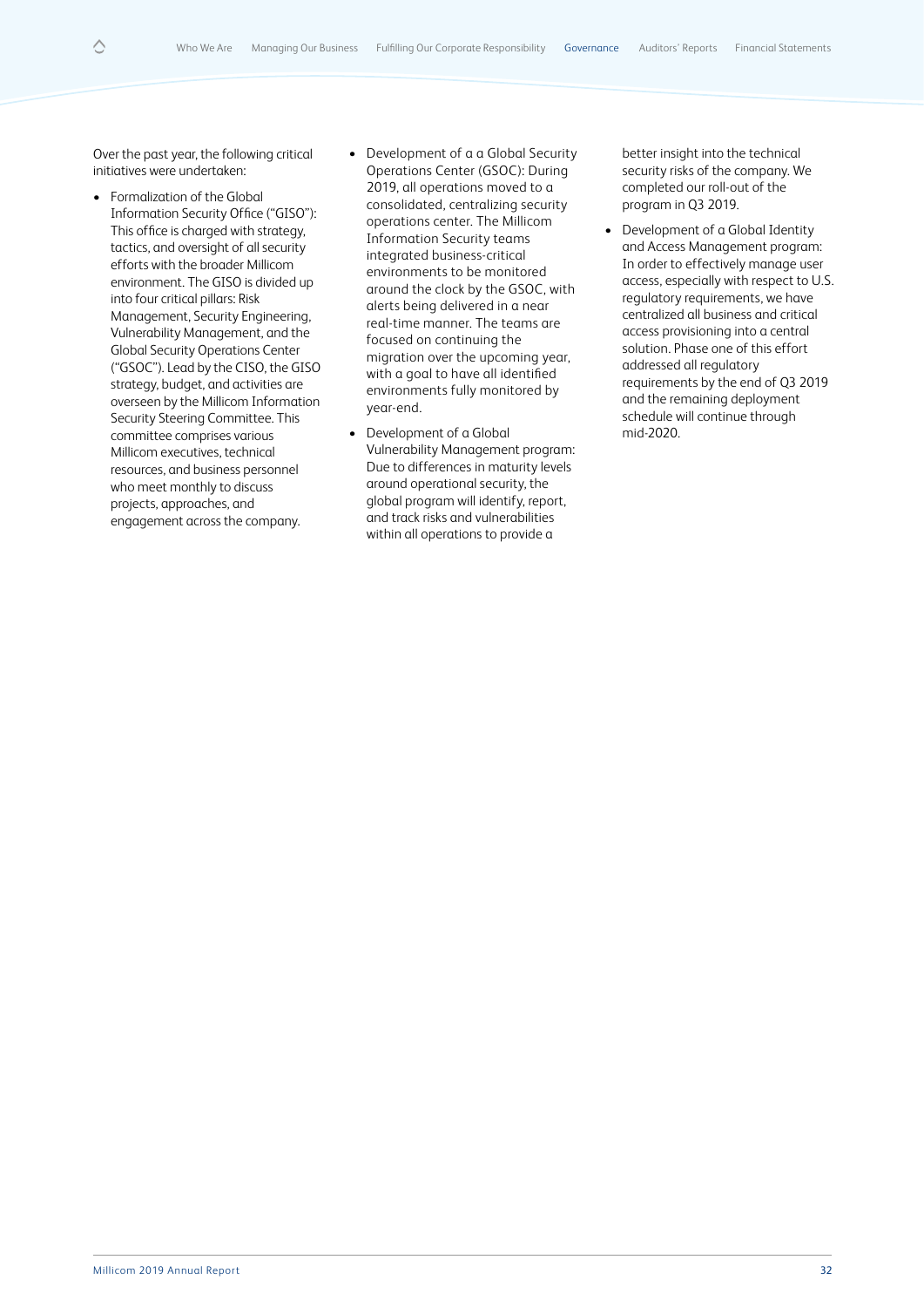# Directors' Financial and Operating Report

# **Group Performance**

In 2019, total revenue for the Group was \$4,336 million, and gross profit was \$3,135 million, a margin of 72.3 percent.

Operating expenses represented 37% of revenue, a decrease compared to last year, mainly due to the adoption of IFRS 16 'Leases' which reduced operating expenses by \$149 million, partially offset by the additions of our acquisitions in Panama and Nicaragua.

Our operating profit amounted to \$575 million, a 13.3 percent margin impacted negatively mainly by lower gain on tower deals in El Salvador, Colombia, and Paraguay , higher amortization expenses due to acquisitions, as well as the impact of IFRS 16 additional depreciation expense of \$124 million.

Net financial expenses were \$544 million, higher by \$198 million compared to last year mainly due to higher levels of gross debt to fund recent acquisitions, and from the impact of IFRS 16.

Profit before taxes at \$218 million included the effects of the decrease in operating profit and interest expense described above, but positively affected by an increase in value of our equity investment in Helios Towers.

The Group net tax charge in 2019 was \$120 million, leaving a net gain for the year from continuing operations at \$97 million. The gain of \$57 million from discontinued operations mainly reflected the disposal of our business in Chad.

As a result, the net profit for the year was \$154 million. The share of gains of non-controlling interests was \$5 million reflecting our partners' share of net results in our subsidiaries in Colombia and Panama.

The net profit for the year attributable to Millicom owners was \$149 million. Earnings per share was \$1.48.

# **Share Capital**

At December 31, 2019, Millicom had 101.7 million issued and paid up common shares of par value \$1.50 each, of which 580 thousand were held by the Company as treasury shares (2018: 914 Thousand). During the year, the company acquired approximately 132 thousand shares and issued around 465 thousand shares to management and employees under the LTIP remuneration plans and approximately 19 thousand shares to Directors as part of their annual remuneration.

# **Distribution to Shareholders and Proposed Distributions**

On May 2, 2019, at the Annual General Meeting of shareholders, a dividend distribution of \$2.64 per share was approved, and subsequently paid to shareholders in equal portions in May and November.

On February 24, 2020, Millicom's Board approved to the Annual General Meeting of the shareholders a share buyback program to repurchase at least \$500 million over the next three years. The current shareholder authorization, which expires on May 5, 2020, allows for the repurchase of up to 5% of the outstanding share capital. In addition, the Board approved to the Annual General Meeting of the shareholders a dividend distribution of \$1.00 per share to be paid in 2020. The Annual General Meeting to vote these matters is scheduled to May 5, 2020.

On February 25, 2020, Millicom announced a three year \$500 million share repurchase plan and on 28th February 2020 it initiated the first phase of this program comprising the purchase of not more than 350,000 shares and not more than a maximum total amount of SEK 107 million (approximately \$11 million). The purpose of the repurchase program is to reduce Millicom's share capital , or to use the repurchased shares for meeting obligations arising under Millicom´s employee share based incentive programs. The repurchase program may take place during the period between February 28, 2020 and May 5, 2020. Payment for the shares will be made in cash.

### **Financial Risk Management Objectives and Policies**

Millicom's financial risk management policies and objectives, together with a description of the various risks and hedging activities undertaken by the Group, are set out in Section D, financial risk management, of the consolidated financial statements.

Internal controls and risk management on the preparation of the consolidated financial statements are covered in the Governance section from pages 57–91.

# **Non-Financial Information**

Non-financial information, such as environmental, social, human rights, and the fight against corruption, are integrated throughout this report, and in the Appendix.

# **Management and Employees**

Over recent years, the Group has developed many key functions and improved support to local operations, including in the areas of procurement, network development, marketing, IT, HR, compliance, and finance.

At December 31, 2019, the Group's headcount from continuing operations reached approximately 22,000, up from around 21,000 at December 31, 2018, the increase being mainly related to the acquisitions in Panama and Nicaragua.

# **Outlook for the Group**

Although many of the macroeconomic and competitive challenges we faced in 2019 may continue to impact our performance in the near term, we continue to invest to capture the long term growth opportunity before us. In 2020, we expect to make meaningful progress toward our medium term goal to deliver mid-single-digit organic service revenue growth, mid-to-high single-digit organic EBITDA growth, and around 10% OCF (EBITDA less Capex) organic growth for the Latam segment.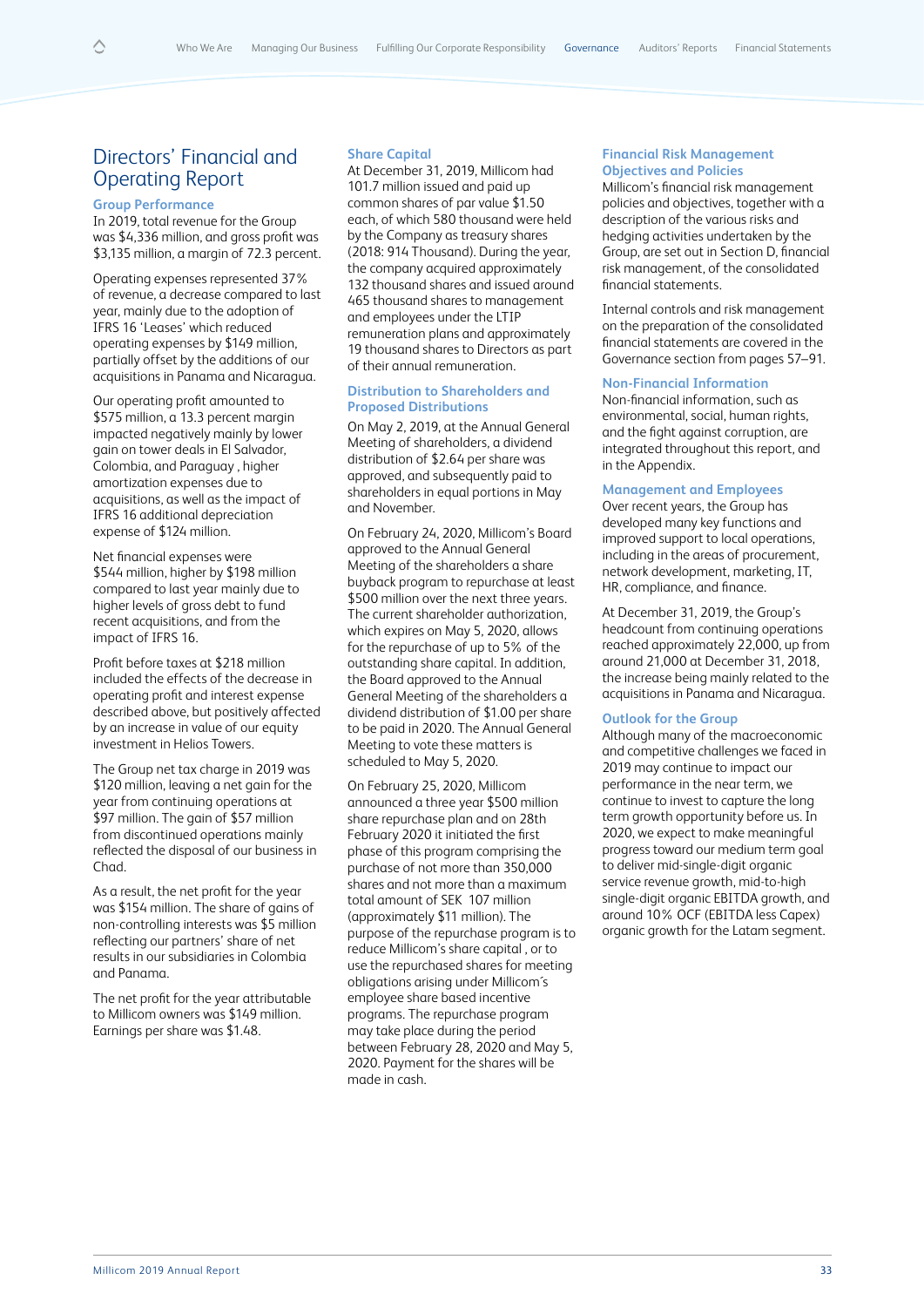Statements included in this report that are not historical facts, including without limitation outlook, statements concerning future strategy, plans, objectives, expectations and intentions, projected financial results, liquidity, growth and prospects, are forwardlooking statements. Such forwardlooking statements involve a number of risks and uncertainties and are subject to change at any time. In the event such risks or uncertainties materialize, Millicom's results could be materially adversely affected. Additional information on these and other key risks faced by the Group are set out in the Risk Management section on pages 22–25. A further list and description of risks, uncertainties and other matters can be found in Millicom's Annual Report on Form 20-F, including those outlined in "Item 3. Key Information—D. Risk Factors," and in Millicom's subsequent U.S. Securities and Exchange Commission filings, all of which are available at www.sec.gov.

All forward-looking statements attributable to us or any person acting on our behalf are expressly qualified in their entirety by this cautionary statement. Readers are cautioned not to place undue reliance on these forwardlooking statements that speak only as of the date hereof. Except to the extent otherwise required by applicable law, we do not undertake any obligation to update or revise forward-looking statements, whether as a result of new information, future events or otherwise.

#### **Risks and Uncertainty Factors**

The Group operates in an industry and in markets which are characterized by rapid change and subject to macroeconomic, competitive and political uncertainty. This change creates both opportunities and at the same time a degree of risk. Many of the inherent underlying risks in these markets, including regulatory change (including tariff controls and taxation), currency fluctuations, and underlying macroeconomic conditions, impact on the level of disposable income and consumers' attitudes and demand for our products and services.

### **Subsequent Event**

On January 28, 2020, Millicom's wholly-owned subsidiary Telefónica Celular del Paraguay S.A.E ("Telecel"), closed a \$250 million re-tap to its senior unsecured notes due 2027, representing an additional issuance of Telecel's outstanding \$300 million 5.875% Senior Notes due 2027 issued on April 5, 2019. The New notes will be treated as a single class with the Initial Notes, and they were priced at 106.375 for an implied yield to maturity of 4.817%.

# **José Antonio Ríos García**

Chairman of the Board of Directors Luxembourg, February 28, 2020

#### **Management Responsibility Statement**

We, Mauricio Ramos, Chief Executive Officer, and Tim Pennington, Chief Financial Officer, confirm, to the best of our knowledge, that these 2019 consolidated financial statements which have been prepared in accordance with the International Financial Reporting Standards as adopted by the European Union, give a true and fair view of the assets, liabilities, financial position, and profit or loss of the Millicom Group and the undertakings included in the consolidation taken as a whole, and that the Directors' report includes a fair review of the development and performance of the business and the position of the Millicom Group and the undertakings included in the consolidation taken as a whole, together with a description of the principal risks and uncertainties that they face.

Luxembourg, February 28, 2020

#### **Mauricio Ramos**

Chief Executive Officer

#### **Tim Pennington**

Chief Financial Officer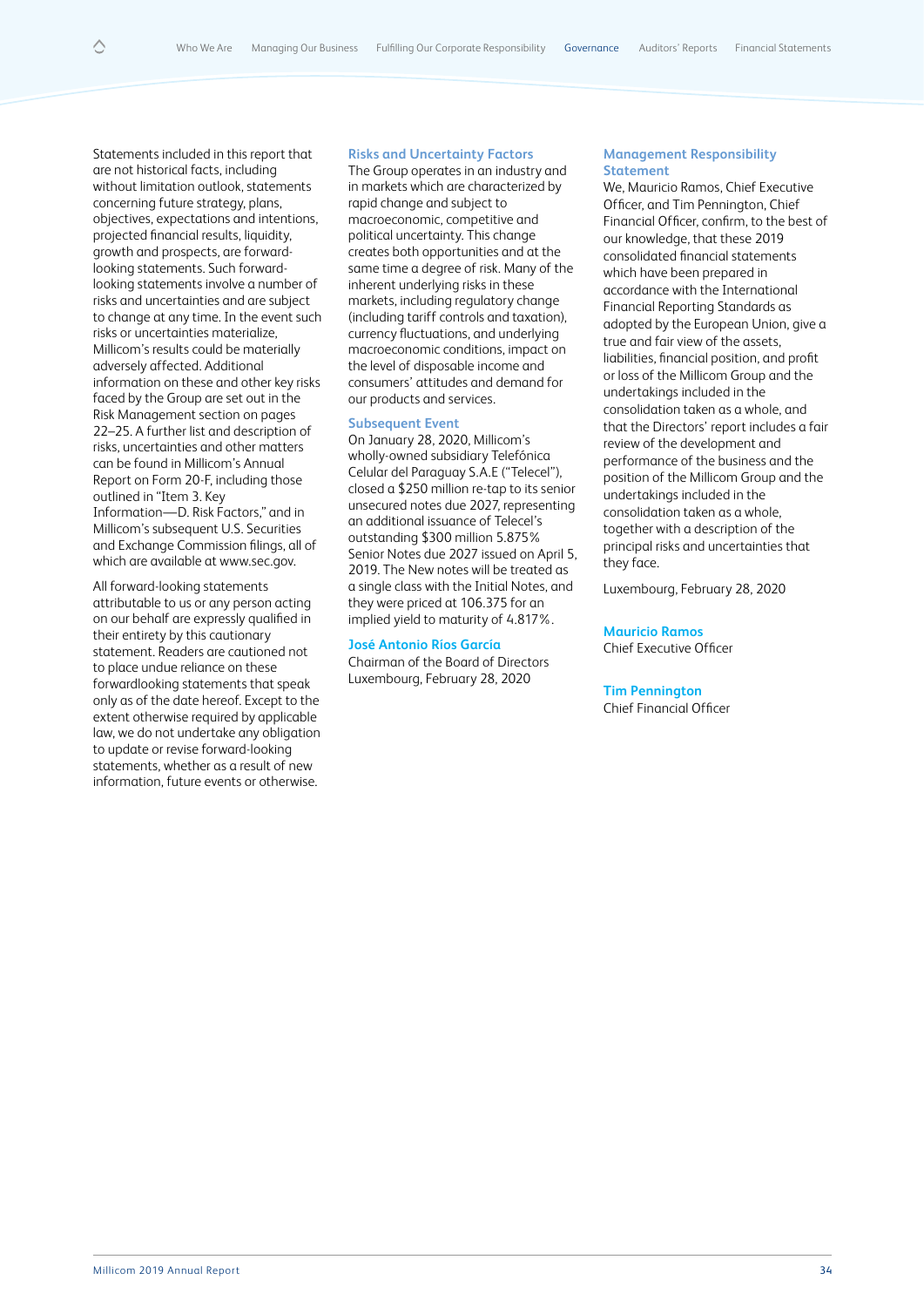# Disclaimer and Non-IFRS Reconciliations

 $\Diamond$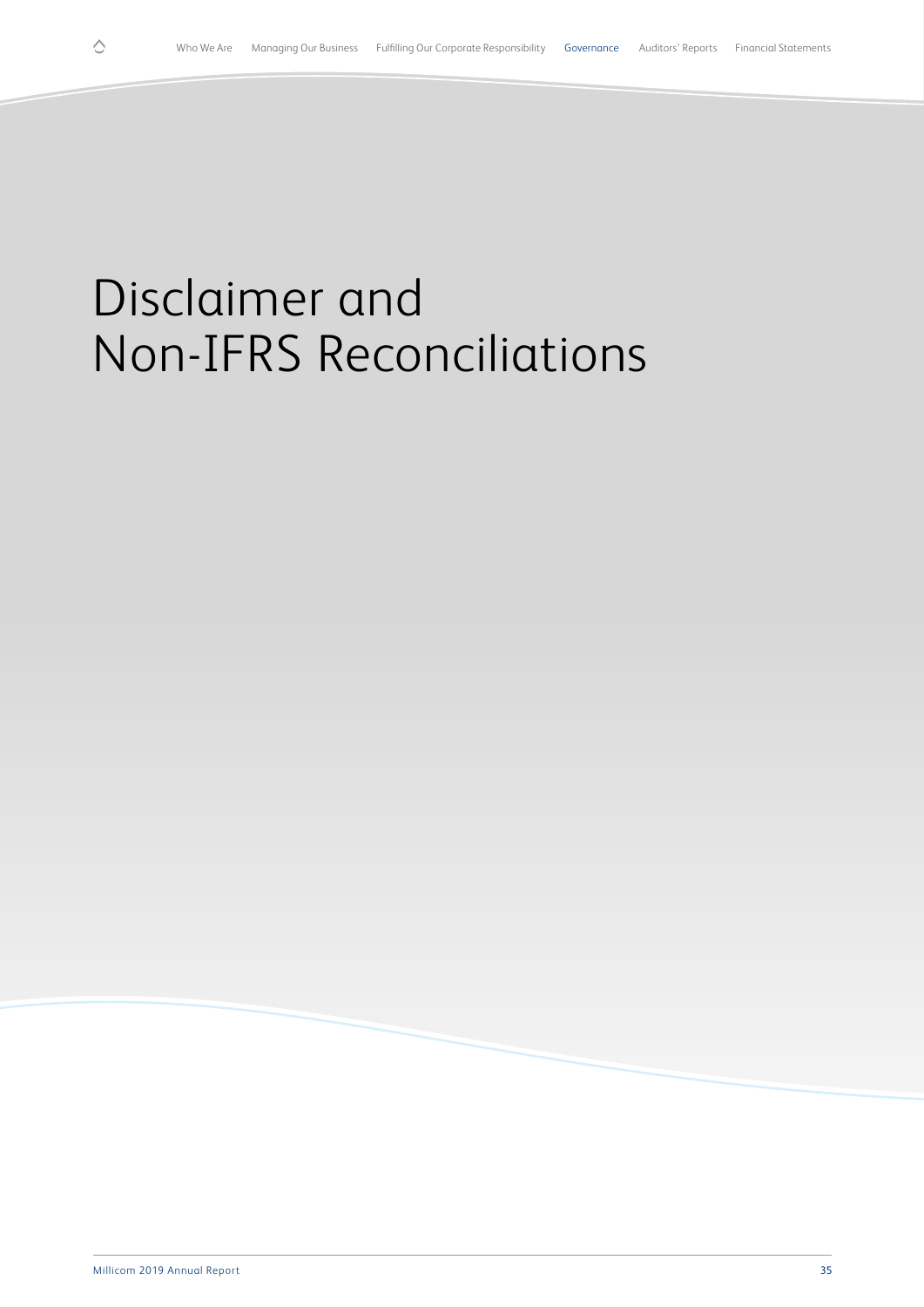# *Disclaimer*

#### **Forward-Looking Statements**

Statements included herein that are not historical facts, including without limitation statements concerning future strategy, plans, objectives, expectations and intentions, projected financial results, liquidity, growth and prospects, are forward-looking statements. Such forward-looking statements involve a number of risks and uncertainties and are subject to change at any time. In the event such risks or uncertainties materialize, Millicom's results could be materially adversely affected. The risks and uncertainties include, but are not limited to, the following:

- global economic conditions and foreign exchange rate fluctuations as well as local economic conditions in the markets we serve;
- telecommunications usage levels, including traffic and customer growth;
- competitive forces, including pricing pressures, the ability to connect to other operators' networks and our ability to retain market share in the face of competition from existing and new market entrants as well as industry consolidation;
- legal or regulatory developments and changes, or changes in governmental policy, including with respect to the availability of spectrum and licenses, the level of tariffs, tax matters, the terms of interconnection, customer access and international settlement arrangements;
- adverse legal or regulatory disputes or proceedings;
- the success of our business, operating and financing initiatives and strategies, including partnerships and capital expenditure plans;
- the level and timing of the growth and profitability of new initiatives, start-up costs associated with entering new markets, the successful deployment of new systems and applications to support new initiatives;
- relationships with key suppliers and costs of handsets and other equipment;
- our ability to successfully pursue acquisitions, investments or merger opportunities, integrate any acquired businesses in a timely and cost-effective manner and achieve the expected benefits of such transactions;
- the availability, terms and use of capital, the impact of regulatory and competitive developments on capital outlays, the ability to achieve cost savings and realize productivity improvements;
- technological development and evolving industry standards, including challenges in meeting customer demand for new technology and the cost of upgrading existing infrastructure;
- the capacity to upstream cash generated in operations through dividends, royalties, management fees and repayment of shareholder loans; and
- other factors or trends affecting our financial condition or results of operations.

A further list and description of risks, uncertainties and other matters can be found in Millicom's Registration Statement on Form 20-F, including those risks outlined in "Item 3. Key Information—D. Risk Factors," and in Millicom's subsequent U.S. Securities and Exchange Commission filings, all of which are available at www.sec.gov.

All forward-looking statements attributable to us or any person acting on our behalf are expressly qualified in their entirety by this cautionary statement. Readers are cautioned not to place undue reliance on these forward-looking statements that speak only as of the date hereof. Except to the extent otherwise required by applicable law, we do not undertake any obligation to update or revise forward-looking statements, whether as a result of new information, future events or otherwise.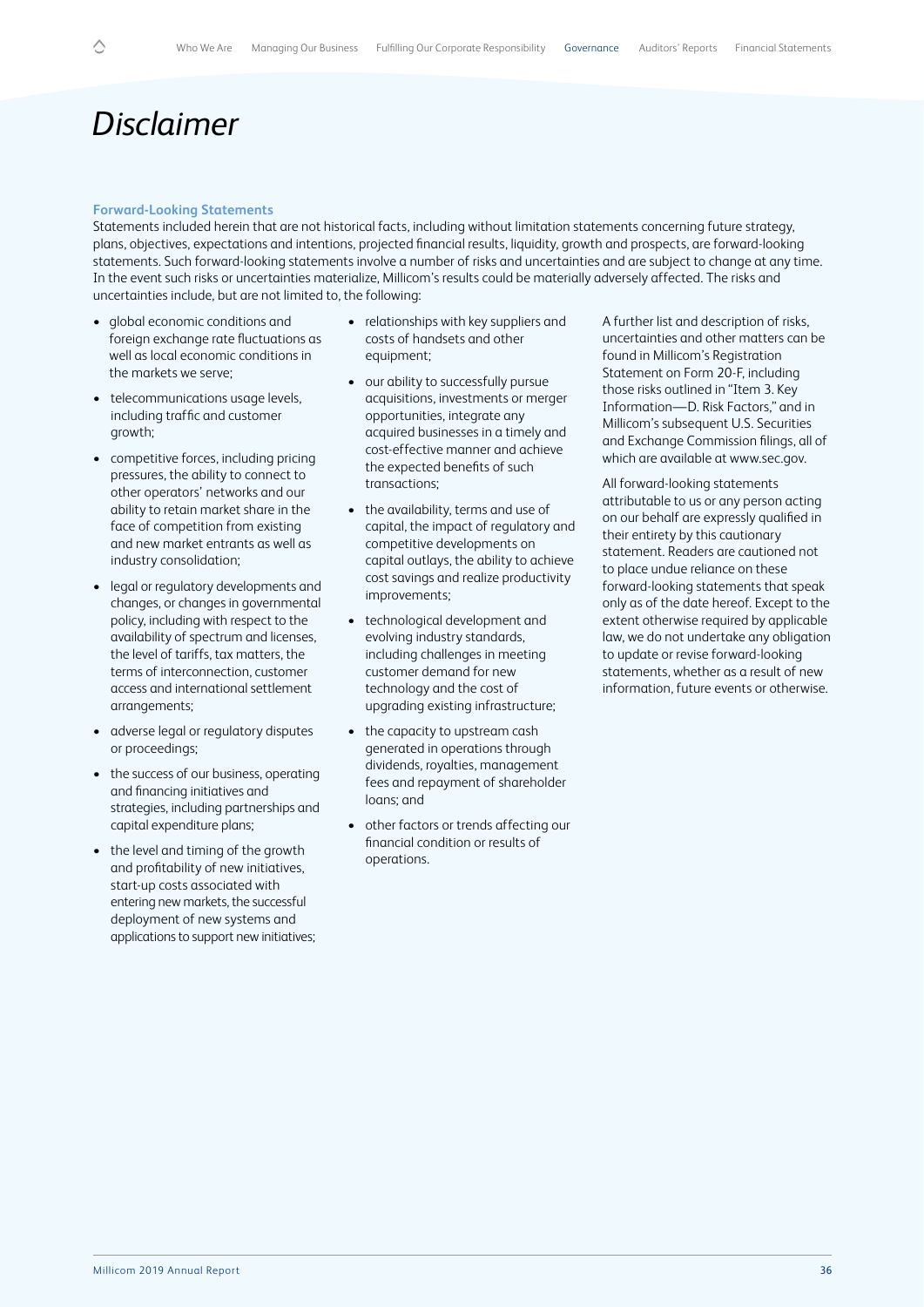### **Non IFRS Measures**

This press release contains financial measures not prepared in accordance with IFRS. These measures are referred to as "non-IFRS" measures and include: non-IFRS service revenue, non-IFRS EBITDA, and non-IFRS Capex, among others defined below. Annual growth rates for these non-IFRS measures are often expressed in organic constant currency terms to exclude the effect of changes in foreign exchange rates, the adoption of new accounting standards such as IFRS 16, and are proforma for material changes in perimeter due to acquisitions and divestitures. The non-IFRS financial measures are presented in this press release as Millicom's management believes they provide investors with an additional information for the analysis of Millicom's results of operations, particularly in evaluating performance from one period to another. Millicom's management uses non-IFRS financial measures to make operating decisions, as they facilitate additional internal comparisons of Millicom's performance to historical results and to competitors' results, and provides them to investors as a supplement to Millicom's reported results to provide additional insight into Millicom's operating performance. Millicom's Remuneration Committee uses certain non-IFRS measures when assessing the performance and compensation of employees, including Millicom's executive directors.

The non-IFRS financial measures used by Millicom may be calculated differently from, and therefore may not be comparable to, similarly titled measures used by other companies refer to the section "Non-IFRS Financial Measure Descriptions" for additional information. In addition, these non-IFRS measures should not be considered in isolation as a substitute for, or as superior to, financial measures calculated in accordance with IFRS, and Millicom's financial results calculated in accordance with IFRS and reconciliations to those financial statements should be carefully evaluated.

#### **Financial Measure Descriptions**

*Service revenue* is revenue related to the provision of ongoing services such as monthly subscription fees, airtime and data usage fees, interconnection fees, roaming fees, mobile finance service commissions and fees from other telecommunications services such as data services, short message services and other value-added services excluding telephone and equipment sales.

*EBITDA* is operating profit excluding impairment losses, depreciation and amortization, and gains/losses on fixed asset disposals.

*Proportionate EBITDA* is the sum of the EBITDA in every country where Millicom operates, including its Guatemala and Honduras joint ventures, pro rata for Millicom's ownership stake in each country, less corporate costs that are not allocated to any country and inter-company eliminations.

*Organic growth* represents year-on-year growth excluding the impact of changes in FX rates, perimeter, and accounting. Changes in perimeter are the result of acquisitions and divestitures. Results from divested assets are immediately removed from both periods, whereas the results from acquired assets are included in both periods at the beginning (January 1) of the first full calendar year of ownership.

*Net debt* is Gross debt less cash and pledged and term deposits.

*Net financial obligations* is Net debt plus lease obligations.

#### *Proportionate net financial obligations*

is the sum of the net financial obligations in every country where Millicom operates, including its Guatemala and Honduras joint ventures, pro rata for Millicom's ownership stake in each country.

*Leverage* is the ratio of net financial obligations over LTM (last twelve month) EBITDA, proforma for acquisitions made during the last twelve months.

*Proportionate leverage* to EBITDA is the ratio of proportionate net debt over LTM proportionate EBITDA, proforma for acquisitions made during the last twelve months.

*Capex* is balance sheet capital expenditure excluding spectrum and license costs and finance lease capitalizations from tower sale and leaseback transactions.

*Cash Capex* represents the cash spent in relation to capital expenditure, excluding spectrum and licenses costs and lease capitalizations from tower sale and leaseback transactions.

*Operating Cash Flow (OCF)* is EBITDA less Capex.

*Operating Free Cash Flow is OCF* less changes in working capital and other non-cash items and taxes paid.

*Equity Free Cash Flow* is Operating Free Cash Flow less finance charges paid (net), less advances for dividends to non-controlling interests, plus dividends received from joint ventures.

*Operating Profit After Tax* displays the profit generated from the operations of the company after statutory taxes.

### *Return on Invested Capital (ROIC)\** is

used to assess the Group's efficiency at allocating the capital under its control to and is defined as Operating Profit After Tax, including Guatemala and Honduras as if fully consolidated, divided by the average invested Capital during the period.

*Average Invested Capital* is the capital invested in the company operation throughout the year and is calculated with the average of opening and closing balances of the total assets minus current liabilities (excluding debt, joint ventures, accrued interests, deferred and current tax, cash as well as investments and non-controlling interests), less assets and liabilities held for sale.

*Underlying measures,* such as *Underlying service revenue, Underlying EBITDA, Underlying equity free cash flow, Underlying net debt, etc,* include Guatemala and Honduras, as if fully consolidated.

\**This non-IFRS measure is not used in this annual report as this is not directly reconcilable with IFRS measures.*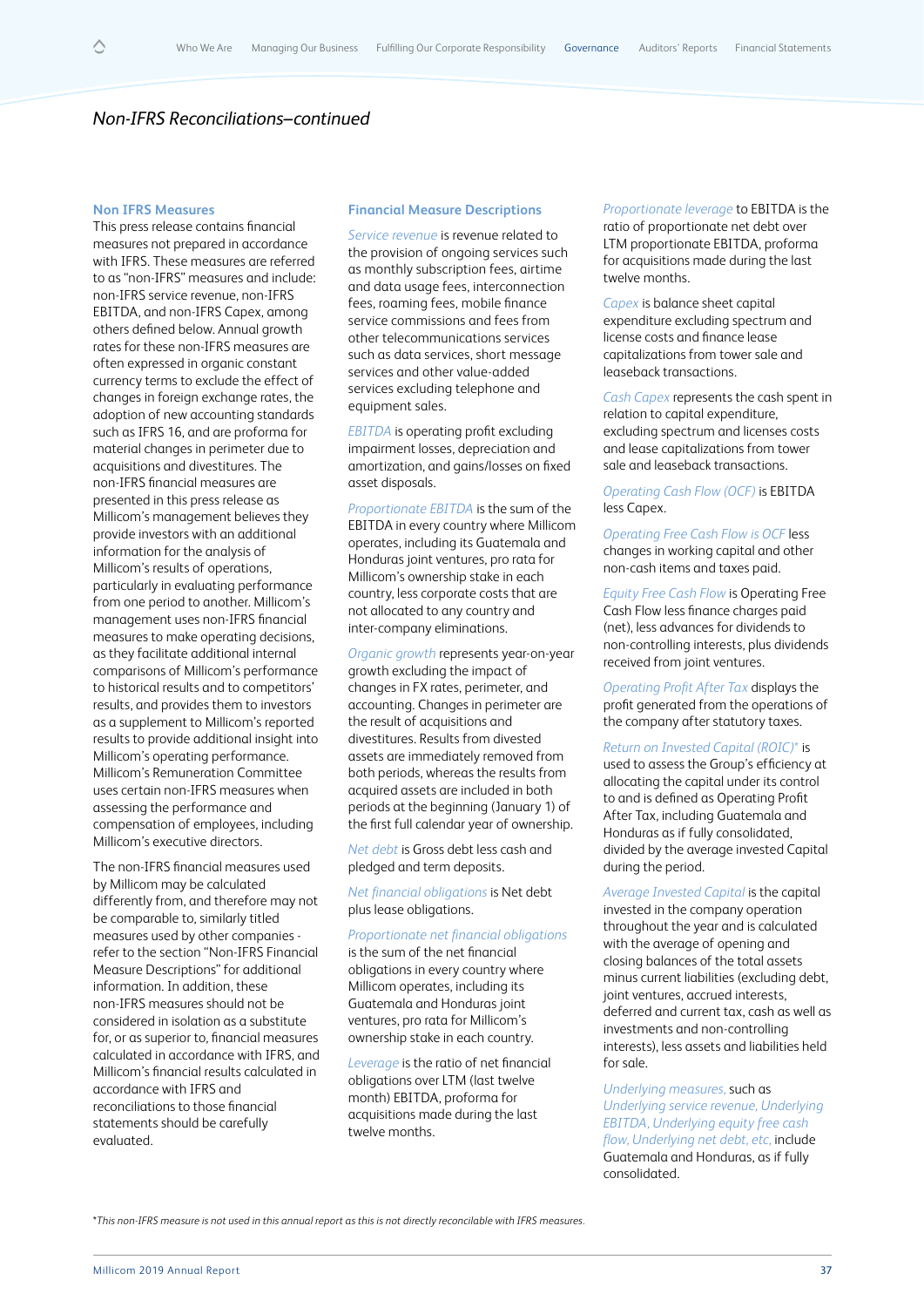# *Non-IFRS Reconciliations*

|                               | Revenue   |           | <b>Service Revenue</b> |           | <b>EBITDA</b> |           | <b>OCF</b> |           |
|-------------------------------|-----------|-----------|------------------------|-----------|---------------|-----------|------------|-----------|
| Latam Segment (\$ millions)   | FY 2019   | FY 2018   | FY 2019                | FY 2018   | FY 2019       | FY 2018   | FY 2019    | FY 2018   |
| A- Current period             | 5,964     | 5,485     | 5,514                  | 5,069     | 2,443         | 2,077     | 1,442      | 1,124     |
| B- Prior year period          | 5,485     | 5.441     | 5.069                  | 5.078     | 2,077         | 2.022     | 1.124      | 1.116     |
| C- Reported growth (A/B)      | 8.7%      | 0.8%      | 8.8%                   | $(0.2)\%$ | 17.6%         | 2.7%      | 28.3%      | 0.7%      |
| D- Accounting change impact   |           | 2.4%      | $0.0\%$                | $1.0\%$   | 8.2%          | 0.8%      | 16.5%      | 1.4%      |
| E- Change in Perimeter impact | 11.0%     |           | 11.6%                  |           | 11.9%         |           | 11.2%      |           |
| <b>F-FX</b> impact            | $(5.2)\%$ | $(5.1)\%$ | $(5.2)\%$              | $(5.3)\%$ | $(5.0)\%$     | $(1.1)\%$ | $(9.2)\%$  | $(3.1)\%$ |
| G-Other                       | 0.1%      | $(0.1)\%$ | 0.1%                   | $(0.2)\%$ | 0.4%          | $(0.4)$ % | 1.5%       | $(0.7)$ % |
| F- Organic Growth (C-D-E-F-G) | 2.8%      | 3.5%      | 2.2%                   | $4.3\%$   | 2.1%          | 3.5%      | 8.3%       | 3.2%      |

# **Reconciliation from Reported Growth to Organic Growth for the Latam and Africa segmentsi**

i *Please refer to Note 5 of our Unaudited Interim Condensed Consolidated Financial Statements for more details on our segments.*

|                               | Revenue   |           |           | <b>Service Revenue</b> | <b>EBITDA</b> |           |
|-------------------------------|-----------|-----------|-----------|------------------------|---------------|-----------|
| Africa Segment (\$ millions)  | FY 2019   | FY 2018   | FY 2019   | FY 2018                | FY 2019       | FY 2018   |
| A- Current period             | 382       | 399       | 382       | 398                    | 122           | 102       |
| <b>B</b> - Prior year period  | 399       | 385       | 398       | 385                    | 102           | 98        |
| C- Reported growth (A/B)      | $(4.2)\%$ | 3.5%      | $(4.2)\%$ | 3.5%                   | 19.4%         | 4.3%      |
| D- Accounting change impact   |           | $(0.2)$ % |           | $(0.2)\%$              | 33.8%         | $(0.4)$ % |
| E- Change in Perimeter impact |           |           |           |                        |               |           |
| <b>F-FX</b> impact            | (1.4)%    | $(1.7)\%$ | $(1.4)$ % | $(1.7)\%$              | $(1.8)\%$     | $(0.9)$ % |
| G-Other                       | $0.1\%$   | $(0.4)$ % | 0.1%      | $(0.4)$ %              | 7.3%          | $(2.1)\%$ |
| F- Organic Growth (C-D-E-F-G) | $(2.9)\%$ | 5.7%      | (2.9)%    | 5.8%                   | $(19.9)$ %    | 7.7%      |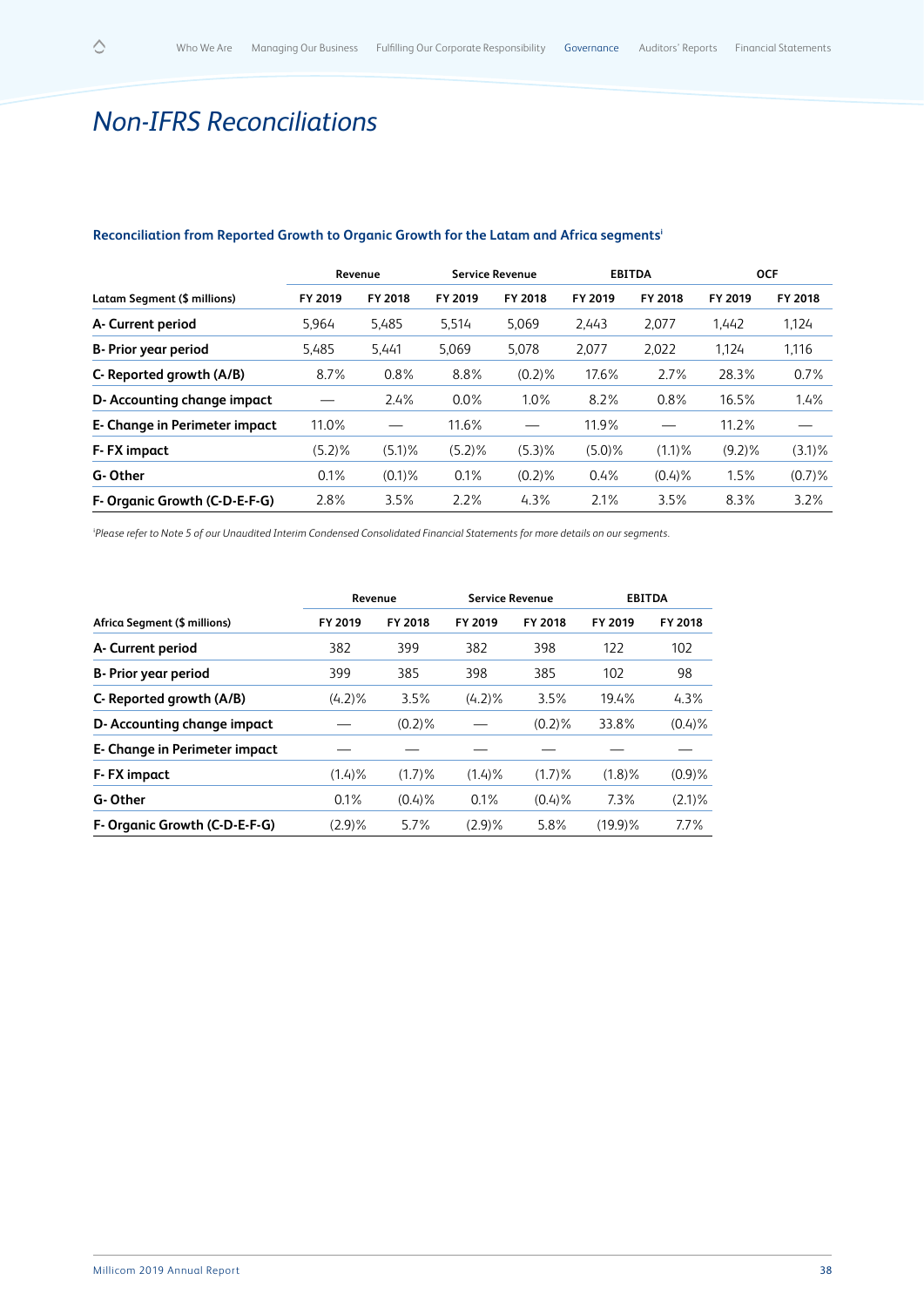$\Diamond$ 

# **Reconciliation from Reported Growth to Organic Growth for the main Latam markets**

| Service Revenue (\$ millions)                                   | FY 2019 | <b>FY2018</b> | Organic   | FX        | <b>Perimeter</b> | Other     | Reported  |
|-----------------------------------------------------------------|---------|---------------|-----------|-----------|------------------|-----------|-----------|
| Guatemala                                                       | 1,234   | 1,200         | 5.3%      | $-2.5%$   |                  |           | 2.8%      |
| Colombia                                                        | 1.432   | 1,553         | 2.8%      | $-10.5%$  |                  | $-0.2%$   | $-7.8%$   |
| Paraguay                                                        | 575     | 632           | $-1.2%$   | $-7.9%$   |                  |           | $-9.0\%$  |
| <b>Honduras</b>                                                 | 551     | 555           | 1.7%      | $-2.5%$   |                  |           | $-0.8%$   |
| <b>Bolivia</b>                                                  | 624     | 597           | 4.5%      |           |                  |           | 4.5%      |
| Panama                                                          | 468     | 17            | 0.4%      |           | <b>NM</b>        | 9.8%      | <b>NM</b> |
| <b>El Salvador</b>                                              | 348     | 371           | $-6.2%$   |           |                  |           | $-6.2%$   |
| Nicaragua, Costa Rica, Eliminations &<br><b>Corporate Costs</b> | 284     | 145           | <b>NM</b> | <b>NM</b> | <b>NM</b>        | <b>NM</b> | <b>NM</b> |
| Latam <sup>*</sup>                                              | 5,514   | 5,069         | 2.2%      | $-5.2%$   | 11.6%            | 0.1%      | 8.8%      |

*\* Perimeter impact on Latam segment reflects acquisition of Cable Onda and using service revenue as reported by the company to the Panama Stock Exchange. Panama performance in Q4 2018 reflects only the results of the last two weeks of the month of December 2018.*

| <b>EBITDA (\$ millions)</b>                                        | FY 2019 | FY 2018 | Organic   | <b>FX</b> | Accounting | <b>Perimeter</b> | Other     | Reported  |
|--------------------------------------------------------------------|---------|---------|-----------|-----------|------------|------------------|-----------|-----------|
| Guatemala                                                          | 748     | 689     | 4.7%      | $-2.5%$   | 6.4%       |                  |           | 8.6%      |
| Colombia                                                           | 510     | 494     | 3.0%      | $-10.4%$  | 10.8%      |                  | $-0.2%$   | 3.2%      |
| Paraguay                                                           | 294     | 332     | $-5.6%$   | $-7.7\%$  | 1.7%       |                  | 0.2%      | $-11.5%$  |
| Honduras                                                           | 280     | 268     | 0.5%      | $-2.4%$   | 6.1%       |                  |           | 4.2%      |
| <b>Bolivia</b>                                                     | 257     | 232     | 6.3%      |           | 4.7%       |                  |           | 11.0%     |
| Panama                                                             | 223     | 4       | 9.1%      |           | <b>NM</b>  | NM.              | <b>NM</b> | <b>NM</b> |
| <b>El Salvador</b>                                                 | 140     | 133     | $-4.4%$   |           | 9.5%       |                  |           | 5.1%      |
| Nicaragua, Costa<br>Rica, Eliminations &<br><b>Corporate Costs</b> | -8      | $-75$   | <b>NM</b> | <b>NM</b> | <b>NM</b>  | NM.              | <b>NM</b> | <b>NM</b> |
| Latam <sup>*</sup>                                                 | 2,443   | 2,077   | 2.1%      | $-5.0%$   | 8.2%       | 11.9%            | 0.4%      | 17.6%     |

*\* Perimeter impact on Latam segment reflects acquisition of Cable Onda and using EBITDA as reported by the company to the Panama Stock Exchange.Panama performance in Q4 2018 reflects only the results of the last two weeks of the month of December 2018.*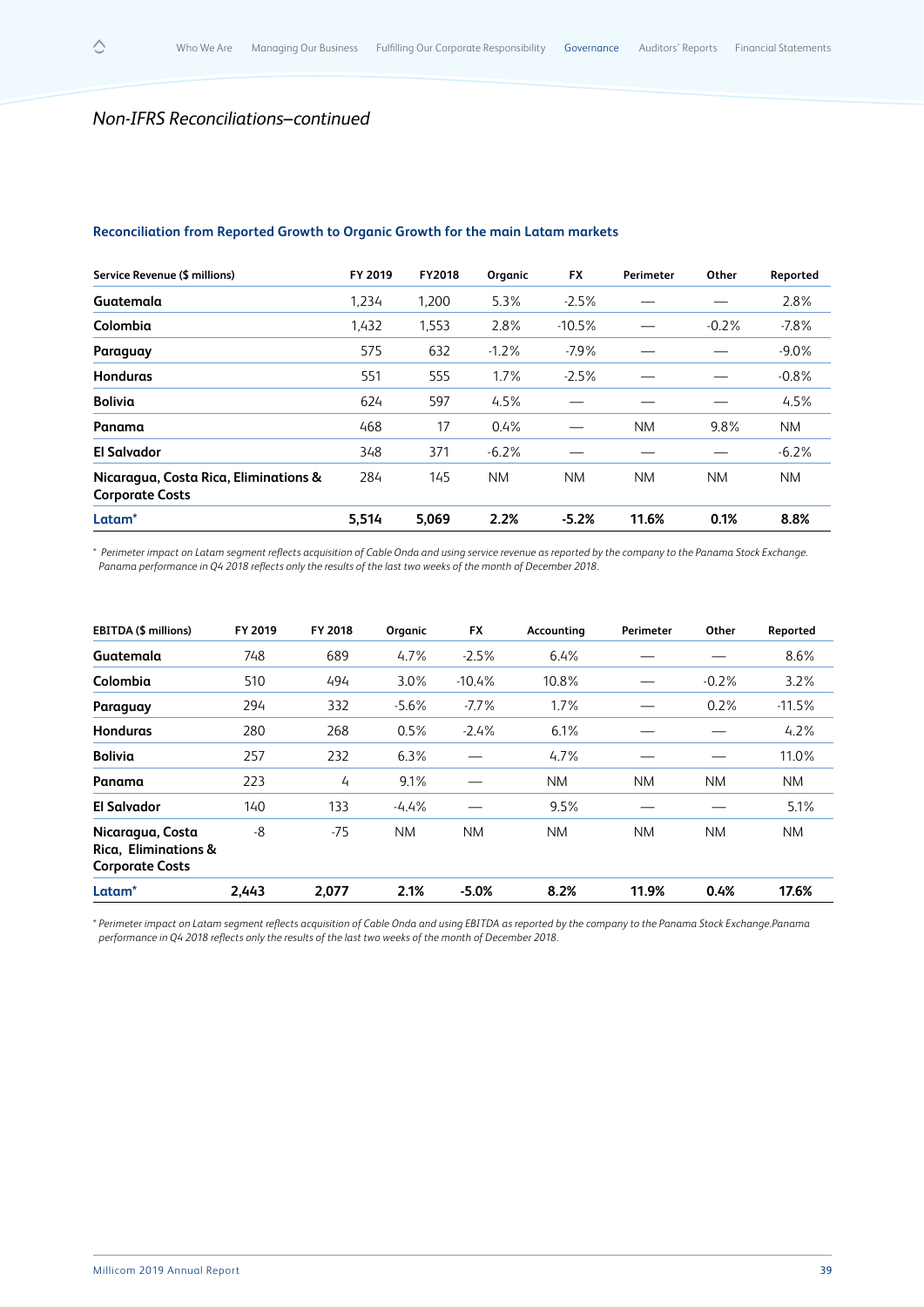# **ARPU reconciliations**

 $\Diamond$ 

| <b>Latam Segment Mobile ARPU Reconciliation</b>             | 2019   | 2018   |
|-------------------------------------------------------------|--------|--------|
| Mobile service revenue (\$m)                                | 3.258  | 3.214  |
| Mobile Service revenue (\$m) from non Tigo customers (\$m)* | (65)   | (58)   |
| Mobile Service revenue (\$m) from Tigo customers (A)        | 3.192  | 3.156  |
| Mobile customers-end of period (000)                        | 39.846 | 33.691 |
| Mobile customers-average (000) (B)**                        | 36.636 | 33.186 |
| Mobile ARPU (USD/Month) (A/B/number of months)              | 73     | 79     |

*\* Refers to TV advertising, production services, MVNO, DVNO, equipment rental revenue, call center revenue, national roaming, equipment sales, visitor roaming, tower rental, DVNE, and other non-customer driven revenue.*

*\*\* Average QoQ for the quarterly view and for 9M view it is the average of the last four quarters to minimize the impact of seasonality.*

| <b>Latam Home ARPU Reconciliation</b>                     | 2019  | 2018  |
|-----------------------------------------------------------|-------|-------|
| Home service revenue (\$m)                                | 1.530 | 1.244 |
| Home service revenue (\$m) from non Tigo customers (\$m)* | (40)  | (33)  |
| Home service revenue (\$m) from Tigo customers            | 1.490 | 1,210 |
| Customer Relationships-end of period (000)**              | 4.341 | 4.118 |
| Customer Relationships-average (000)***                   | 4.242 | 3.587 |
| Home ARPU (USD/Month) (A/B/12)                            | 29.3  | 28.1  |
|                                                           |       |       |

*\* TV advertising, production services, equipment rental revenue, call center revenue, equipment sales and other non customer driven revenue. \*\* Represented by homes connected all techonologies (HFC + Other Technologies + DTH & Wimax RGUs).*

*\*\*\* Average QoQ for the quarterly view and for 9M view it is the average of the last four quarters to minimize the impact of seasonality. \*\*\*\* 2019 includes Panama Cable Onda.*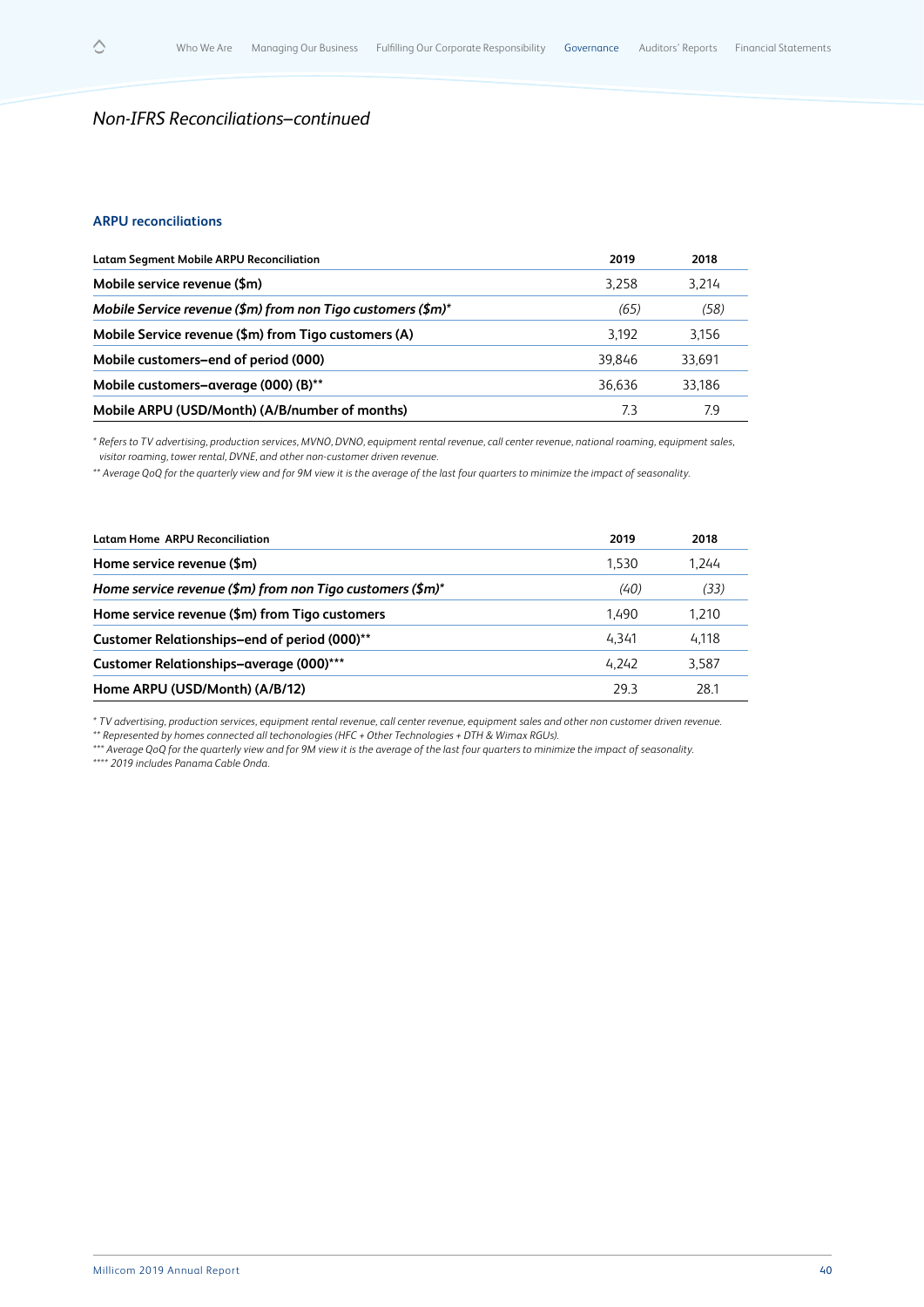|                 |            | Average FX rate (vs. USD) |       |            |       | End of period FX rate (vs. USD) |            |
|-----------------|------------|---------------------------|-------|------------|-------|---------------------------------|------------|
|                 |            | Q4 19                     | 04 18 | YoY        | Q4 19 | Q4 18                           | YoY        |
| <b>Bolivia</b>  | <b>BOB</b> | 6.91                      | 6.91  | $0.0\%$    | 6.91  | 6.91                            | $0.0\%$    |
| Colombia        | COP        | 3,413                     | 3,166 | $(7.2)\%$  | 3,277 | 3,250                           | $(0.8)\%$  |
| Costa Rica      | <b>CRC</b> | 578                       | 599   | 3.7%       | 576   | 608                             | 5.6%       |
| Guatemala       | GTQ        | 7.71                      | 7.72  | 0.1%       | 7.70  | 7.74                            | 0.5%       |
| <b>Honduras</b> | <b>HNL</b> | 24.72                     | 24.29 | (1.7)%     | 24.72 | 24.42                           | $(1.2)\%$  |
| Nicaragua       | NIO        | 33.70                     | 33.12 | (1.7)%     | 33.84 | 32.33                           | $(4.5)\%$  |
| Paraguay        | PYG.       | 6.434                     | 5.946 | $(7.6)\%$  | 6,453 | 5,961                           | $(7.6)\%$  |
| Chad            | XAF        | 588                       | 588   | $(0.1)$ %  | 588   | 580                             | (1.4)%     |
| Ghana           | <b>GHS</b> | 5.53                      | 4.85  | $(12.3)\%$ | 5.73  | 4.82                            | $(15.9)$ % |
| Tanzania        | <b>TZS</b> | 2.297                     | 2.294 | $(0.1)$ %  | 2.299 | 2.299                           | $0.0\%$    |

# **Foreign Exchange rates used to support FX impact calculations in the above Organic Growth reconciliations**

# **Reconciliation Net debt to EBITDA to Proportionate net debt to EBITDA as of December 31, 2019 and December 31, 2018**

|                                                   |                   |       |                 |               | Proforma     | Proforma      |          |
|---------------------------------------------------|-------------------|-------|-----------------|---------------|--------------|---------------|----------|
| \$ millions                                       | <b>Gross Debt</b> | Cash  | <b>Net Debt</b> | <b>EBITDA</b> | Adjustments* | <b>EBITDA</b> | Leverage |
| <b>Millicom Group (IFRS)</b>                      | 7,036             | 1,166 | 5,870           | 1,530         |              |               |          |
| Plus: Guatamala                                   | 1,172             | 189   | 983             | 748           |              |               |          |
| <b>Plus: Honduras</b>                             | 423               | 40    | 383             | 280           |              |               |          |
| <b>Less: Corporate Costs</b>                      |                   |       |                 | (36)          |              |               |          |
| <b>Underlying Millicom Group</b><br>(Non-IFRS)    | 8,631             | 1,395 | 7,236           | 2,522         | 95           | 2,617         | 2.76x    |
| <b>Less: 50% Minority Stake</b><br>in Colombia    | (606)             | (107) | (499)           | (255)         |              |               |          |
| <b>Less: 45% Minority Stake</b><br>in Guatemala   | (528)             | (85)  | (442)           | (337)         |              |               |          |
| <b>Less: 33% Minority Stake</b><br>in Honduras    | (141)             | (13)  | (128)           | (93)          |              |               |          |
| <b>Less: 20% Minority Stake</b><br>in Panama      | (201)             | (12)  | (189)           | (45)          | (13)         |               |          |
| <b>Less: 1.5% Minority Stake</b><br>in Tanzania   | (6)               |       | (6)             | (2)           |              |               |          |
| <b>Proportionate Millicom Group</b><br>(Non-IFRS) | 7,149             | 1,177 | 5,973           | 1,791         | 82           | 1,873         | 3.19x    |

**Debt Information - December 31, 2019**

*\* Proforma adjusted EBITDA related to mobile acquisitions in Nicaragua and Panama.*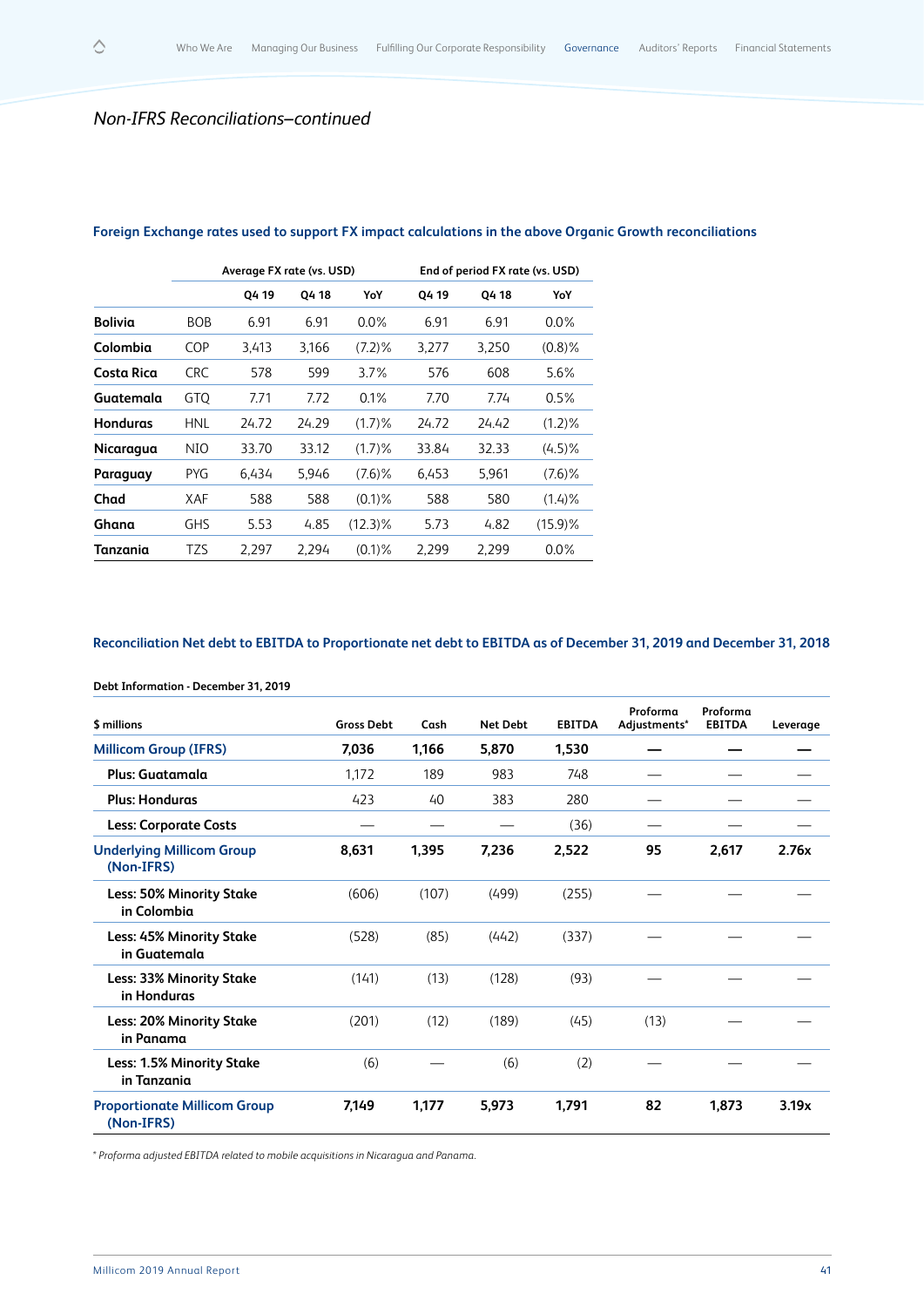#### **Debt Information–December 31, 2018**

 $\Diamond$ 

| \$ millions                                       | <b>Gross Debt</b> | Cash | <b>Net Debt</b> | <b>EBITDA</b> | Proforma<br>Adjustments* | Proforma<br><b>EBITDA</b> | Leverage |
|---------------------------------------------------|-------------------|------|-----------------|---------------|--------------------------|---------------------------|----------|
| <b>Millicom Group (IFRS)</b>                      | 4,580             | 529  | 4,051           | 1,254         |                          |                           |          |
| Plus: Guatamala                                   | 927               | 221  | 706             | 689           |                          |                           |          |
| <b>Plus: Honduras</b>                             | 383               | 25   | 358             | 268           |                          |                           |          |
| <b>Less: Corporate Costs</b>                      |                   |      |                 | (35)          |                          |                           |          |
| <b>Underlying Millicom Group</b><br>(Non-IFRS)    | 5,890             | 775  | 5,116           | 2,176         | 166                      | 2,342                     | 2.18     |
| <b>Less: 50% Minority Stake</b><br>in Colombia    | (508)             | (89) | (419)           | (247)         |                          |                           |          |
| Less: 45% Minority Stake<br>in Guatemala          | (417)             | (99) | (318)           | (310)         |                          |                           |          |
| Less: 33% Minority Stake<br>in Honduras           | (128)             | (8)  | (119)           | (89)          |                          |                           |          |
| <b>Less: 20% Minority Stake</b><br>in Panama      | (52)              | (1)  | (51)            | (1)           | (33)                     |                           |          |
| <b>Less: 15% Minority Stake</b><br>in Zantel      | (13)              | (1)  | (12)            | (1)           |                          |                           |          |
| <b>Proportionate Millicom Group</b><br>(Non-IFRS) | 4,772             | 576  | 4,197           | 1,527         | 133                      | 1,660                     | 2.52     |

*\* Proforma adjusted EBITDA related to Cable Onda acquisition. EBITDA has not been adjusted for disposal of Chad.*

# **Equity Free Cash Flow**

|                                                                            | Year ended December 31, |       |
|----------------------------------------------------------------------------|-------------------------|-------|
|                                                                            | 2019                    | 2018  |
| Net cash provided by operating activities                                  | 801                     | 792   |
| Purchase of property, plant and equipment                                  | (736)                   | (632) |
| Proceeds from sale of property, plant and equipment                        | 24                      | 154   |
| Proceeds from sale of towers part of tower sale and leaseback transactions | (22)                    | (142) |
| Purchase of intangible assets                                              | (171)                   | (148) |
| Proceeds from sale of intangible assets                                    |                         |       |
| Purchase of spectrum and licenses                                          | 59                      | 61    |
| Finance charges paid, net                                                  | 470                     | 298   |
| Operating free cash flow                                                   | 425                     | 383   |
| Interest (paid), net                                                       | (470)                   | (298) |
| Free cash flow                                                             | (45)                    | 85    |
| Dividends received from joint ventures (Guatemala and Honduras)            | 237                     | 243   |
| Dividends paid to non-controlling interests                                | (13)                    | (2)   |
| Equity free cash flow                                                      | 179                     | 326   |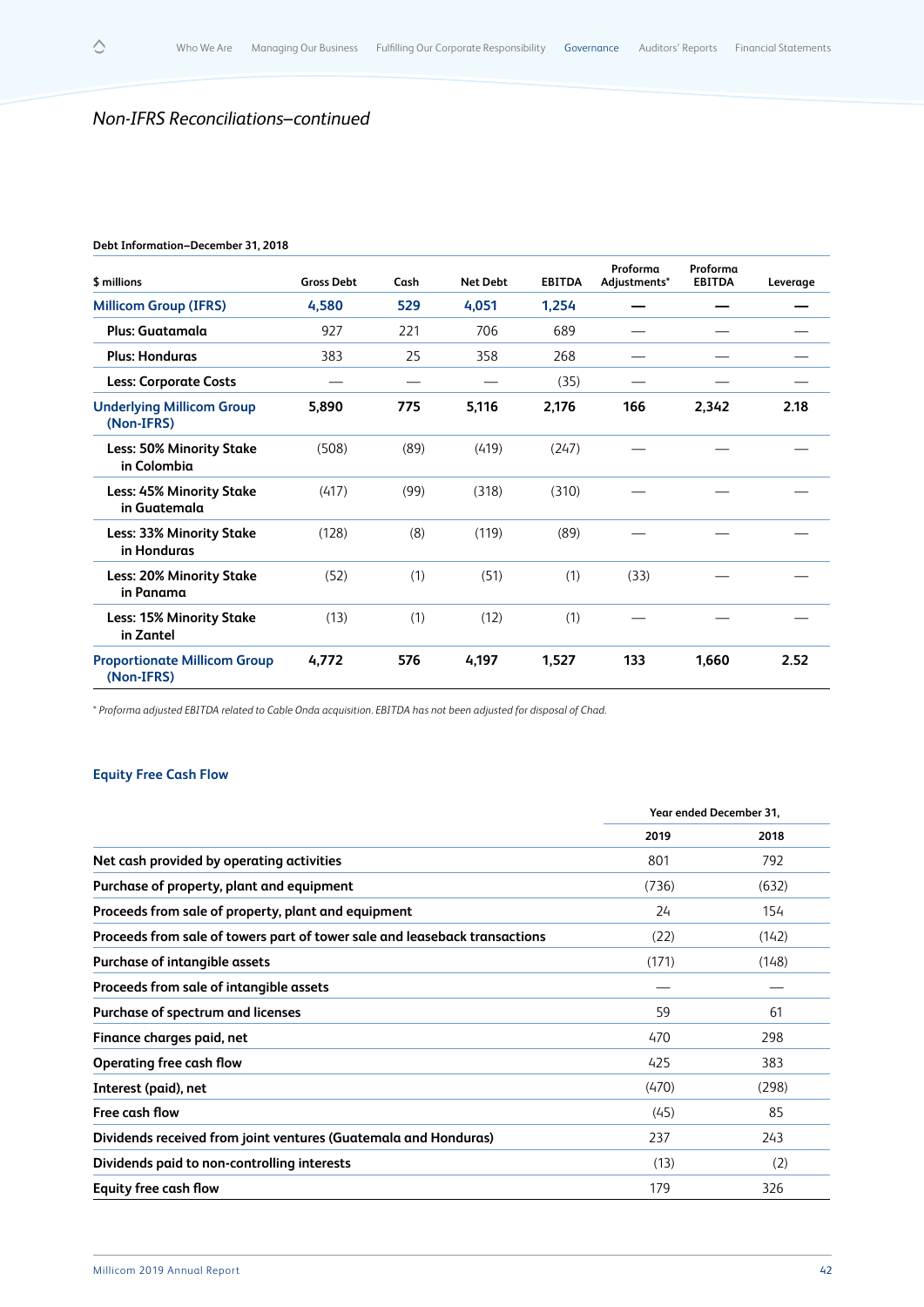$\Diamond$ 

# *Fully consolidated P&L reconciliation for IFRS 16 implementation (unaudited)*

| (\$millions)                                      | FY 2019 | IFRS16<br>Impact | FY 2019 before<br><b>IFRS 16</b> | FY 2018        | % change   |
|---------------------------------------------------|---------|------------------|----------------------------------|----------------|------------|
| Revenue                                           | 4,336   |                  | 4,336                            | 3,946          | 9.9%       |
| Cost of sales                                     | (1,201) |                  | (1,201)                          | (1,117)        | 7.5%       |
| <b>Gross profit</b>                               | 3,135   |                  | 3,135                            | 2,829          | 10.8%      |
| <b>Operating expenses</b>                         | (1,604) | 148              | (1,753)                          | (1,616)        | 8.4%       |
| <b>EBITDA</b>                                     | 1,530   | 148              | 1,382                            | 1,213          | 13.9%      |
| Depreciation                                      | (825)   | (109)            | (716)                            | (662)          | 8.1%       |
| Amortization                                      | (275)   |                  | (275)                            | (140)          | 95.9%      |
| Share of net profit in Guatemala and Honduras     | 179     | (6)              | 185                              | 154            | 20.0%      |
| Other operating income (expenses), net            | (34)    | 1                | (35)                             | 75             | <b>NM</b>  |
| <b>Operating profit</b>                           | 575     | 35               | 540                              | 640            | $(15.6)$ % |
| Net financial expenses                            | (544)   | (72)             | (472)                            | (346)          | 36.3%      |
| Other non-operating income (expenses), net        | 227     | (4)              | 231                              | (39)           | <b>NM</b>  |
| Gains (losses) from other JVs and associates, net | (40)    |                  | (40)                             | (136)          | $(70.3)\%$ |
| Profit (loss) before tax                          | 218     | (41)             | 259                              | 119            | 116.9%     |
| Net tax credit (charge)                           | (120)   |                  | (121)                            | (112)          | 7.6%       |
| Profit (loss) for the period from continuing ops. | 97      | (40)             | 138                              | $\overline{ }$ | <b>NM</b>  |
| Non-controlling interests                         | (5)     | 5                | (9)                              | 16             | <b>NM</b>  |
| Profit (loss) from discontinued operations        | 57      |                  | 57                               | (33)           | <b>NM</b>  |
| Net profit (loss) for the period                  | 149     | (36)             | 185                              | (10)           | <b>NM</b>  |

# *IFRS 16 impact by country*

| EBITDA (\$ millions)                                                | FY 2019<br>Revenue | FY 2019<br><b>EBITDA</b> | <b>IFRS 16</b><br>impact | <b>EBITDA</b><br>excluding<br><b>IFRS 16</b> | FY 2019<br><b>EBITDA</b><br>Margin | FY 2019<br><b>EBITDA</b><br>Margin<br>excluding<br><b>IFRS 16</b> | <b>IFRS 16</b><br>impact on<br>margin |
|---------------------------------------------------------------------|--------------------|--------------------------|--------------------------|----------------------------------------------|------------------------------------|-------------------------------------------------------------------|---------------------------------------|
| Guatemala                                                           | 1,434              | 748                      | 44                       | 704                                          | 52.2%                              | 49.1%                                                             | 3.1 <sub>pt</sub>                     |
| Colombia                                                            | 1,532              | 510                      | 53                       | 457                                          | 33.3%                              | 29.8%                                                             | 3.5pt                                 |
| Paraguay                                                            | 610                | 294                      | 6                        | 288                                          | 48.2%                              | 47.2%                                                             | 0.9 <sub>pt</sub>                     |
| <b>Honduras</b>                                                     | 594                | 280                      | 16                       | 263                                          | 47.1%                              | 44.4%                                                             | 2.8pt                                 |
| <b>Bolivia</b>                                                      | 639                | 257                      | 11                       | 246                                          | 40.2%                              | 38.5%                                                             | 1.7pt                                 |
| Panama                                                              | 475                | 223                      | 12                       | 210                                          | 46.9%                              | 44.3%                                                             | 2.5pt                                 |
| El Salvador                                                         | 387                | 140                      | 13                       | 128                                          | 36.2%                              | 33.0%                                                             | 3.3pt                                 |
| Nicaragua, Costa Rica,<br><b>Eliminations &amp; Corporate Costs</b> | 293                | (8)                      | 16                       | (24)                                         | NM.                                | <b>NM</b>                                                         | NM.                                   |
| Latam                                                               | 5,964              | 2,443                    | 171                      | 2,273                                        | 41.0%                              | 38.1%                                                             | 2.9pt                                 |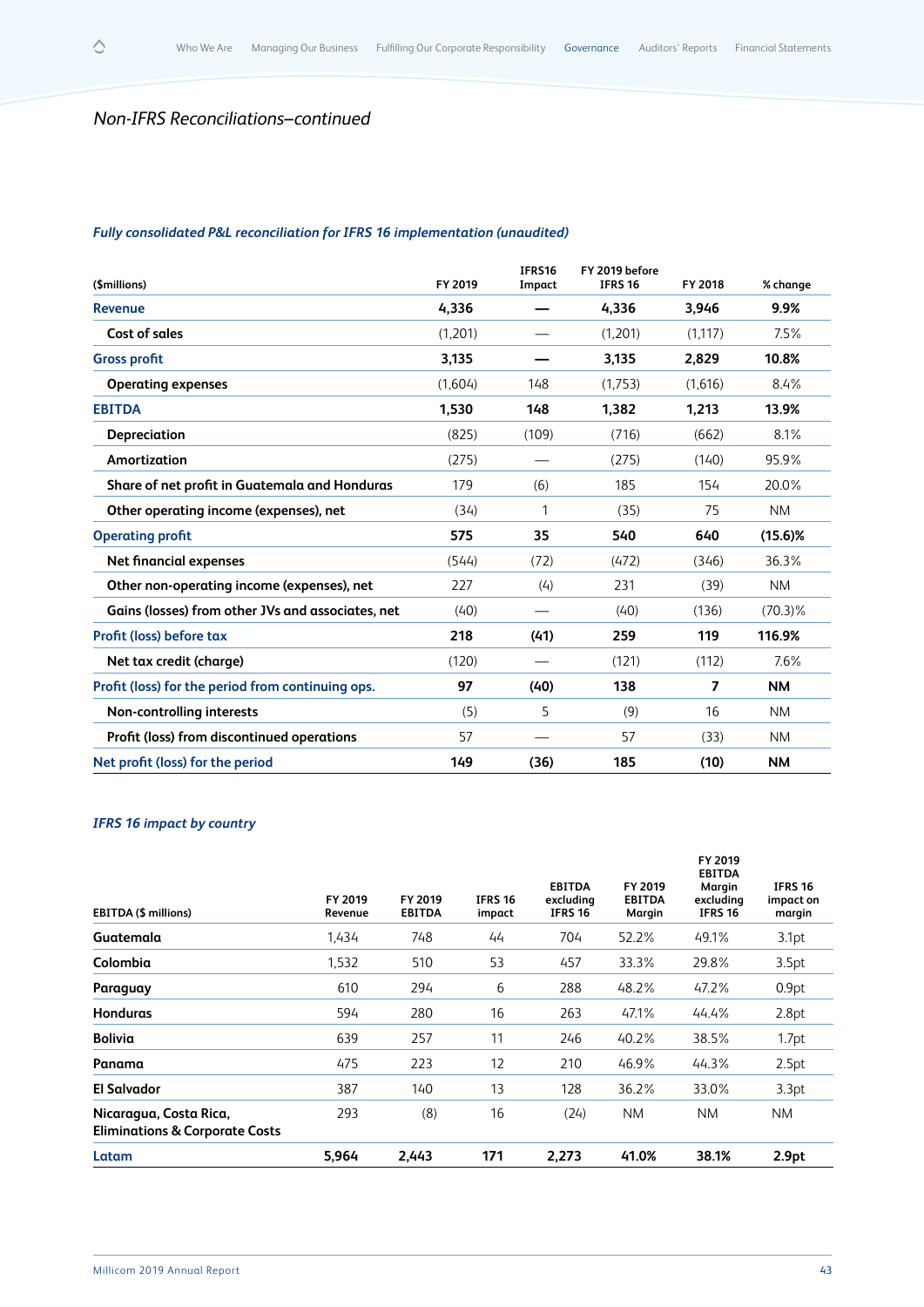# **Capex Reconciliation**

 $\Diamond$ 

| <b>Capex Reconciliation</b>                                                         | FY 2019 | <b>FY 2018</b> |
|-------------------------------------------------------------------------------------|---------|----------------|
| Consolidated:                                                                       |         |                |
| Additions to property, plant and equipment                                          | 719     | 698            |
| Of which (finance) lease capitalizations from tower sale and leaseback transactions |         | 25             |
| Additions to licenses and other intangibles                                         | 202     | 158            |
| Of which spectrum and license costs                                                 | 101     | 66             |
| <b>Total consolidated additions</b>                                                 | 921     | 856            |
| Of which is capital expenditures related to the corporate offices                   | 13      |                |

| Latin America Segment                                                               | FY 2019 | FY 2018 |
|-------------------------------------------------------------------------------------|---------|---------|
| Additions to property, plant and equipment                                          | 879     | 840     |
| Of which (finance) lease capitalizations from tower sale and leaseback transactions |         | 22      |
| Additions to licenses and other intangibles                                         | 240     | 200     |
| Of which spectrum and license costs                                                 | 117     | 64      |
| Latin America Segment total additions (Underlying)                                  | 1.119   | 1.040   |
| Capex excluding spectrum and lease capitalizations                                  | 1.002   | 954     |

| Africa Segment                                                                      | FY 2019 | FY 2018 |
|-------------------------------------------------------------------------------------|---------|---------|
| Additions to property, plant and equipment                                          | 42      | 30      |
| Of which (finance) lease capitalizations from tower sale and leaseback transactions |         |         |
| Additions to licenses and other intangibles                                         | 12      |         |
| Of which spectrum and license costs                                                 | 12      |         |
| Africa Segment total additions                                                      | 54      | 30      |
| <b>Capex excluding spectrum and lease capitalizations</b>                           | 42      | 30      |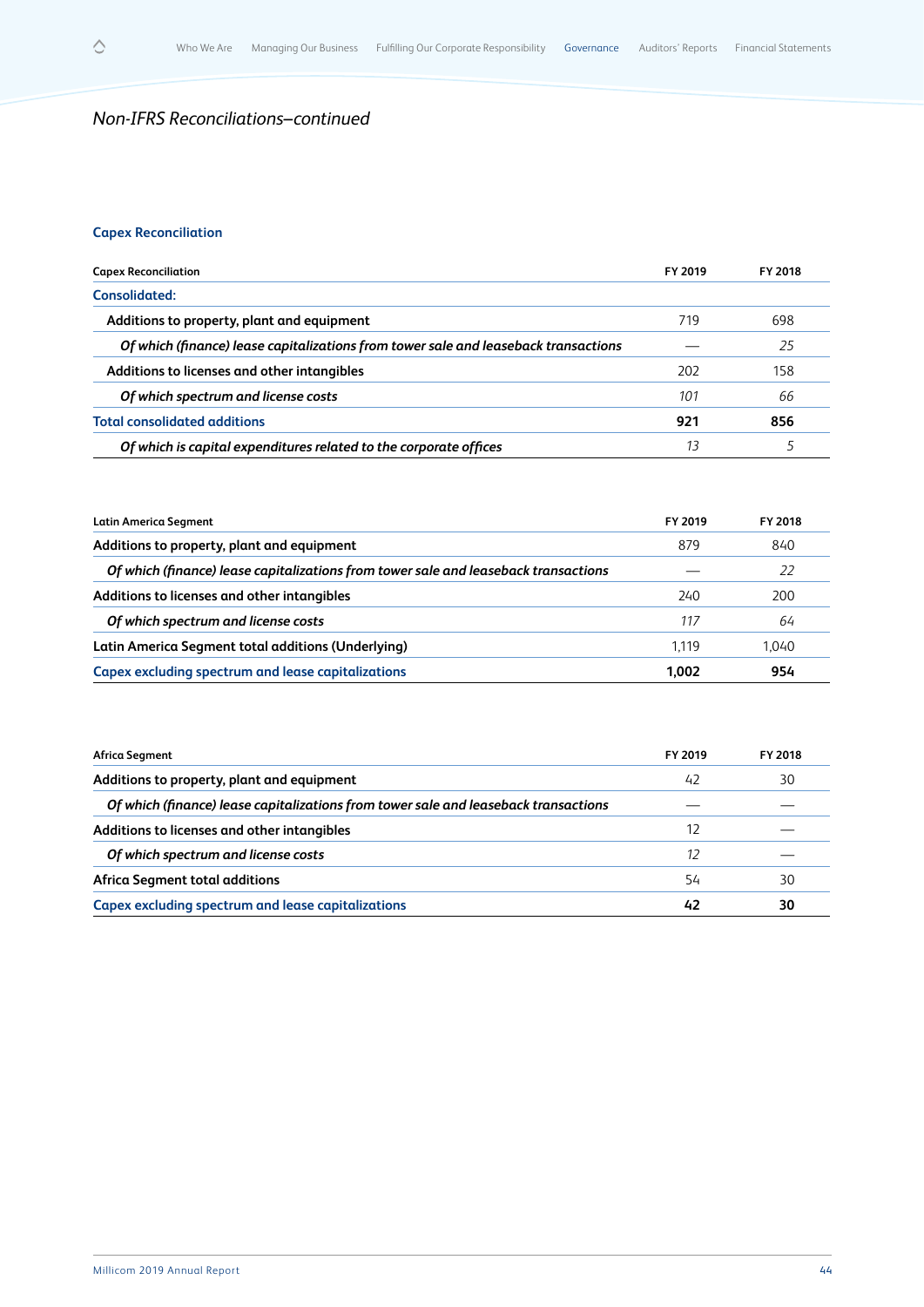$\Diamond$ 

# **Operating Free Cash Flow Reconciliation**

| <b>Cash Flow Data</b>                                                             | FY 2019 | FY 2018 |
|-----------------------------------------------------------------------------------|---------|---------|
| Net cash provided by operating activities                                         | 801     | 792     |
| Purchase of property, plant and equipment                                         | (736)   | (632)   |
| Proceeds from sale of property, plant and equipment                               | 24      | 154     |
| Purchase of intangible assets and licenses                                        | (171)   | (148)   |
| Proceeds from sale of intangible assets                                           |         |         |
| Net purchase/proceeds for property, plant and equipment and intangible assets     | (882)   | (626)   |
| (Less) Proceeds from sale of towers part of tower sale and leaseback transactions | (22)    | (142)   |
| (Less) Purchase of spectrum and licenses                                          | 59      | 61      |
| (Less) Finance charges paid, net                                                  | 470     | 298     |
| <b>Operating free cash flow</b>                                                   | 425     | 383     |

# **OCF (EBITDA- Capex) Reconciliation**

| <b>Latam OCF Underlying</b> | FY 2019 | FY 2018 |
|-----------------------------|---------|---------|
| <b>Latam EBITDA</b>         | 2.443   | 2.077   |
| (-) Capex (Ex. Spectrum)    | 1.002   | 954     |
| <b>Latam OCF</b>            | 1.442   | 1.124   |

| Africa OCF               | FY 2019 | FY 2018 |
|--------------------------|---------|---------|
| <b>Africa EBITDA</b>     | 122     | 102     |
| (-) Capex (Ex. Spectrum) | 47      | 30      |
| <b>Africa OCF</b>        | 80      | 72      |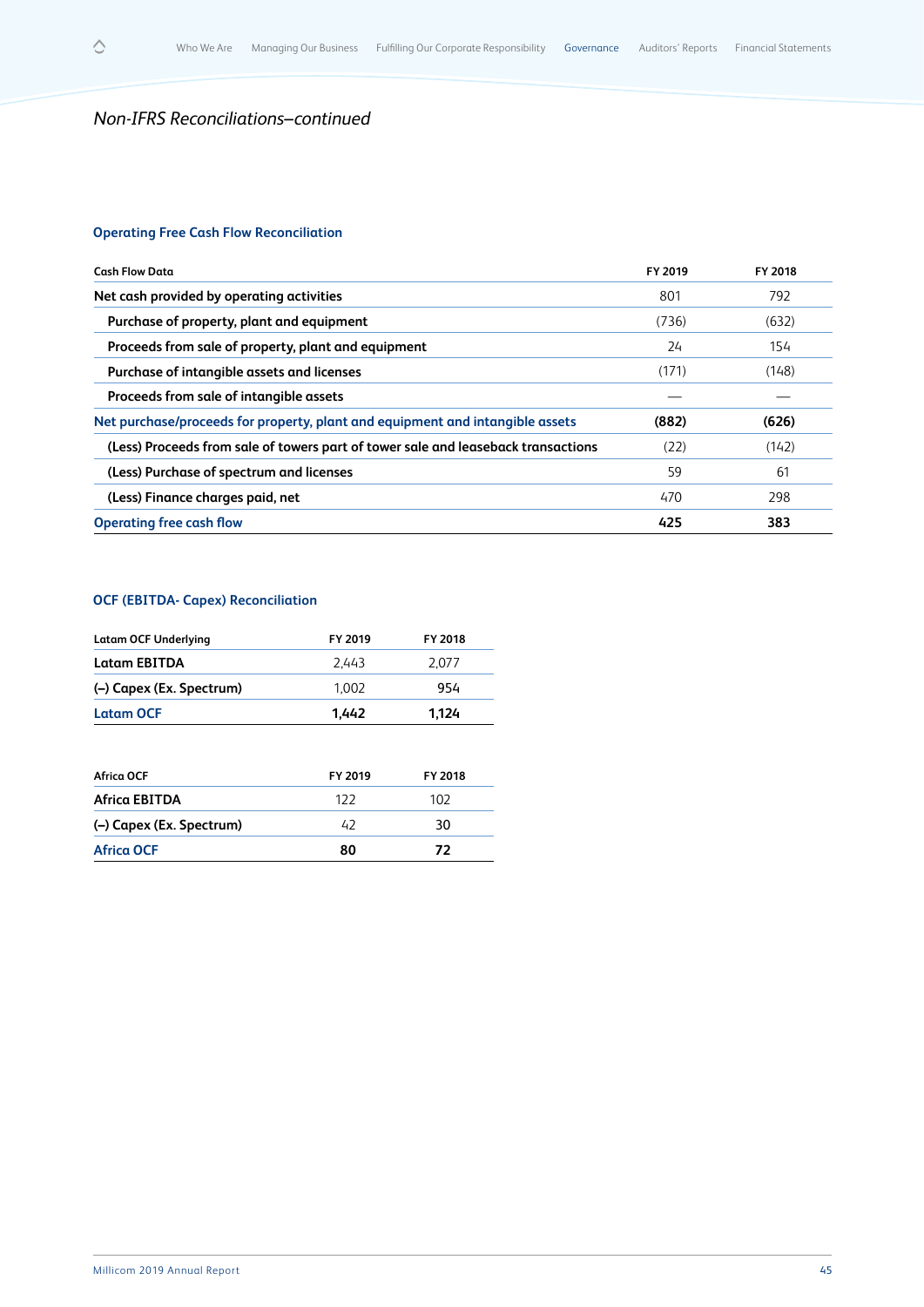# **Underlying financial information**

 $\begin{array}{c} \triangle \end{array}$ 

Until 2015, Millicom group results included Guatemala and Honduras on a 100% consolidation basis. Since 2016, these businesses are treated as joint ventures and are consolidated using the equity method. To aid investors to better track the evolution of the company's performance over time, we provide the following indicative unaudited financial statement data for the Millicom group on an underlying basis which include our Guatemala and Honduras joint ventures as if they had been fully consolidated.

| Income statement data FY 2019<br>(\$millions) | Millicom<br>(IFRS) | Guatemala<br>and Honduras<br><b>JVs</b> | <b>Eliminations</b> | Underlying<br>(non-IFRS) |
|-----------------------------------------------|--------------------|-----------------------------------------|---------------------|--------------------------|
| Revenue                                       | 4,336              | 2,009                                   |                     | 6,345                    |
| Cost of sales                                 | (1,201)            | (469)                                   |                     | (1,670)                  |
| <b>Gross profit</b>                           | 3,135              | 1,540                                   |                     | 4,675                    |
| <b>Operating expenses</b>                     | (1,604)            | (549)                                   |                     | (2, 153)                 |
| <b>EBITDA</b>                                 | 1,530              | 992                                     |                     | 2,522                    |
| <b>EBITDA</b> margin                          | 35.3%              | 49.4%                                   |                     | 39.8%                    |
| <b>Depreciation &amp; amortization</b>        | (1,100)            | (444)                                   |                     | (1,544)                  |
| Share of net profit in joint ventures         | 179                |                                         | (179)               |                          |
| Other operating income (expenses), net        | (34)               | (8)                                     |                     | (43)                     |
| <b>Operating profit</b>                       | 575                | 540                                     | (179)               | 936                      |
| <b>Net financial expenses</b>                 | (544)              | (102)                                   |                     | (647)                    |
| Other non-operating income (expenses), net    | 227                | (12)                                    |                     | 215                      |
| <b>Gains (losses) from associates</b>         | (40)               |                                         |                     | (40)                     |
| Profit (loss) before tax                      | 218                | 426                                     | (179)               | 464                      |
| Net tax credit (charge)                       | (120)              | (100)                                   |                     | (220)                    |
| Profit (loss) for the period                  | 97                 | 326                                     | (179)               | 244                      |
| Profit (loss) from discontinued operations    | 57                 |                                         |                     | 57                       |
| Non-controlling interests                     | (5)                | (147)                                   |                     | (152)                    |
| Net profit (loss) for the period              | 149                | 179                                     | (179)               | 149                      |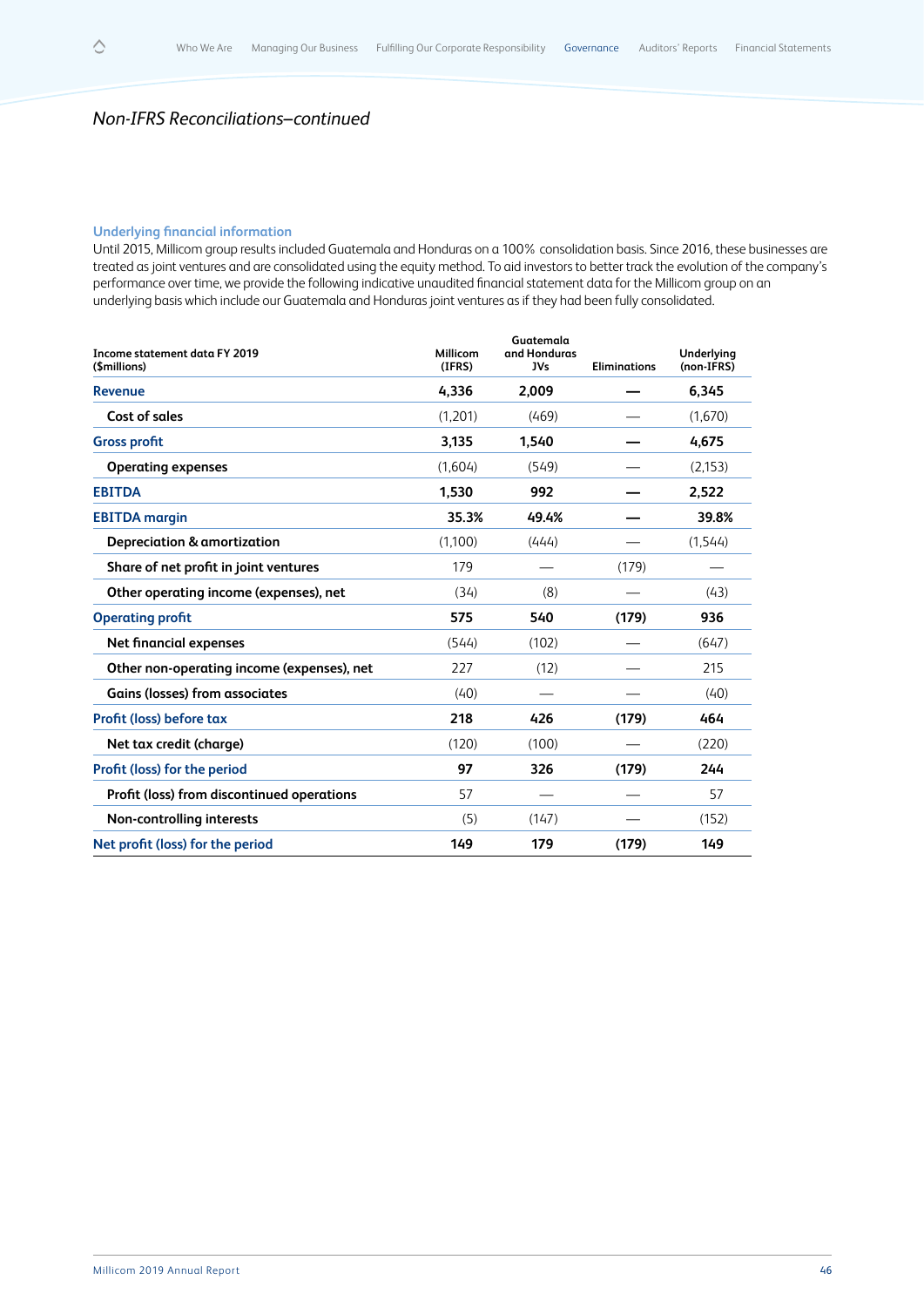$\Diamond$ 

| <b>Balance Sheet data (\$ millions)</b>                   | <b>Millicom IFRS</b> | Guatemala<br>and Honduras<br><b>JVs</b> | Underlying<br>(non-IFRS) |
|-----------------------------------------------------------|----------------------|-----------------------------------------|--------------------------|
| <b>ASSETS</b>                                             |                      |                                         |                          |
| Intangible assets, net                                    | 3.219                | 2.851                                   | 6.069                    |
| Property, plant and equipment, net                        | 2.883                | 929                                     | 3.811                    |
| <b>Right of Use Assets</b>                                | 977                  | 302                                     | 1.279                    |
| Investments in joint ventures and associates              | 2.822                | (2,797)                                 | 25                       |
| Other non-current assets                                  | 310                  | 172                                     | 482                      |
| <b>TOTAL NON-CURRENT ASSETS</b>                           | 10,210               | 1,456                                   | 11,666                   |
| Inventories, net                                          | 32                   | 38                                      | 70                       |
| Trade receivables, net                                    | 371                  | 76                                      | 447                      |
| Other current assets                                      | 919                  | 333                                     | 1,252                    |
| <b>Restricted cash</b>                                    | 155                  | 14                                      | 169                      |
| <b>Cash and cash equivalents</b>                          | 1,164                | 229                                     | 1,393                    |
| <b>TOTAL CURRENT ASSETS</b>                               | 2,641                | 689                                     | 3,330                    |
| Assets held for sale                                      | 5                    |                                         | 5                        |
| <b>TOTAL ASSETS</b>                                       | 12,856               | 2,145                                   | 15,001                   |
| <b>EQUITY AND LIABILITIES</b>                             |                      |                                         |                          |
| Equity attributable to owners of the Company              | 2,410                | (41)                                    | 2,369                    |
| Non-controlling interests                                 | 271                  | 589                                     | 859                      |
| <b>TOTAL EQUITY</b>                                       | 2.680                | 548                                     | 3,228                    |
| Debt and financing                                        | 6,753                | 1,535                                   | 8,288                    |
| <b>Other non-current liabilities</b>                      | 1,017                | (188)                                   | 829                      |
| <b>TOTAL NON-CURRENT LIABILITIES</b>                      | 7,770                | 1,347                                   | 9,117                    |
| Debt and financing                                        | 283                  | 60                                      | 343                      |
| <b>Other current liabilities</b>                          | 2,124                | 190                                     | 2,313                    |
| <b>TOTAL CURRENT LIABILITIES</b>                          | 2,406                | 250                                     | 2,656                    |
| Liabilities directly associated with assets held for sale |                      |                                         |                          |
| <b>TOTAL LIABILITIES</b>                                  | 10,176               | 1,597                                   | 11,773                   |
| <b>TOTAL EQUITY AND LIABILITIES</b>                       | 12,856               | 2.145                                   | 15,001                   |